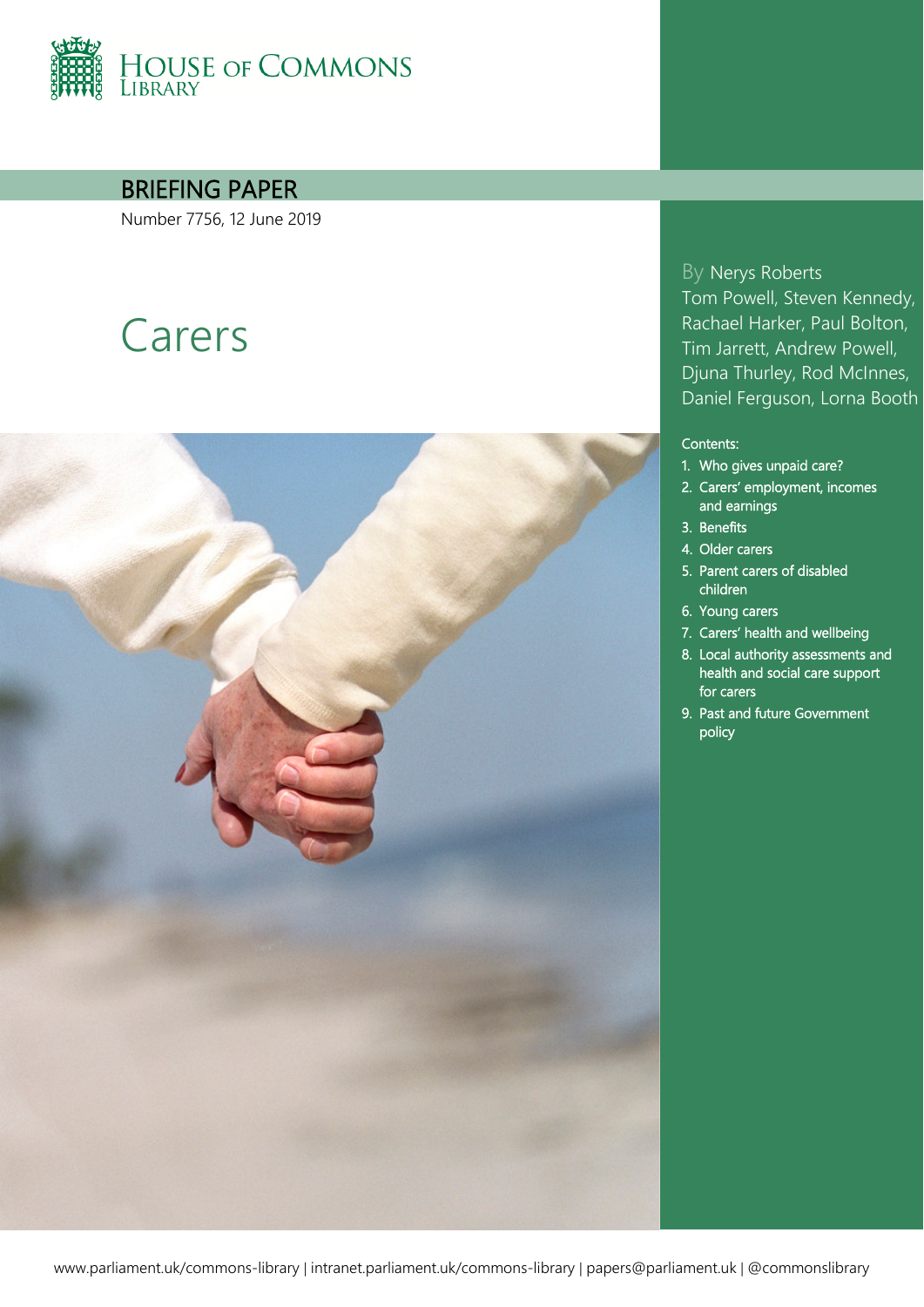## **Contents**

| Summary                                      |                                                                                                                                                                                                                                                         | 4                                                  |
|----------------------------------------------|---------------------------------------------------------------------------------------------------------------------------------------------------------------------------------------------------------------------------------------------------------|----------------------------------------------------|
| 1.                                           | Who gives unpaid care?                                                                                                                                                                                                                                  | $\overline{7}$                                     |
| 2.<br>2.1                                    | Carers' employment, incomes and earnings<br>Statistics on employment, incomes and poverty<br>Employment<br>Incomes and poverty<br>Combining paid work with Carer's Allowance                                                                            | 9<br>9<br>9<br>10<br>11                            |
| 2.2                                          | Employment rights of carers<br>Flexible working<br>Time off for dependants<br>Discrimination by association                                                                                                                                             | 11<br>11<br>$12 \overline{ }$<br>$12 \overline{ }$ |
| 2.3                                          | Dedicated employment rights for carers<br>Additional cost of living<br><b>Employment Support for Carers</b><br>Work, Health and disability green paper<br><b>Fuller Working Lives</b><br>Institute for Employment Studies project: Carers in Employment | 13<br>13<br>14<br>14<br>15<br>15                   |
| 3.<br>3.1<br>3.2<br>3.3<br>3.4<br>3.5<br>3.6 | <b>Benefits</b><br>Carer's Allowance<br>Working and claiming Carer's Allowance<br>Carer's Allowance overpayments<br>Studying and claiming Carer's Allowance<br><b>Carers and Universal Credit</b><br>Carer's Allowance in Scotland                      | 17<br>17<br>19<br>21<br>22<br>22<br>23             |
| 4.<br>4.1<br>4.2                             | Older carers<br>Government support for older carers<br>Carer's Allowance and the State Pension                                                                                                                                                          | 24<br>24<br>24                                     |
| 5.                                           | Parent carers of disabled children                                                                                                                                                                                                                      | 27                                                 |
| 6.<br>6.1<br>6.2<br>6.3<br>6.4<br>6.5<br>6.6 | Young carers<br>How many young carers are there?<br>The lives of young carers<br>Support for young carers in England<br>Benefits for young carers<br>Participation and attainment in education<br>Further and higher education                          | 28<br>28<br>29<br>30<br>31<br>32<br>33             |
| 7.<br>7.1<br>7.2                             | Carers' health and wellbeing<br>Access to health services<br>Problems faced by carers in accessing health services<br>NHS England's commitment to carers<br>Sharing patient information with carers and involvement in care                             | 35<br>36<br>36<br>37<br>38                         |
| 8.                                           | Local authority assessments and health and social care support for carers                                                                                                                                                                               | 39                                                 |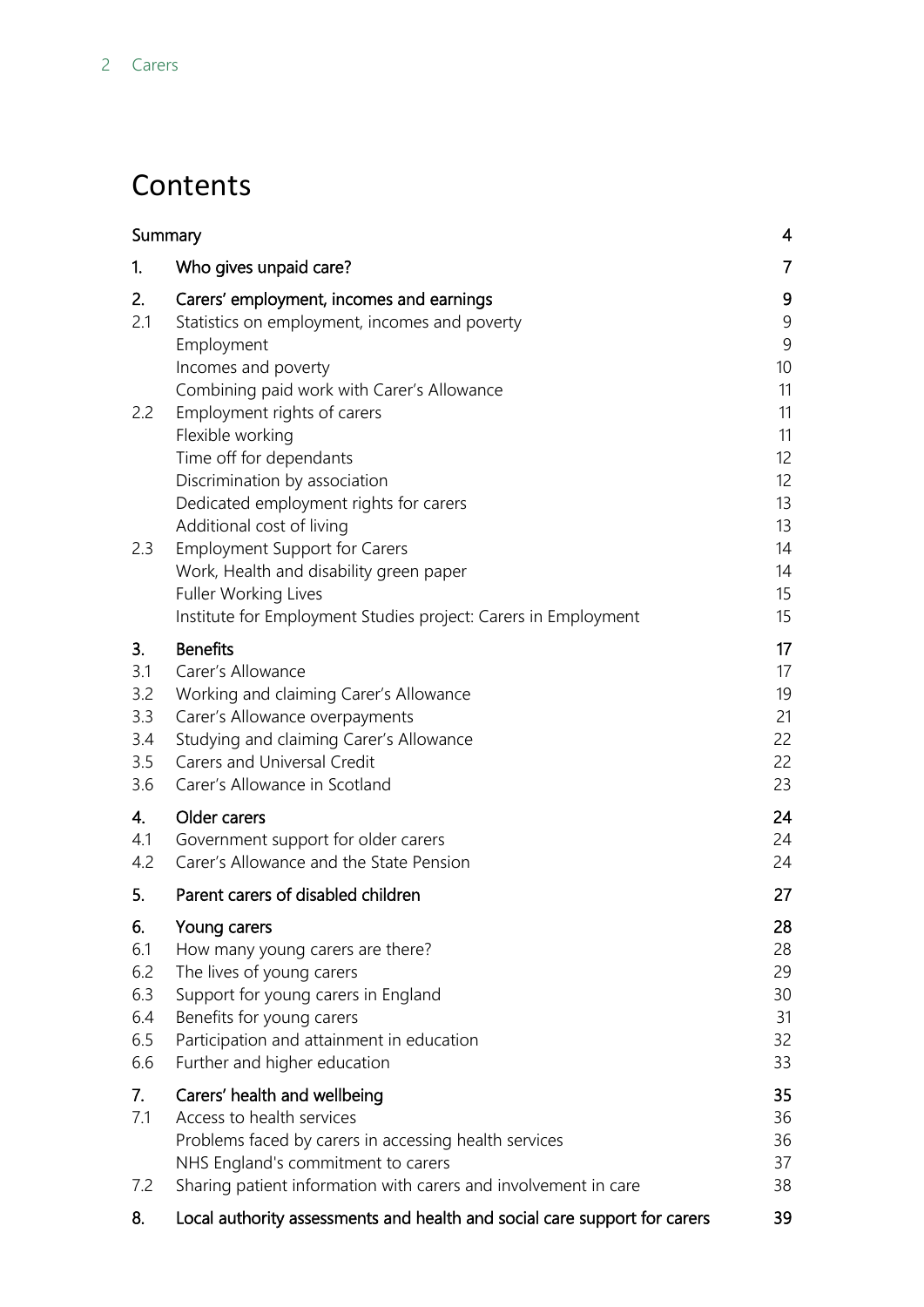| 8.1               | Local authority assessments and support for adults<br>Scotland                                                                                                     | 39<br>39       |
|-------------------|--------------------------------------------------------------------------------------------------------------------------------------------------------------------|----------------|
| 8.2<br>8.3<br>8.4 | Changes in force from 1 April 2015 under the Care Act 2014<br>Respite breaks<br><b>Carers Innovation Fund</b>                                                      | 40<br>41<br>42 |
| 9.<br>9.1         | Past and future Government policy<br>The proposed Carers Strategy and the forthcoming social care Green Paper<br>Government's March 2016 consultation and response | 43<br>43<br>43 |
|                   | Dropping of the proposed Carers Strategy<br>Carers Action Plan 2018-2020                                                                                           | 44<br>44<br>46 |
| 9.2               | The forthcoming social care Green Paper<br>Carers' benefits                                                                                                        | 46             |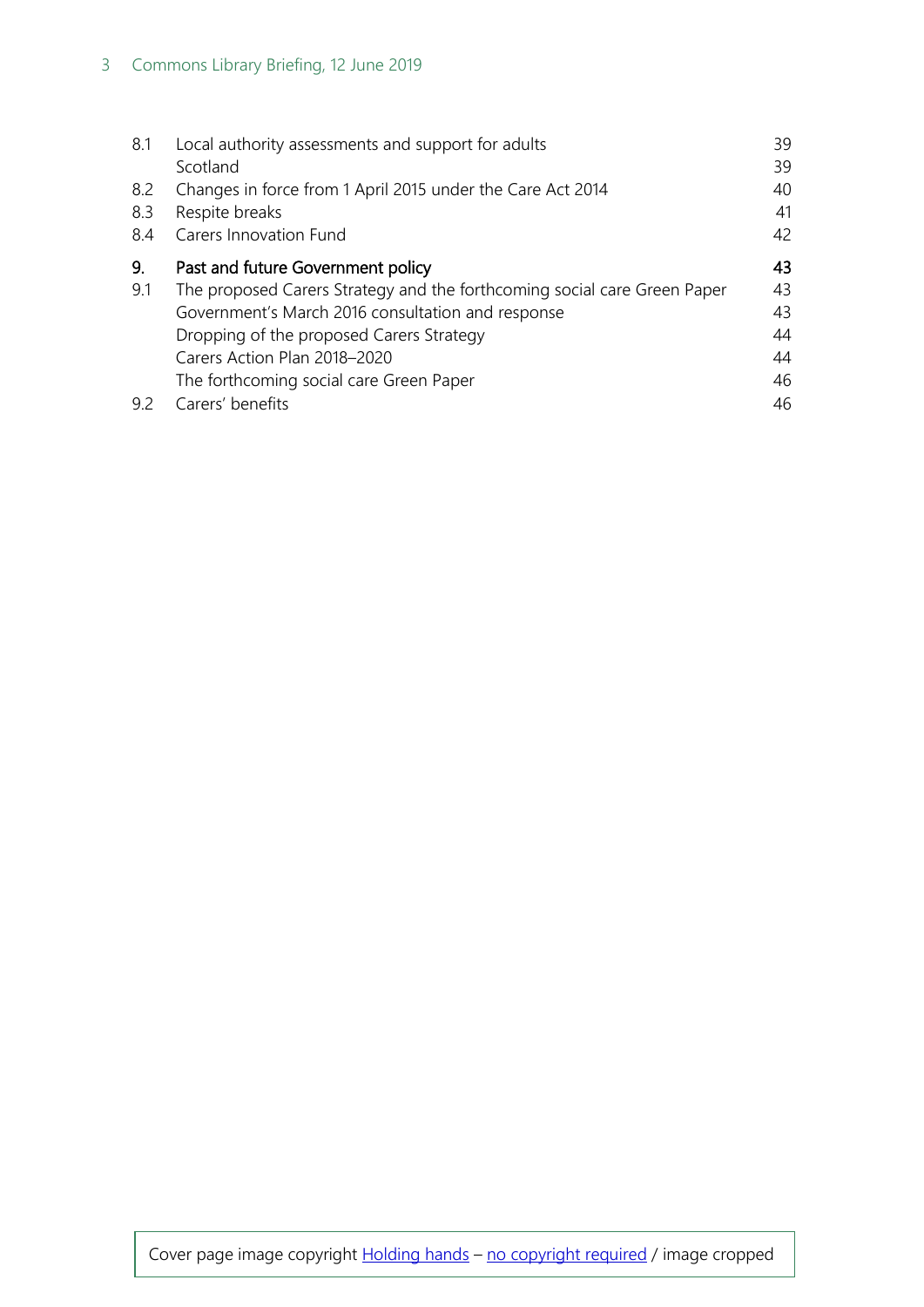## <span id="page-3-0"></span>Summary

The Department of Health and Social Care defines informal carers as:

…people who look after family members, friends, neighbours or others because of long-term physical or mental ill health or disability, or care needs related to old age. This does not include any activities as part of paid employment.<sup>[1](#page-3-1)</sup>

#### How many carers?

The *[Family Resources Survey](https://www.gov.uk/government/collections/family-resources-survey--2)* estimated that in 2017/18 around 4.5 million people in the UK were providing unpaid care. This represents around 7% of the UK population.

### Contribution made by carers

Research commissioned by Carers UK and published in November 2015 estimated that 1.4 million people were providing 50 or more carer hours a week for a partner, friend or family member in the UK. As such they made a significant contribution to society and the NHS. $<sup>2</sup>$  $<sup>2</sup>$  $<sup>2</sup>$  The NHS has acknowledged this contribution, saying that it was "critical and</sup> underappreciated … not only to loved ones, neighbours and friends, but to the very sustainability of the NHS in England".<sup>[3](#page-3-3)</sup>

### Carers' incomes, health and wellbeing

#### Employment and income

The DWP's *Family Resources Survey* reports that half of informal carers were in employment in 2017/18 (including carers aged 65 and over).<sup>[4](#page-3-4)</sup> 32% of carers were working full-time and 18% were working part-time.

25% of carers were retired while 22% were economically inactive (in other words, not in work and not looking for work) for other reasons.<sup>[5](#page-3-5)</sup>

For just over half of carers, their main source of income was earnings from employment (54% of carers in 2017/18). State or private pensions were the main source of income for just over a quarter of carers (26%), while around one in six carers (18%) drew most of their income from other benefits or tax credits.

55% of adult carers had weekly disposable income (after taxes and benefits) below £300 per week.<sup>[6](#page-3-6)</sup>

#### **Benefits**

Carers could be entitled to a range of benefits, but the main cash benefits for those caring for disabled people are Carers Allowance and the carer premium, payable with meanstested benefits such as Income Support, Pension Credit and Housing Benefit. Recipients of Carers Allowance must not be in full-time education, and must not have an income of

<span id="page-3-1"></span><sup>&</sup>lt;sup>1</sup> DOH, [How can we improve support for carers?](https://consultations.dh.gov.uk/carers/how-can-we-improve-support-for-carers/) March 2016

<span id="page-3-2"></span><sup>&</sup>lt;sup>2</sup> Buckner, L. and Yeadle.S. for Carers UK, Valuing Carers 2015 – [the rising value of carers' support](http://www.carersuk.org/for-professionals/policy/policy-library/valuing-carers-2015), 12 November 2016

<span id="page-3-3"></span><sup>&</sup>lt;sup>3</sup> NHS England press release, '[We must recognise the vital contribution of carers',](https://www.england.nhs.uk/2015/06/contribution-of-carers/) 10 June 2015.

<span id="page-3-5"></span><span id="page-3-4"></span>

<sup>4</sup> DWP, [Family Resources Survey 2017/18,](https://www.gov.uk/government/statistics/family-resources-survey-financial-year-201718) 28 March 2019<br><sup>5</sup> DWP, Family Resources Survey 2017/18, 28 March 2019, Table 5.4

<span id="page-3-6"></span><sup>6</sup> DWP, Family Resources Survey 2014/15, 16 March 2017, Table 5.5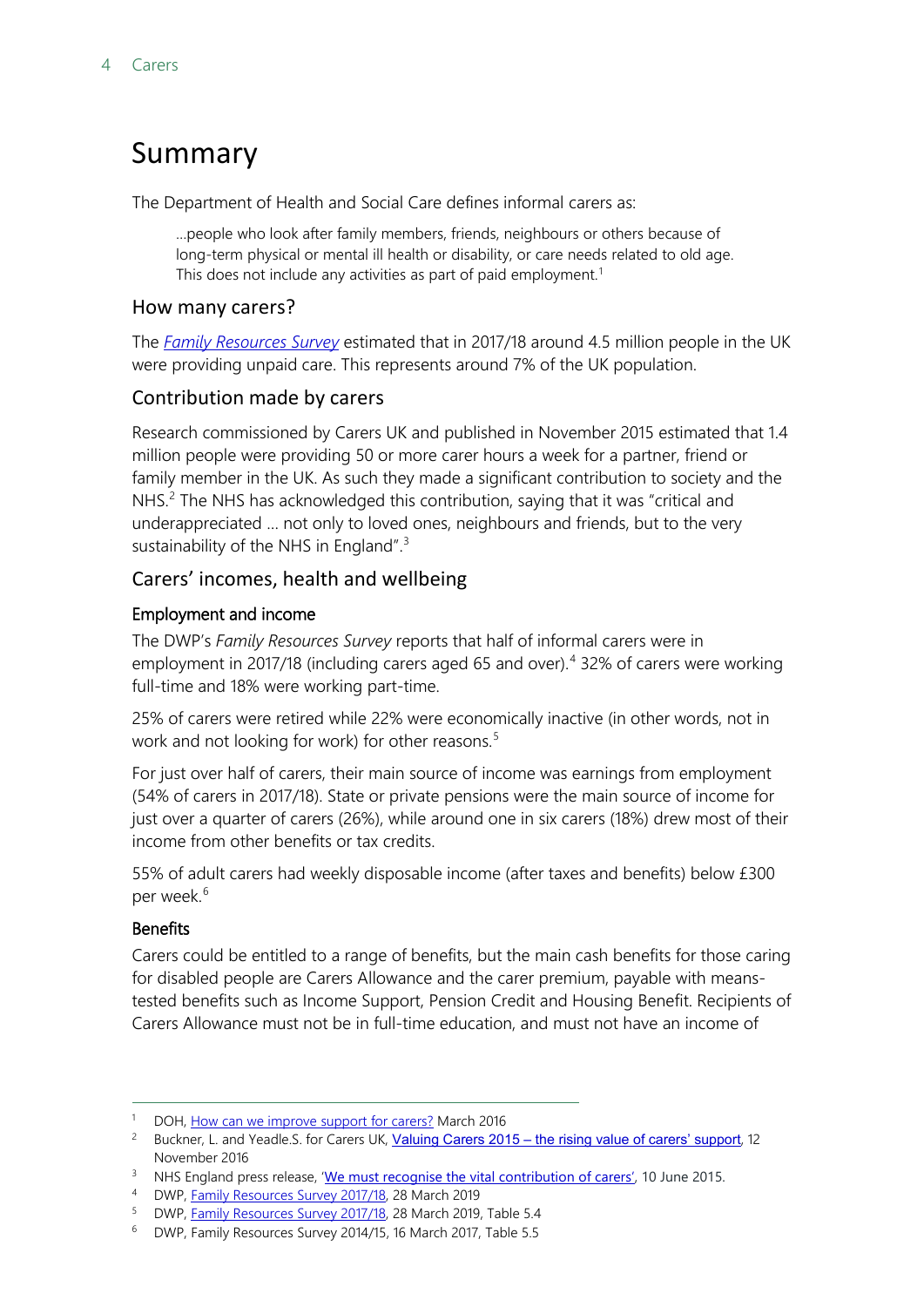more than £123 per week after deductions. Consequently, individuals can experience problems combining receipt of Carers Allowance with paid work.

In November 2018 there were 1,289,000 Carer's Allowance claimants in Great Britain, of whom 68% were women.

#### Other support for carers

In schools: carers in schools may be able to access counselling services. They may also attract additional Pupil Premium funding for their schools if they are, or have previously been, entitled to free school meals. Data suggests a large proportion of young carers fall into this category.

In further education: students in England with caring responsibilities may be able to access discretionary 16-19 bursary support. However, being in full-time education means they cannot claim Carers Allowance.

In higher education: mainstream student support funding includes additions for students with qualifying adult dependents.

Social services: carers are entitled to a statutory assessment of their support needs, undertaken by the local authority. The assessment must consider a range of factors such as what assistance the carer requires to continue providing care, and their own independent needs, and, in the case of young people, whether it is appropriate for the child to provide care in light of their own needs.

Since 1 April 2015, any adult carer who meets national eligibility criteria must be provided with services to meet their needs. Even when these eligibility criteria aren't met, local authorities have discretionary powers to provide support. For young carers, there are no national eligibility criteria and local authorities need only consider their assessment in deciding whether to provide support.

Health: The UK Government's 2018-19 [Mandate to NHS England](https://www.gov.uk/government/publications/nhs-mandate-2018-to-2019) states that "carers should routinely be identified and given access to information and advice about the support available". NHS England's [Commitment to Carers](https://www.england.nhs.uk/wp-content/uploads/2014/05/commitment-to-carers-may14.pdf) also recognises and highlights the importance of carers to the NHS.<sup>[7](#page-4-0)</sup> The Carers Action Plan 2018-2020: Supporting carers [today,](https://www.gov.uk/government/publications/carers-action-plan-2018-to-2020) published in June 2018 included a commitment that the NHS England and the Care Quality Commission would work together to develop quality standards for general practitioner surgeries to demonstrate how effective they are in identifying and supporting carers.<sup>[8](#page-4-1)</sup> The [NHS Long Term Plan,](https://www.longtermplan.nhs.uk/publication/nhs-long-term-plan/) published in January 2019, repeated the commitment to improve how the NHS identifies unpaid carers, and strengthen support for them to address their individual health needs.<sup>[9](#page-4-2)</sup> On 11 June 2019, NHS England announced a voluntary scheme for GP practices, aimed at young carers. This will encourage practices to identify and support children and young people providing informal care for family members.<sup>[10](#page-4-3)</sup>

<span id="page-4-0"></span><sup>&</sup>lt;sup>7</sup> NHS England[, Commitment to Carers,](https://www.england.nhs.uk/wp-content/uploads/2014/05/commitment-to-carers-may14.pdf) April 2014

<span id="page-4-1"></span><sup>8</sup> DHSC[, Carers Action Plan 2018-2020: Supporting carers today.](https://www.gov.uk/government/publications/carers-action-plan-2018-to-2020) June 2018

<span id="page-4-2"></span><sup>9</sup> NHS England, [NHS Long Term Plan,](https://www.longtermplan.nhs.uk/publication/nhs-long-term-plan/) January 2019

<span id="page-4-3"></span><sup>&</sup>lt;sup>10</sup> NHS England press release, ['NHS sets out 'care for young carers' offer in GP surgeries',](https://www.england.nhs.uk/2019/06/nhs-sets-out-care-for-young-carers-offer-in-gp-surgeries/) 11 June 2019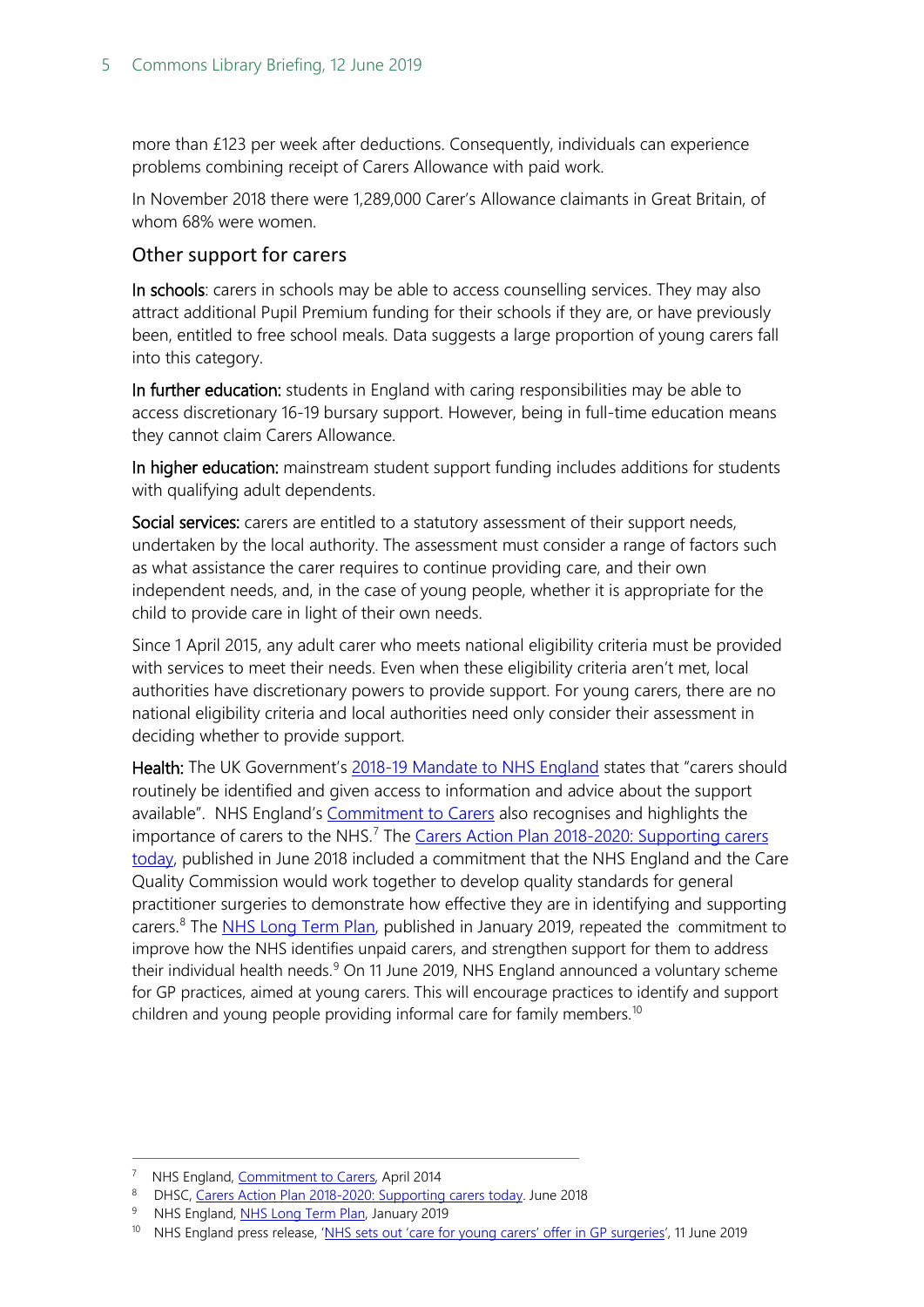### Other House of Commons Library briefings on carers

This paper is one of a series of briefings on carers. Other Library briefing papers include:

- [House of Commons Library briefing, Carer's Allowance](https://researchbriefings.parliament.uk/ResearchBriefing/Summary/SN00846)
- [House of Commons Library briefing, Carer's Allowance and the Retirement Pension.](https://researchbriefings.parliament.uk/ResearchBriefing/Summary/SN06349)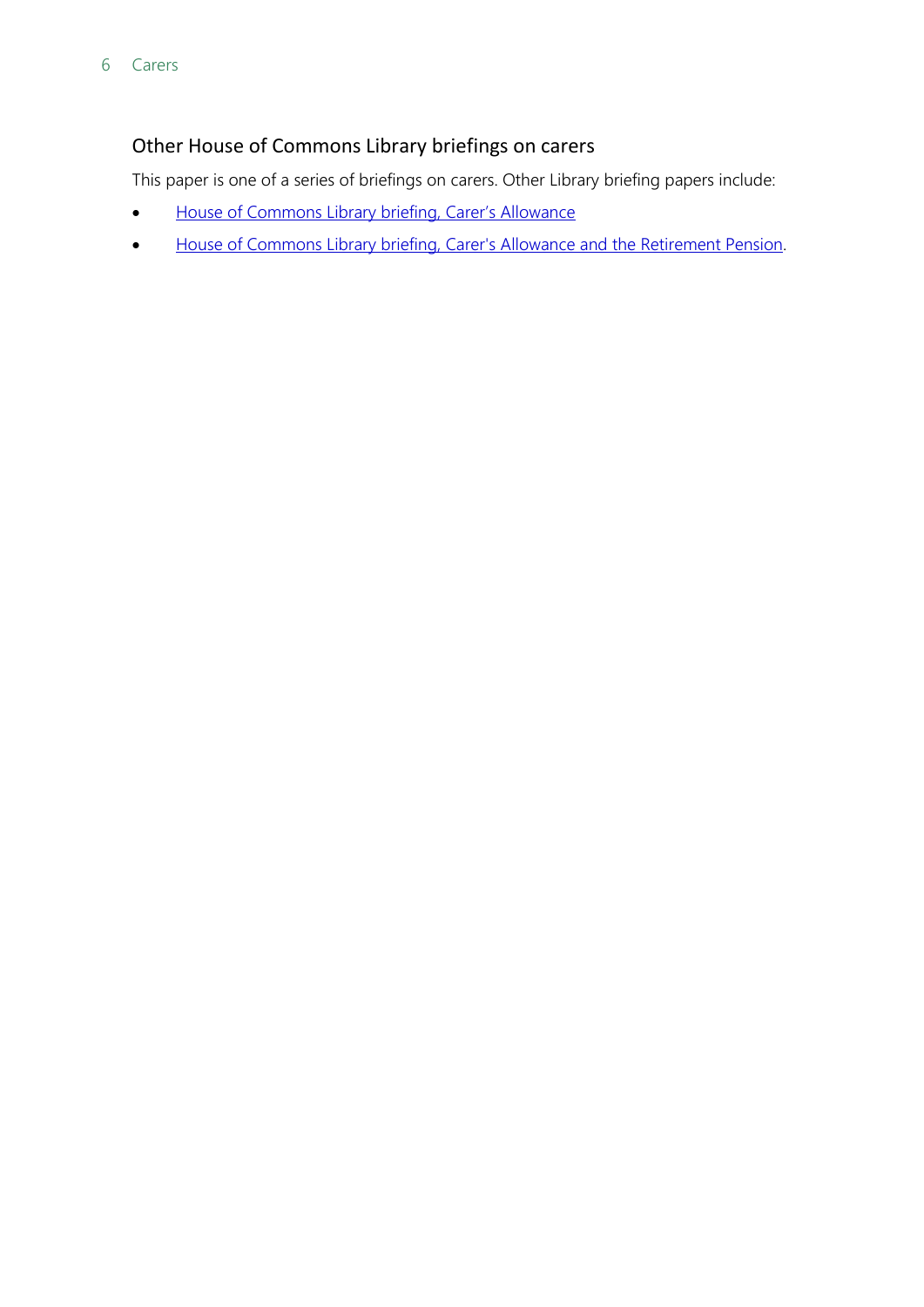## <span id="page-6-0"></span>1. Who gives unpaid care?

The [Family Resources Survey](https://www.gov.uk/government/collections/family-resources-survey--2) estimated that in 2017/18 around 4.5 million people in the UK were providing unpaid care. This represents around 7% of the UK population.

Figures have fluctuated over the past decade as shown in the chart opposite. Numbers peaked at 5.6 million in 2012/13 and 5.4 million in 2016/17. The 2017/18 estimate of 4.5 million is the lowest recorded since 2007/08. In each year shown, around 60% of informal carers are women.

The reduction in carer numbers in 2017/18, compared with the peak of 5.6 million in 2012/13, may be due to fewer people providing smaller amounts of care per week. There has been a slight increase in numbers providing over 35 hours care per week and a decrease among the proportions providing fewer hours care per week.

Adults aged 55-64 were most likely to care for others. In most age groups, women were more likely to provide informal care than men. However, among adults aged over 75 years men were more likely to provide informal care.

Carers UK and Age UK published a report in April 2015, [Caring into later life.](http://www.carersuk.org/for-professionals/policy/policy-library/caring-into-later-life)<sup>[11](#page-6-1)</sup> Using a range of data sources, the report concluded there were 1.2 million people in England aged 65 and over providing unpaid care to a disabled, seriously ill or older relative or friend. This represented:

> [A]n increase of 35% in just ten years, compared to an 11% rise in the number of all carers, and a 4% rise in the number of carers aged 25-64 in the same time period.

<span id="page-6-1"></span>The fastest growing group is carers aged 85 and over, whose numbers have more than doubled, growing by a huge 128% in ten years to over 87,000.



[Source: Family Resources Survey 2017/18](https://www.gov.uk/government/statistics/family-resources-survey-financial-year-201718)



[Source: Family Resources Survey 2017/18](https://www.gov.uk/government/statistics/family-resources-survey-financial-year-201718)



**Informal carers by age and gender**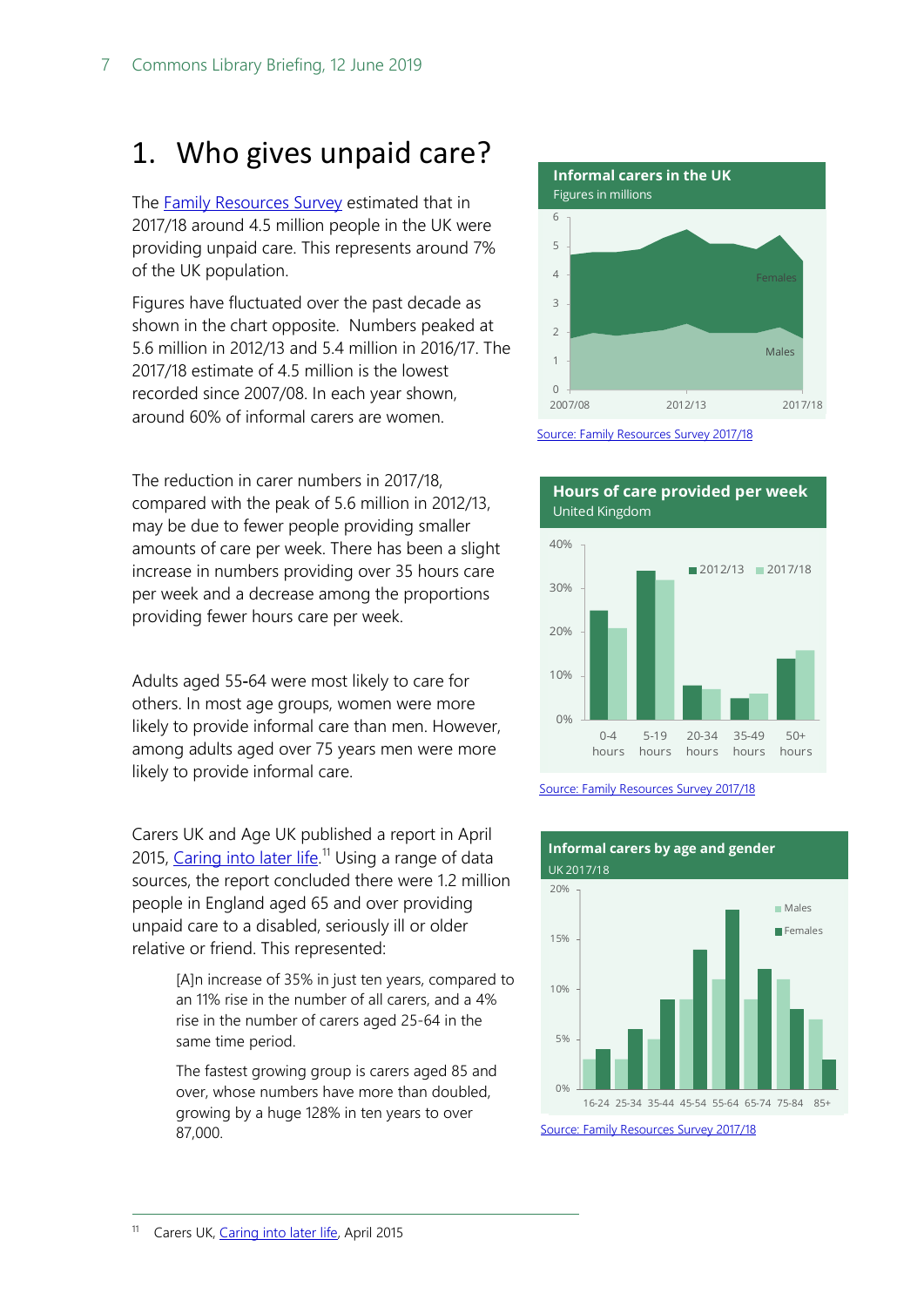These numbers will continue to grow, with estimates suggesting the number of older carers in England is set to increase to over 1.8 million by 2030. More than 200,000 of these carers will be aged 85 and over.<sup>[12](#page-7-0)</sup>

The report also found that although, overall, carers were more likely to be female than male, this changed as the carers get older, with 59% of carers aged 85 and over being male.<sup>[13](#page-7-1)</sup>

The report concludes that older carers are a very diverse group and consequently had different needs:

This report looks at some of these differences, highlighting the varying health and support needs of male and female carers at different stages in later life. Solutions must be found to better identify and support these different groups.<sup>[14](#page-7-2)</sup>

Those over 85 were especially in need of support, it argued:

[T]hose carers aged 85 and over identified as a priority in the NHS Five Year Forward View who are more likely than other carers to be caring around the clock, to be suffering anxiety and depression and to be in poor physical health themselves.[15](#page-7-3)

<span id="page-7-0"></span> <sup>12</sup> Carers UK[, Caring into later life,](http://www.carersuk.org/for-professionals/policy/policy-library/caring-into-later-life) April 2015*.,* p6

<span id="page-7-1"></span><sup>13</sup> *Ibid.,* p8

<sup>14</sup> *Ibid.,* p24

<span id="page-7-3"></span><span id="page-7-2"></span><sup>15</sup> *Ibid.*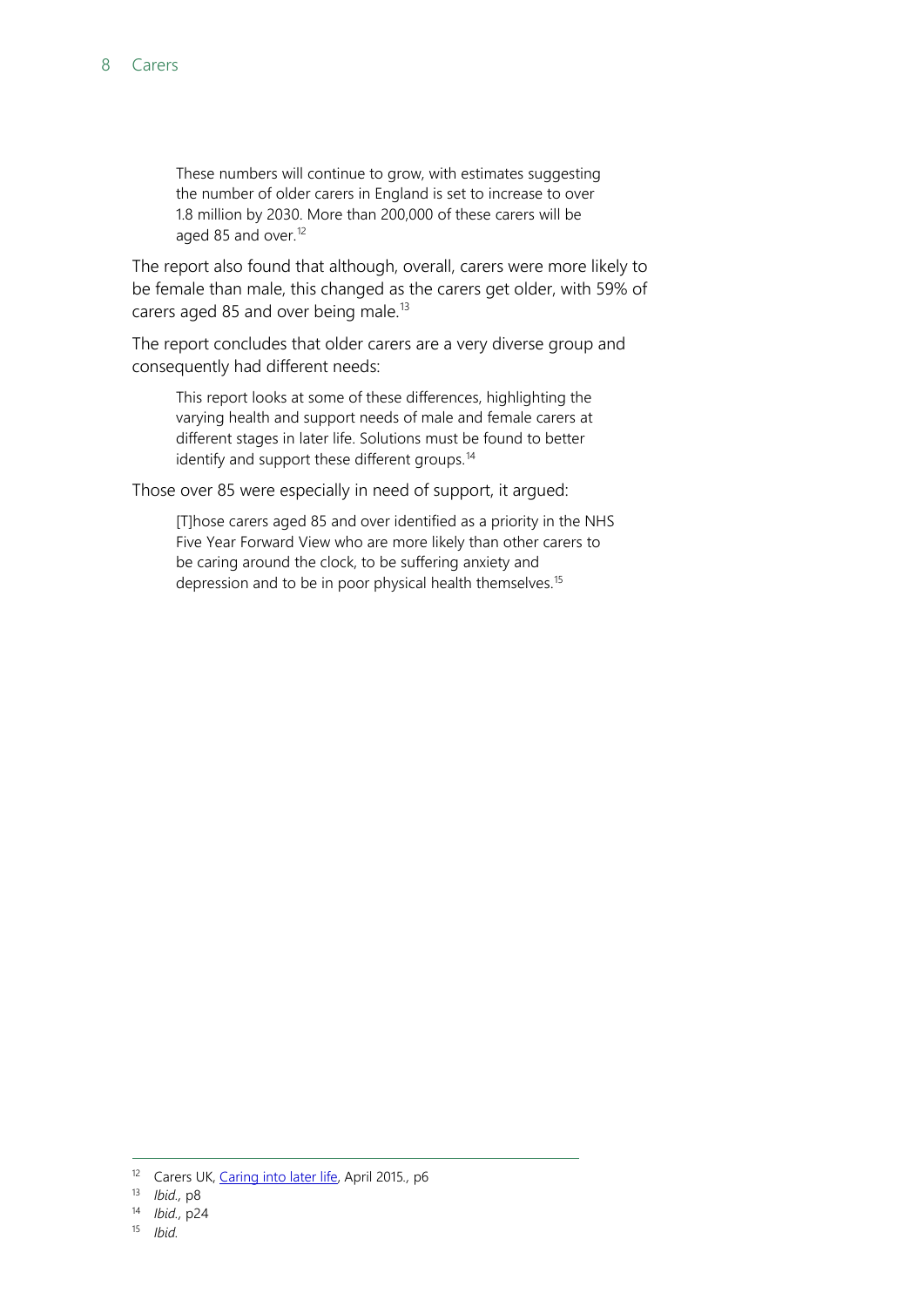## <span id="page-8-0"></span>2. Carers' employment, incomes and earnings

## <span id="page-8-1"></span>2.1 Statistics on employment, incomes and poverty

#### <span id="page-8-2"></span>Employment

The DWP's *Family Resources Survey* reports that half of informal carers were in employment in 2017/18 (including carers aged 65 and over).<sup>[16](#page-8-3)</sup> 32% of carers were working full-time and 18% were working part-time.

25% of carers were retired while 22% were economically inactive (in other words, not in work and not looking for work) for other reasons.<sup>[17](#page-8-4)</sup>



A 2012 study by researchers at the London School of Economics highlighted the challenges faced by those who combine work and caring:

… Research clearly demonstrates that caring has a negative impact on people's ability to remain in work. Overall it is estimated that approximately 315,000 carers aged 16–64 in England have left employment to provide unpaid care and are currently out of employment. Of these, 120,000 are men and 195,000 are women.[18](#page-8-5)

<span id="page-8-3"></span><sup>&</sup>lt;sup>16</sup> DWP, *Family Resources Survey 2017/18*, 28 March 2019

<span id="page-8-5"></span><span id="page-8-4"></span><sup>17</sup> *Ibid.*, Table 5.4

<sup>&</sup>lt;sup>18</sup> Linda Pickard, Derek King, Martin Knapp and Margaret Perkins, (2012) Overcoming barriers: *[Unpaid care and employment in England](http://www.lse.ac.uk/LSEHealthAndSocialCare/pdf/SSCRAnnualConfPresentations/Linda-Pickard.pdf)*, Personal Social Services Research Unit (PSSRU) at London School of Economics and Political Science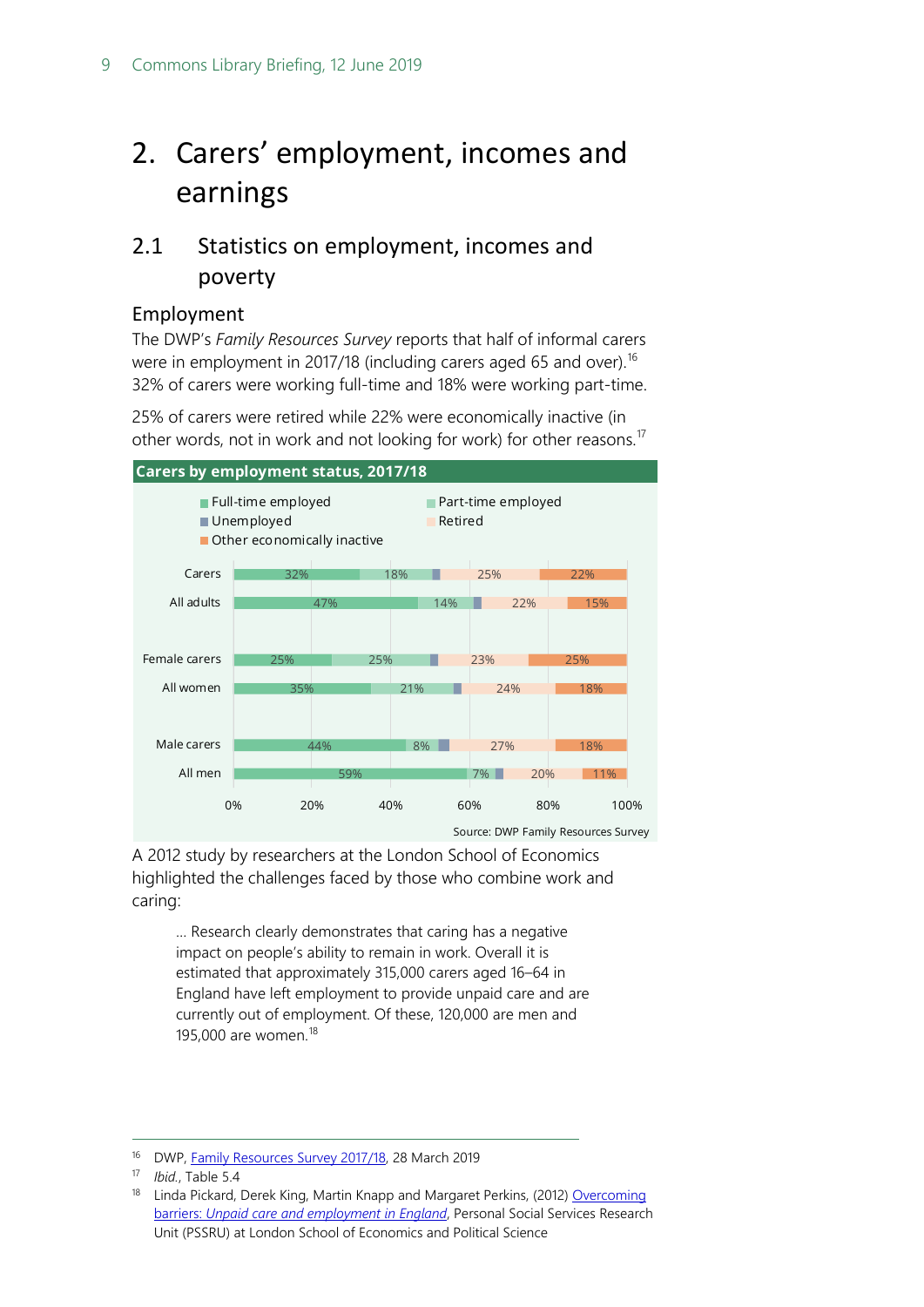#### <span id="page-9-0"></span>Incomes and poverty

For just over half of carers, their main source of income was earnings from employment (54% of carers in 2017/18). State or private pensions were the main source of income for just over a quarter of carers (26%), while around one in six carers (18%) drew most of their income from other benefits or tax credits.

55% of adult carers had weekly disposable income (after taxes and benefits) below £300 per week.<sup>[19](#page-9-1)</sup>

Older analysis by the New Policy Institute, commissioned by the Joseph Rowntree Foundation, looked at poverty levels among carers over the period 2011/12 to 2013/14. It estimated that 1.2 million carers were in poverty, defined as being in *relative low income after housing costs* (this is the number of carers living in households with income below 60% of median household income, where income is measured after deducting housing costs).

On this basis, the poverty rate was 22% for carers compared to 20% for non-carers. Among carers of working-age, the poverty rate was 25% compared to 21% for working-age non-carers.

However, the poverty rate varied markedly by the number of hours of care provided each week. 14% of working-age carers providing fewer than five hours' care per week were in poverty, rising to 37% for working-age carers providing at least twenty hours' care per week.

These estimates exclude income from disability benefits when calculating the poverty threshold, so may differ from estimates published by the Government or other organisations. Income from disability benefits is excluded on the grounds that these reflect additional living costs faced by people with disabilities, so "do not make the recipient materially better off".<sup>[20](#page-9-2)</sup>

Other findings from the New Policy Institute/Joseph Rowntree Foundation analysis include:

- 2.6 million working-age carers provide less than 20 hours and have a lower poverty rate than the average non-carer (of 21%). 1.4 million working-age adults provide at least 20 hours of care and have a poverty rate of 37%.
- Despite the challenges of combining care with employment, 400,000 people are doing a full working week alongside long hours of care (20 hours or more).
- Working-age people who provide care for 20 hours or more each week tend to have lower qualification levels. Overall, 70% of those who cared for 20 hours or more had

<span id="page-9-2"></span><span id="page-9-1"></span> <sup>19</sup> DWP, Family Resources Survey 2014/15, 16 March 2017, Table 5.5

<sup>&</sup>lt;sup>20</sup> Hannah Aldridge and Ceri Hughes, Informal carers and poverty in the UK: an [analysis of the Family Resources Survey,](http://npi.org.uk/publications/income-and-poverty/informal-care-and-poverty-uk/) New Policy Institute, May 2016, based on data from the Family Resources Survey for the three years 2011/12 to 2013/14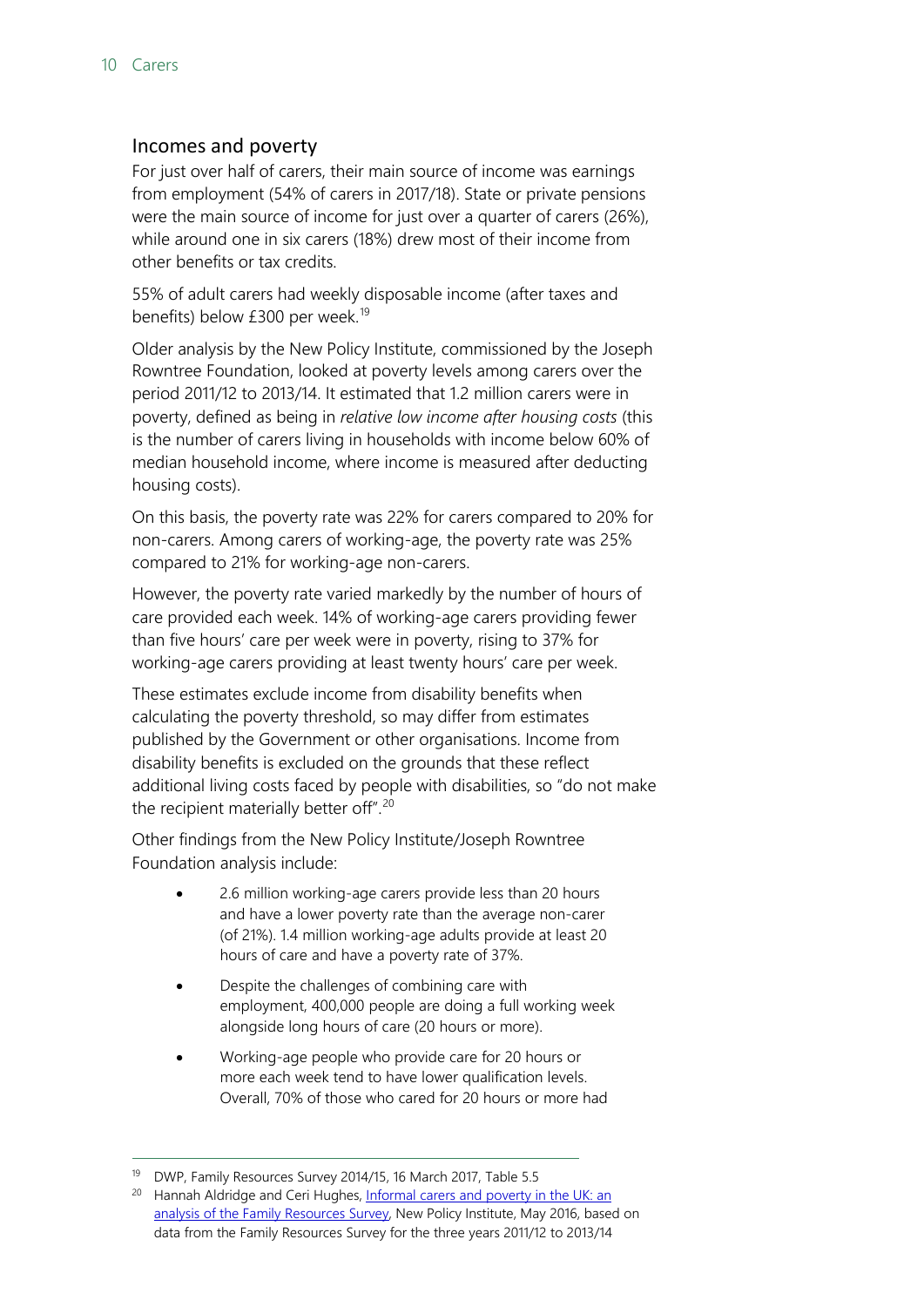no or low qualifications compared with around half of low intensity carers (52%) or non-carers (48%).

#### <span id="page-10-0"></span>Combining paid work with Carer's Allowance

Carers may experience difficulties trying to combine paid work with their caring duties while also satisfying the conditions for the main social security benefit for carers, Carer's Allowance (covered in detail in section 3 below). In particular, carers can find that increases in the National Minimum/Living Wage can push them above the Carer's Allowance earnings limit.

### <span id="page-10-1"></span>2.2 Employment rights of carers

#### <span id="page-10-2"></span>Flexible working

Carers for adults have had the right to request flexible working from their employers since the introduction of the *Work and Families Act 2006*. The 2010 Government extended this right beyond carers to cover all employees as part of the *Children and Families Act 2014*.<sup>[21](#page-10-3)</sup> Employers are only able to refuse a flexible working request on limited grounds identified by statute.<sup>[22](#page-10-4)</sup>

The Taylor Review, published in July 2017, briefly considered issues surrounding flexible working and made the following recommendation:

As part of the statutory evaluation of the Right to Request Flexible Working in 2019, Government should consider how further to promote genuine flexibility in the workplace. For example it should consider whether temporary changes to contracts might be allowed, to accommodate flexibility needed for a particular caring requirement. Government should work closely with organisations like Timewise and Working Families to encourage flexible working and initiatives like "happy to talk flexible working" to a wider range of employers.<sup>[23](#page-10-5)</sup>

In May 2018, the Work and Pensions Committee published a report on carers and employment. Amongst other things, the report recommended that the Government make flexible working a 'day one' right, rather than one that only available after 26 weeks of continuous employment. $24$ 

In March 2018, the Department for Business, Energy and Industrial Strategy (BEIS) set up the Flexible Working Task Force, which it cochairs with the Chartered Institute of Personnel and Development (CIPD). The Task Force is made up of various different stakeholders and

<span id="page-10-3"></span> <sup>21</sup> *[Children and Families Act 2014](http://www.legislation.gov.uk/ukpga/2014/6/pdfs/ukpga_20140006_en.pdf)*, part 9

<span id="page-10-4"></span><sup>&</sup>lt;sup>22</sup> For more information see House of Commons Library Standard Note SN01086, [Flexible working](http://www.parliament.uk/business/publications/research/briefing-papers/SN01086/flexible-working)

<span id="page-10-5"></span><sup>23</sup> *[Good Work: The Taylor Review of Modern Working Practices](https://assets.publishing.service.gov.uk/government/uploads/system/uploads/attachment_data/file/627671/good-work-taylor-review-modern-working-practices-rg.pdf)*, 2017, p95

<span id="page-10-6"></span><sup>&</sup>lt;sup>24</sup> Work and Pensions Committee, **Employment support for carers**, HC581, 9 May 2018, para. 36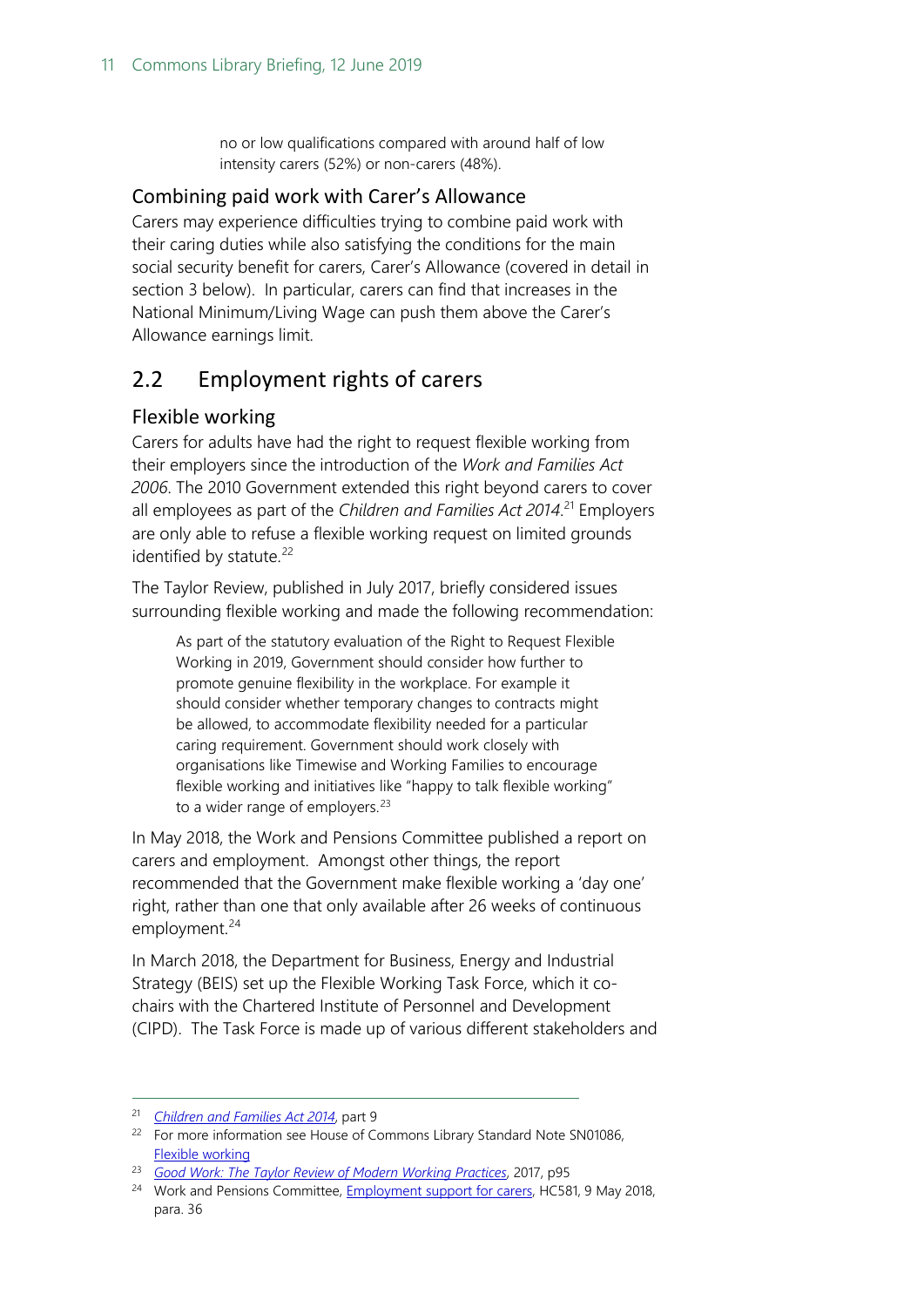considers a wide range of issues surrounding flexible work.<sup>[25](#page-11-2)</sup> The Task Force is currently considering a Government proposal, announced in October 2018, to create a new duty for employers to consider which jobs can be done flexibly and make clear in advertising which jobs can be done flexible from Day 1.<sup>26</sup> The Task Force has also published guidance for employers on flexible hiring and is promoting the *Happy to Talk Flexible Working* campaign.

Describing this approach, the Government's response to the Work and Pension Committee's report states:

43. This is a little different from the Select Committee's recommendation in an important respect as it places the responsibility on the organisation to offer flexible working, rather than on the employee to ask.

44. Government considers that the key challenge is designing work so that it can be flexible. That question needs to tackled organisationally to achieve real change. Businesses need to explore how flexible working can work across the board – rather than just in relation to specific roles. That is a broader and more challenging question which is why we are seeking to work with business and other organisations through the taskforce.<sup>[27](#page-11-4)</sup>

#### <span id="page-11-0"></span>Time off for dependants

In addition, employees have the right to reasonable time off if a dependant is ill, injured or their care arrangements are disrupted. A dependant, as well as being a spouse, civil partner, parent or child, can also be a person living in the same house as the employee (although not an employee, tenant, lodger or boarder).  $28$ 

#### <span id="page-11-1"></span>Discrimination by association

Carers of disabled and elderly people may also be protected at work from "discrimination by association". Associative discrimination occurs where a person is treated less favourably not because of a protected characteristic that they possess but because of their association with another person who has a protected characteristic.

Prior to the enactment of the *Equality Act 2010*, it was unclear whether discrimination by association was, in fact, prohibited, given the ways that the different pieces of predecessor legislation were worded. Section 3A of the *Disability Discrimination Act 1995*, for example, prohibited less favourable treatment "for a reason which relates to the disabled person's disability".

<span id="page-11-2"></span><sup>&</sup>lt;sup>25</sup> [Government and employers unite to kick-start flexible working,](https://www.cipd.co.uk/about/media/press/flexible-working-taskforce) CIPD, 14 January 2019

<span id="page-11-3"></span><sup>&</sup>lt;sup>26</sup> [New measures to support workers, businesses, and entrepreneurs,](https://www.gov.uk/government/news/new-legislation-to-ensure-tips-and-gratuities-go-to-employees) Gov.uk, 1 October 2018

<span id="page-11-4"></span><sup>27</sup> Work and Pensions Committee, *[Employment Support for Carers: Government](https://publications.parliament.uk/pa/cm201719/cmselect/cmworpen/1463/1463.pdf)  [Response to the Committee's Thirteenth Report](https://publications.parliament.uk/pa/cm201719/cmselect/cmworpen/1463/1463.pdf)*, HC 1463, 31 July 2018, paras. 43-44

<span id="page-11-5"></span><sup>28</sup> *[Employment Rights Act 1996](http://www.legislation.gov.uk/ukpga/1996/18/section/57A)* as amended, section 57A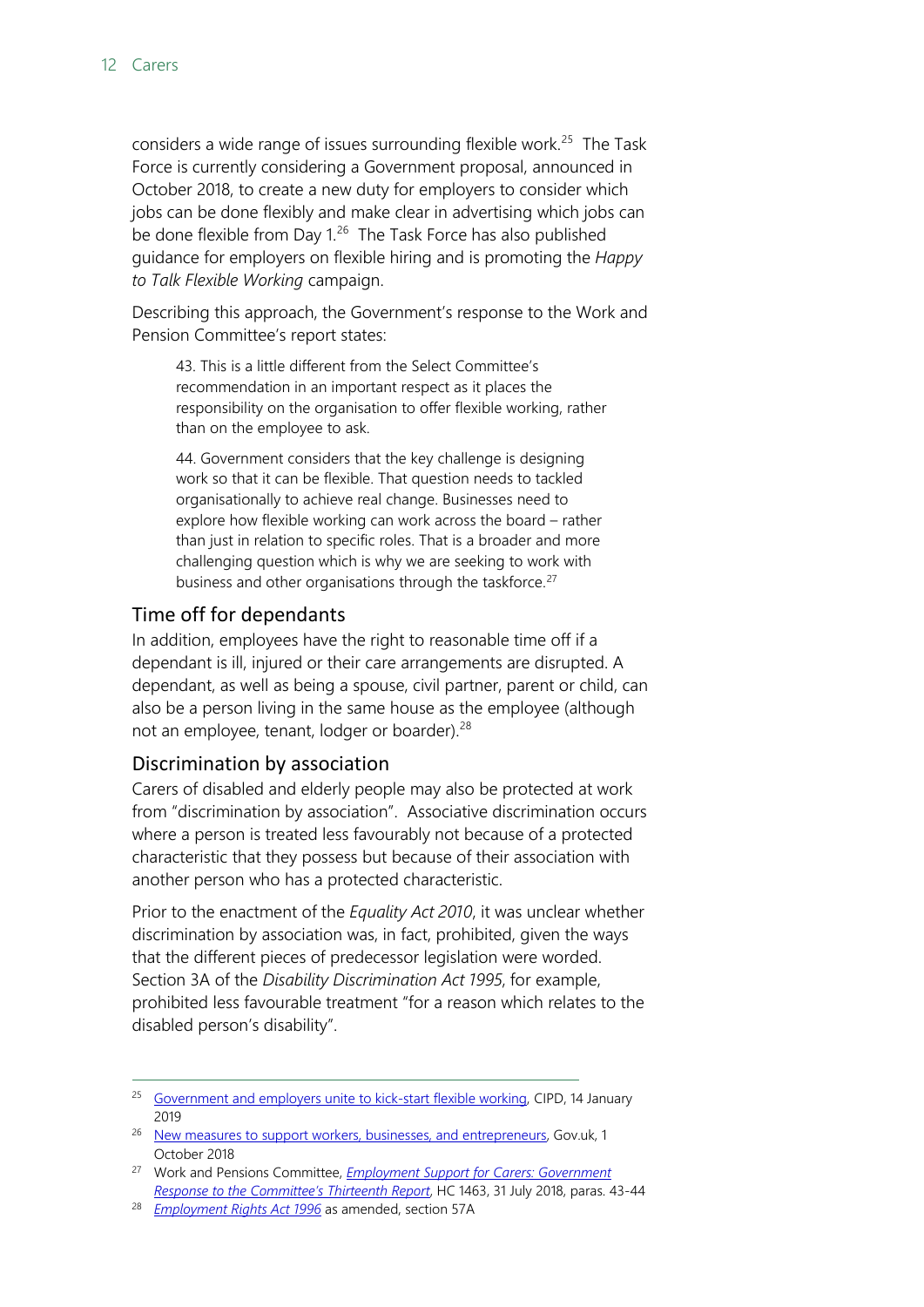In 2008, the European Court of Justice confirmed that associative discrimination was prohibited under the *[Equal Treatment Framework](https://eur-lex.europa.eu/legal-content/EN/TXT/PDF/?uri=CELEX:32000L0078&from=EN)  [Directive \(2000/78/EC\)](https://eur-lex.europa.eu/legal-content/EN/TXT/PDF/?uri=CELEX:32000L0078&from=EN)*. [29](#page-12-2)

Under the *Equality Act 2010*, it is now settled that discrimination by association is prohibited. In contrast to the predecessor legislation, section 13 of the 2010 *Act* prohibits direct discrimination based on "a" protected characteristic. The [Explanatory Notes](http://www.legislation.gov.uk/ukpga/2010/15/notes/division/3/2/2/1) state:

This definition is broad enough to cover cases where the less favourable treatment is because of the victim's association with someone who has that characteristic (for example, is disabled), or because the victim is wrongly thought to have it (for example, a particular religious belief).

This prevents carers being treated unfavourably at work, or not being offered a job, because of their caring role, as well as protection from harassment. The Act also prevents victimisation of carers, and provides protection when buying goods and using services. $30$ 

#### <span id="page-12-0"></span>Dedicated employment rights for carers

The Work and Pensions Committee's 2018 report also recommended that the Government consider creating certain dedicated employment rights for carers:

Statutory unpaid leave would be a welcome solution for some carers but simply unaffordable to many others. An existing model of parental leave, paid at a statutory rate, already assists parents while providing compensation to employers, including special assistance for small businesses. In supporting the Parental Bereavement (Leave and Pay) Bill, the Government has demonstrated a willingness to extend this assistance into further circumstances. There is a strong case for five days' statutory paid carer's leave based on the existing statutory leave system. We recommend the Government introduce this policy when resources allow and provide a full impact assessment for such a policy in response to this report.<sup>[31](#page-12-4)</sup>

In the *Carers Action Plan 2018-2020*, published in June 2018, the Government announced that it had set up an official level working group involving various Departments to consider the creation of dedicated employment rights for carers to exist alongside existing employment rights (e.g. flexible working).<sup>[32](#page-12-5)</sup>

#### <span id="page-12-1"></span>Additional cost of living

Carers UK carried out a 12 month investigation into the financial situation of carers and their families, the results of which were published

<span id="page-12-2"></span> <sup>29</sup> *[Coleman v Attridge Law and Law C-303/06](http://curia.europa.eu/juris/document/document.jsf?text=&docid=67793&pageIndex=0&doclang=en&mode=lst&dir=&occ=first&part=1&cid=7480119)*

<span id="page-12-3"></span><sup>30</sup> Government Equalities Office/ Citizens Advice Bureau, *[Equality Act 2010: What do I](https://www.citizensadvice.org.uk/Documents/Advice%20booklets/equality-act-2010-carer.pdf) [need to know as a carer?](https://www.citizensadvice.org.uk/Documents/Advice%20booklets/equality-act-2010-carer.pdf)*, 2010

<span id="page-12-4"></span><sup>&</sup>lt;sup>31</sup> Work and Pensions Committee, **Employment support for carers**, HC581, 9 May 2018, para. 47

<span id="page-12-5"></span><sup>32</sup> Department for Health and Social Care, *[Carers Action Plan 2018-2020](https://assets.publishing.service.gov.uk/government/uploads/system/uploads/attachment_data/file/713781/carers-action-plan-2018-2020.pdf)*, June 2018, para. 2.3.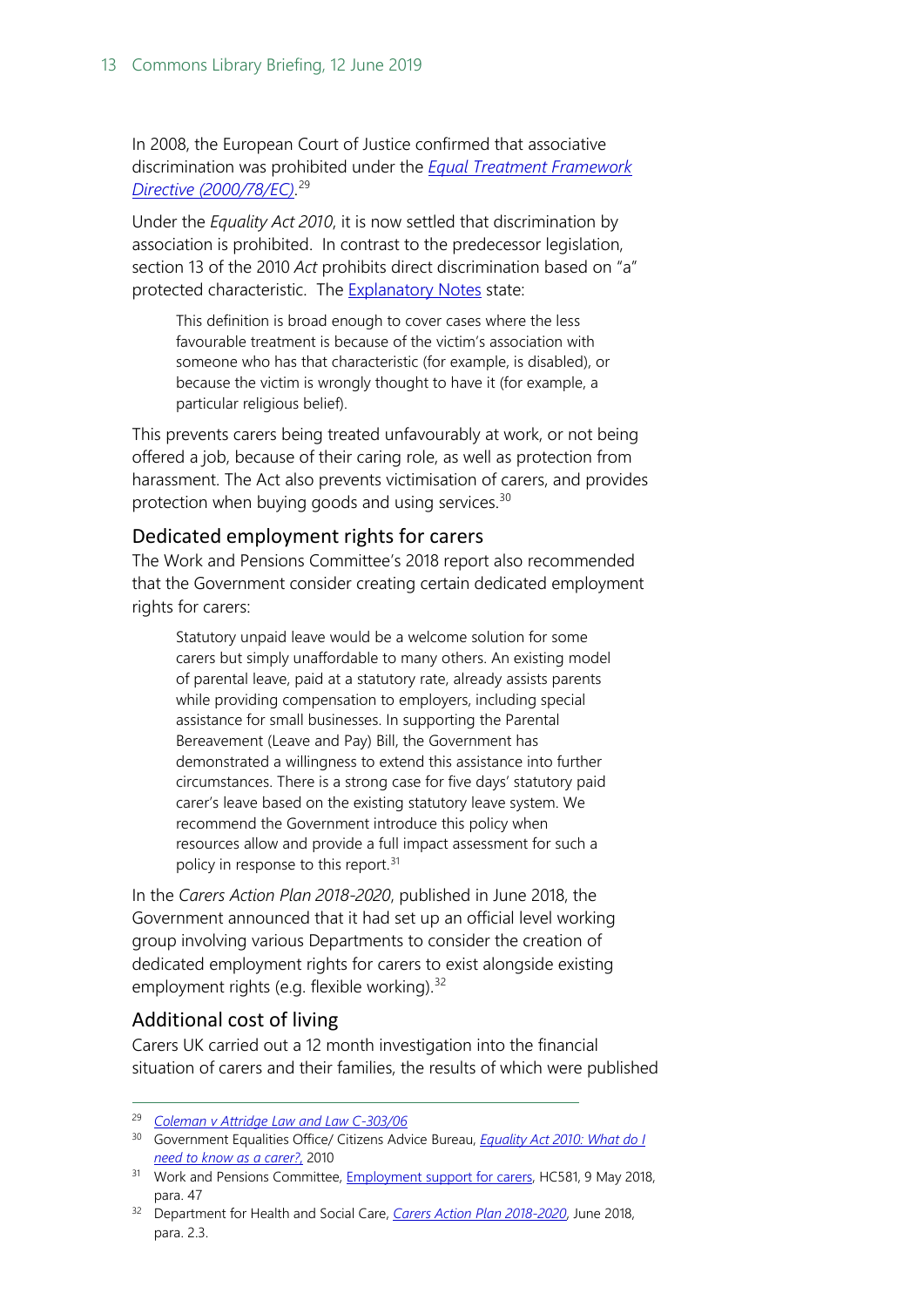in February 2014 as a report, [Caring & Family Finances Inquiry.](http://www.carersuk.org/for-professionals/policy/policy-library/caring-family-finances-inquiry) The inquiry found there were significant additional costs associated with caring for loved ones who are older, disabled or seriously ill:

Experiences of carers who gave evidence to the Inquiry, included the need to keep the vulnerable and ill warm, meant families footing bills for running heating for 12 and more hours a day, with no let-up in warmer months when those with serious illness must be kept cool; costs of travel to medical appointments and the need to rely heavily on taxis; the need to wash three or more loads of washing a day when caring for someone with continence problems, or who is tube fed; the increasingly prohibitive price of buying in care to simply get out of the door for work or respite, compounding the isolation caring can bring; the cost to future financial security and resilience of quitting work or cutting hours to care. $33$ 

One recent survey of careers found that many were struggling to make ends meet, or were in, or had been in, debt as a result of caring.<sup>[34](#page-13-3)</sup>

### <span id="page-13-0"></span>2.3 Employment Support for Carers

#### <span id="page-13-1"></span>Work, Health and disability green paper

In the Work, health and disability green paper the Government reported that "an estimated 2 million people have given up paid work to care". It also reports that 315,000 of these did not return to work and remained unemployed after their caring role ended. $35$ 

The green paper cited two of the reasons why carers can find it difficult to balance caring with employment:

- A risk-averse attitude among employers to recruiting those with caring responsibilities.
- A lack of flexible working arrangements in many organisations.

It goes on to outline the support that the government will provide to carers:

A key objective of our future work will be to support carers of all ages to enter, remain in and re-enter work. The government's Fuller Working Lives programme focuses on the challenges for older workers to remaining in or returning to work due to caring responsibilities, ill health or disability. As part of the programme a series of Carers in Employment pilots was launched in April 2015, to help support carers to stay in work or return to paid work alongside their caring responsibilities. Early next year the

<span id="page-13-2"></span><sup>33</sup> Carers UK, [Caring & Family Finances Inquiry: Carers struggling with alarming levels](https://www.carersuk.org/news-and-campaigns/press-release-rss/580-nation-s-carers-struggling-with-alarming-levels-of-hardship)  [of hardship,](https://www.carersuk.org/news-and-campaigns/press-release-rss/580-nation-s-carers-struggling-with-alarming-levels-of-hardship) February 2014

<span id="page-13-3"></span><sup>&</sup>lt;sup>34</sup> Carers UK, **State of Caring 2018**, July 2018. Note that this survey is not completely representative of all carers - respondents were more likely to be female and caring for a high number of hours every week.

<span id="page-13-4"></span><sup>&</sup>lt;sup>35</sup> DWP/DH, [Work, Health and disability green paper: improving lives,](https://www.gov.uk/government/consultations/work-health-and-disability-improving-lives/work-health-and-disability-green-paper-improving-lives) 2 November 2016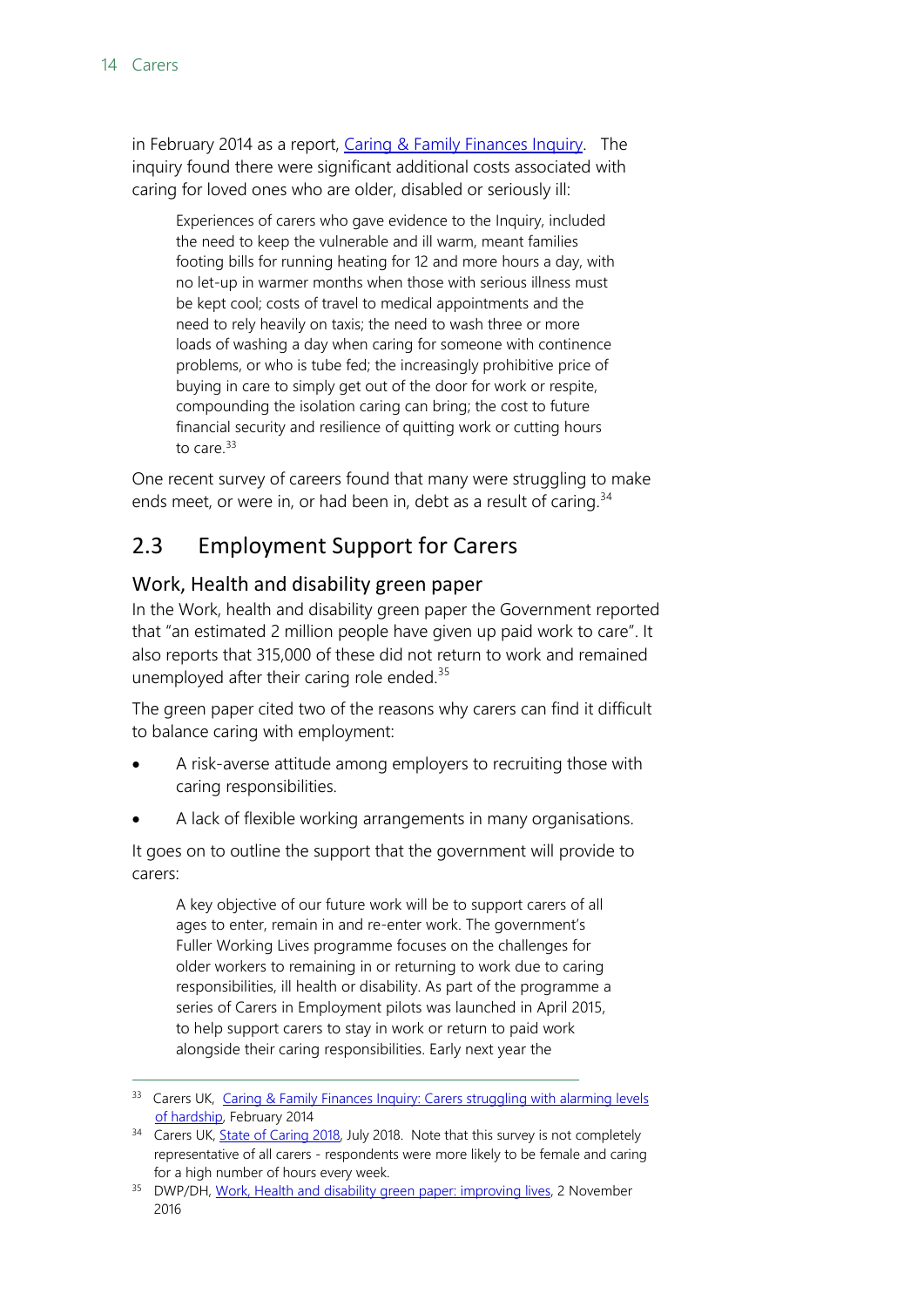government will publish a new, cross-government and employerled national strategy, which will set out the future direction of this Fuller Working Lives agenda.<sup>[36](#page-14-2)</sup>

#### <span id="page-14-0"></span>Fuller Working Lives

In February 2017 the DWP published the **Fuller Working Lives** publication. This publication announced that a new cross-Government Carers Strategy, led by the Department of Health, would support carers to remain in and re-enter employment. It also announced that a final evaluation report of the 'Carers in Employment' pilots would be published in 2017:

Led by the Department of Health, we are aiming to support carers through a new cross-Government Carers Strategy. We intend it to include measures to provide further support to carers to remain in, and re-enter, the workforce; balancing their working life with their essential caring role. There will be an important role for employers, building on the work described throughout this document to ensure that the working environment both supports and values carers.

In addition, the Department of Health and the Government Equalities Office (GEO) have provided funding for nine 'Carers in Employment' pilot projects to explore, through close working with Local Authorities, how working carers can be supported to stay in paid work alongside fulfilling their caring responsibilities. Interim findings are expected in Spring 2017 with the final evaluation report to follow later in the year. [37](#page-14-3)

Further information on the Carers Strategy is provided in section 9 of this paper.

### <span id="page-14-1"></span>Institute for Employment Studies project: Carers in Employment

In January 2018 the Institute for Employment Studies published an evaluation of the Carers in Employment project.<sup>[38](#page-14-4)</sup>

This project provided a range of support to carers and evaluated the impact of this support. The support provided ranged from light touch contact, such as advice and guidance materials, to more intensive support, such as regular ongoing contact with a support worker.

A key finding of the project was that carers receiving the more intensive support were more likely to report benefits, and that having a personalised caseworker for carers may help them to continue in work. It states that:

<span id="page-14-2"></span><sup>36</sup> DWP/DH, [Work, Health and disability green paper: improving lives,](https://www.gov.uk/government/consultations/work-health-and-disability-improving-lives/work-health-and-disability-green-paper-improving-lives) 2 November 2016

<span id="page-14-3"></span><sup>&</sup>lt;sup>37</sup> DWP, [Fuller Working Lives,](https://www.gov.uk/government/uploads/system/uploads/attachment_data/file/587654/fuller-working-lives-a-partnership-approach.pdf) February 2017, p37

<span id="page-14-4"></span><sup>38</sup> Institute for Employment Studies, [Evaluation of the Carers in Employment Project,](https://www.scie.org.uk/carers/employment) January 2018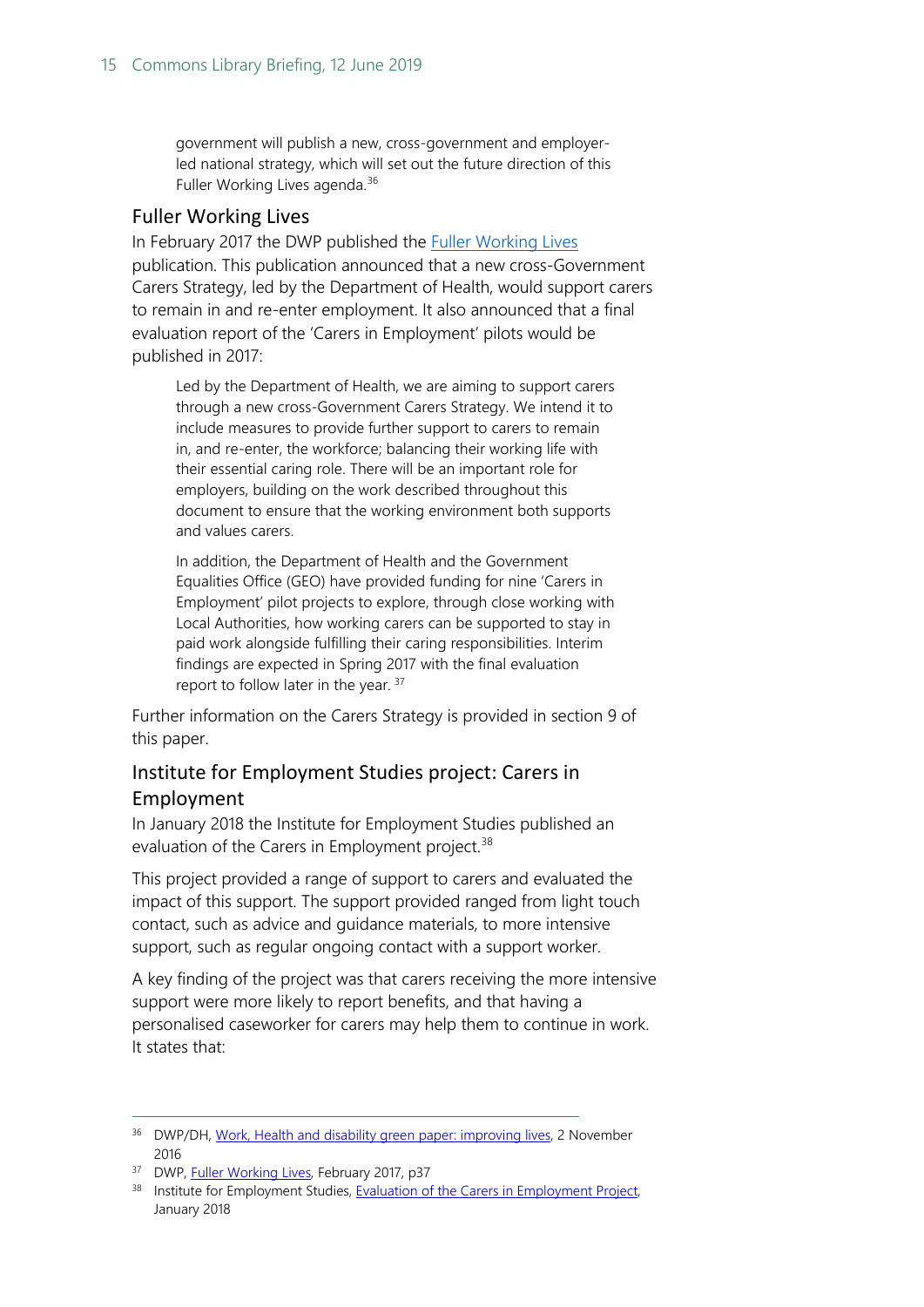The evaluation suggests that named caseworkers assigned to deliver bespoke information, advice and guidance to working carers may be effective in facilitating job retention and helping working carers to continue in work. Advocacy and support worker services provided by the project were reported to have helped working carers cope better at crucial 'tipping points' or domestic crises that otherwise were likely to have had a more detrimental effect on maintaining the balance of care and work.<sup>[39](#page-15-0)</sup>

Another finding from the project was that the use of assistive technology helped carers to stay in employment.

Those employers who interacted with the project also reported an increased awareness of the challenges faced by working carers. This led to some employers introducing "carer-friendly" HR policies and practices, such as the promotion of flexible working arrangements.

<span id="page-15-0"></span><sup>&</sup>lt;sup>39</sup> Institute for Employment Studies, **Evaluation of the Carers in Employment Project**, January 2018, pii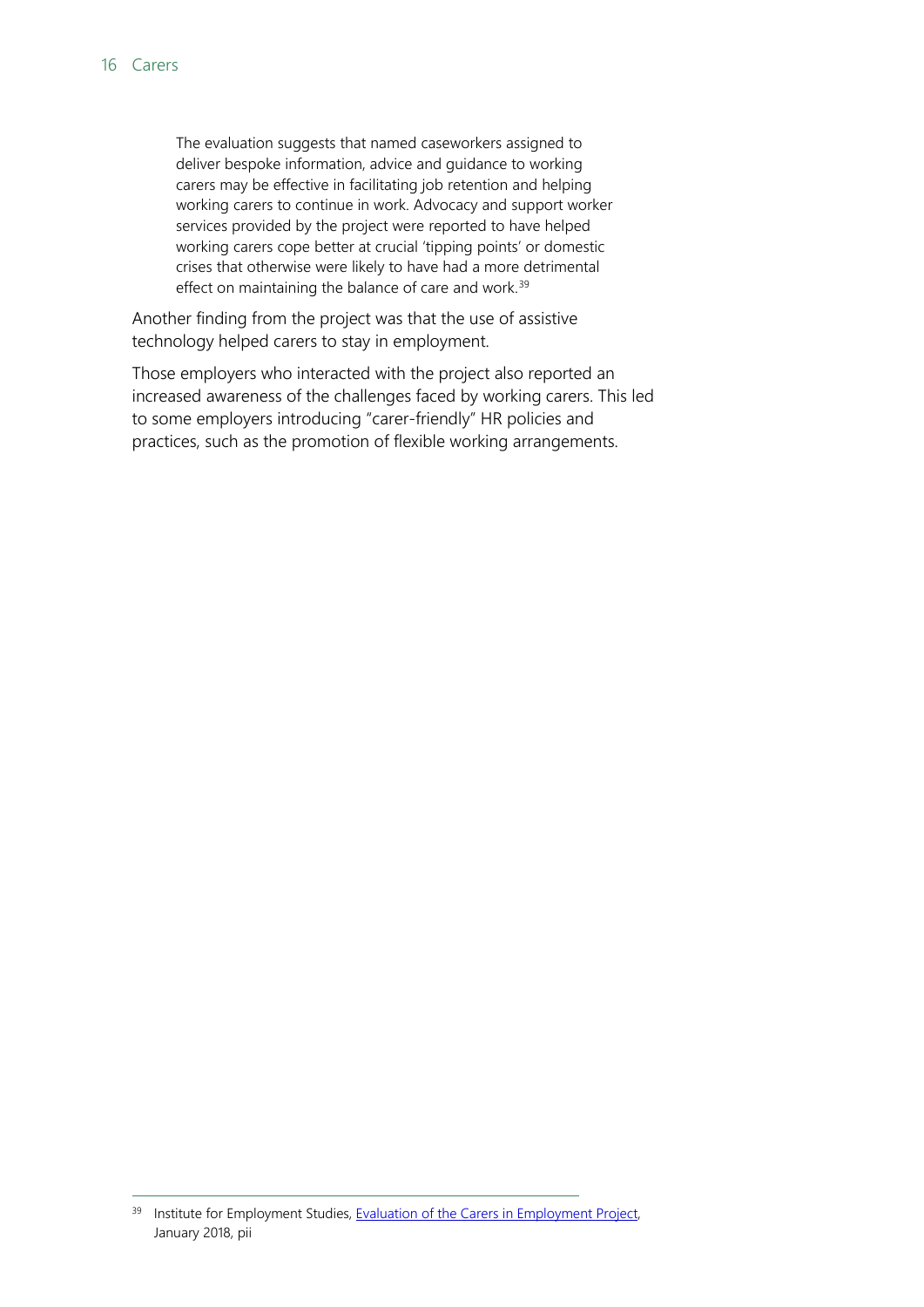## <span id="page-16-0"></span>3. Benefits

A carer could potentially be entitled to a range of benefits, but cash benefits specifically for people caring or a disabled person consist of:

- Carer's Allowance, currently worth £66.15 a week (2019-20 rate);
- The carer premium/addition payable with means-tested benefits such as Income Support, Pension Credit, and Housing Benefit. It is payable to those who satisfy the conditions for Carer's Allowance and is £36.85 a week for 2019-20.<sup>[40](#page-16-2)</sup>

### <span id="page-16-1"></span>3.1 Carer's Allowance

[Carer's Allowance](https://www.gov.uk/carers-allowance/overview) – formerly Invalid Care Allowance – is a noncontributory, non-means-tested benefit paid to people who care fulltime for someone who is severely disabled. To be entitled to Carer's Allowance, a person must be providing at least 35 hours of care a week for someone in receipt of a qualifying disability benefit,<sup>[41](#page-16-3)</sup> not be in fulltime education, and, if in paid work, have earnings after certain deductions of no more than £123 a week.

In November 2018 there were 1,289,000 Carer's Allowance claimants in Great Britain, of whom 68% were women.

Only two-thirds of Carer's Allowance claimants (857,000) actually receive a payment. The remaining third of claimants (432,000) fulfil the entitlement criteria for Carer's Allowance by virtue of their caring responsibilities but receive no payment due to the 'overlapping benefits rule' (see below) or to other income.

Among pensioners claiming Carer's Allowance, the vast majority (96%) receive no Carer's Allowance payment, mainly due to the way that State Pensioners are affected by the overlapping benefits rule (see below).

Between 2003 and 2018 the number of Carer's Allowance claimants more than doubled from 600,000 to just under 1.3 million by the end of 2018. The caseload growth was mainly driven by working-age recipients of Carer's Allowance payments, up from 380,000 in 2003 to 844,000 by November 2018.

<span id="page-16-2"></span><sup>&</sup>lt;sup>40</sup> DWP policy paper, [Benefit and pension rates 2019 to 2020.](https://www.gov.uk/government/publications/benefit-and-pension-rates-2019-to-2020/proposed-benefit-and-pension-rates-2019-to-2020#carers-allowance) These benefits are increased annually each April in line with the Consumer Prices Index.

<span id="page-16-3"></span><sup>41</sup> The qualifying benefits are Disability Living Allowance (middle or higher rate care component), the Personal Independence Payment daily living component, Attendance Allowance, Constant Attendance Allowance at or above the normal maximum rate with an Industrial Injuries Disablement Benefit or basic (full day) rate with a War Disablement Pension, and Armed Forces Independence Payment.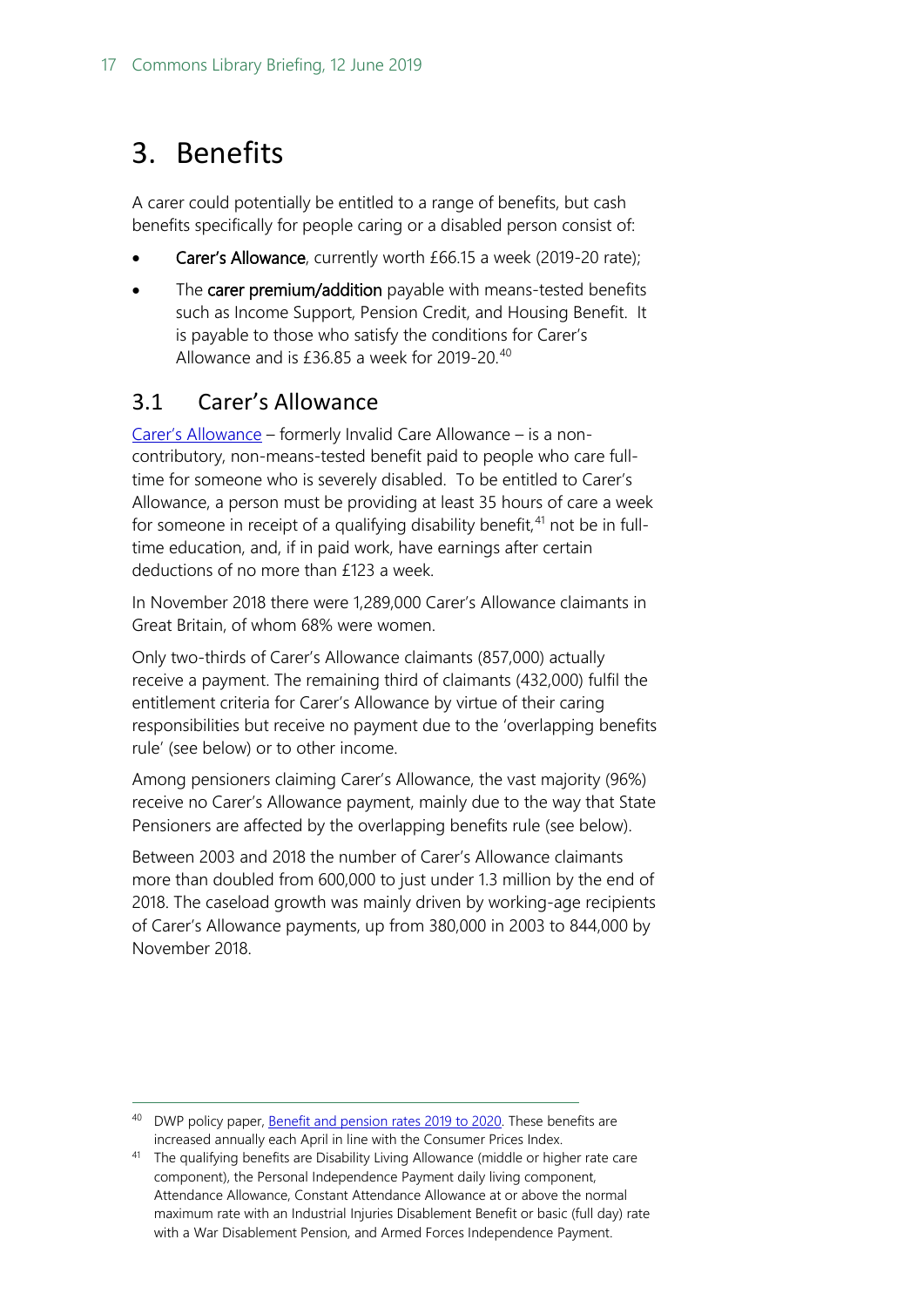| Carer's Allowance claimants, Great Britain, November 2018 |           |          |         |  |  |  |
|-----------------------------------------------------------|-----------|----------|---------|--|--|--|
|                                                           | Total (a) | of whom: |         |  |  |  |
|                                                           |           | Male     | Female  |  |  |  |
| Total                                                     | 1,288,592 | 408,410  | 880,185 |  |  |  |
| of whom: payment status:                                  |           |          |         |  |  |  |
| Claimant receiving payment                                | 856,758   | 231,988  | 624,776 |  |  |  |
| No payment: entitlement only (b)                          | 431,837   | 176,424  | 255,410 |  |  |  |
| receiving payment as % of total claimants                 | 66%       | 57%      | 71%     |  |  |  |
| Working age: total                                        | 941,551   | 259,079  | 682,469 |  |  |  |
| of whom: payment status:                                  |           |          |         |  |  |  |
| Claimant receiving payment                                | 843,997   | 228,725  | 615,272 |  |  |  |
| No payment: entitlement only (b)                          | 97,556    | 30,357   | 67,205  |  |  |  |
| receiving payment as % of working age total               | 90%       | 88%      | 90%     |  |  |  |
| Over State Pension age: total                             | 347,044   | 149,332  | 197,714 |  |  |  |
| of whom: payment status:                                  |           |          |         |  |  |  |
| Claimant receiving payment                                | 12,763    | 3,262    | 9,502   |  |  |  |
| No payment: entitlement only (b)                          | 334,279   | 146,069  | 188,206 |  |  |  |
| receiving payment as % of pension age total               | 4%        | 2%       | 5%      |  |  |  |

#### **Note**

(a) Statistical disclosure control was applied at source to this table to avoid the release of confidential data. Components may not sum to totals due to the disclosure control applied.

(b) Claimants recorded as having underlying entitlement to Carer's Allowance but who receive no CA payment due to overlapping benefits or other income.

#### **Source**

[DWP Stat-xplore](https://stat-xplore.dwp.gov.uk/webapi/jsf/dataCatalogueExplorer.xhtml)





**Source** DWP Stat-xplore, CA Cases with entitlement dataset

Total expenditure on Carer's Allowance in Great Britain in 2018-19 is estimated to have been £2.87 billion. It is forecast to rise to £2.98 billion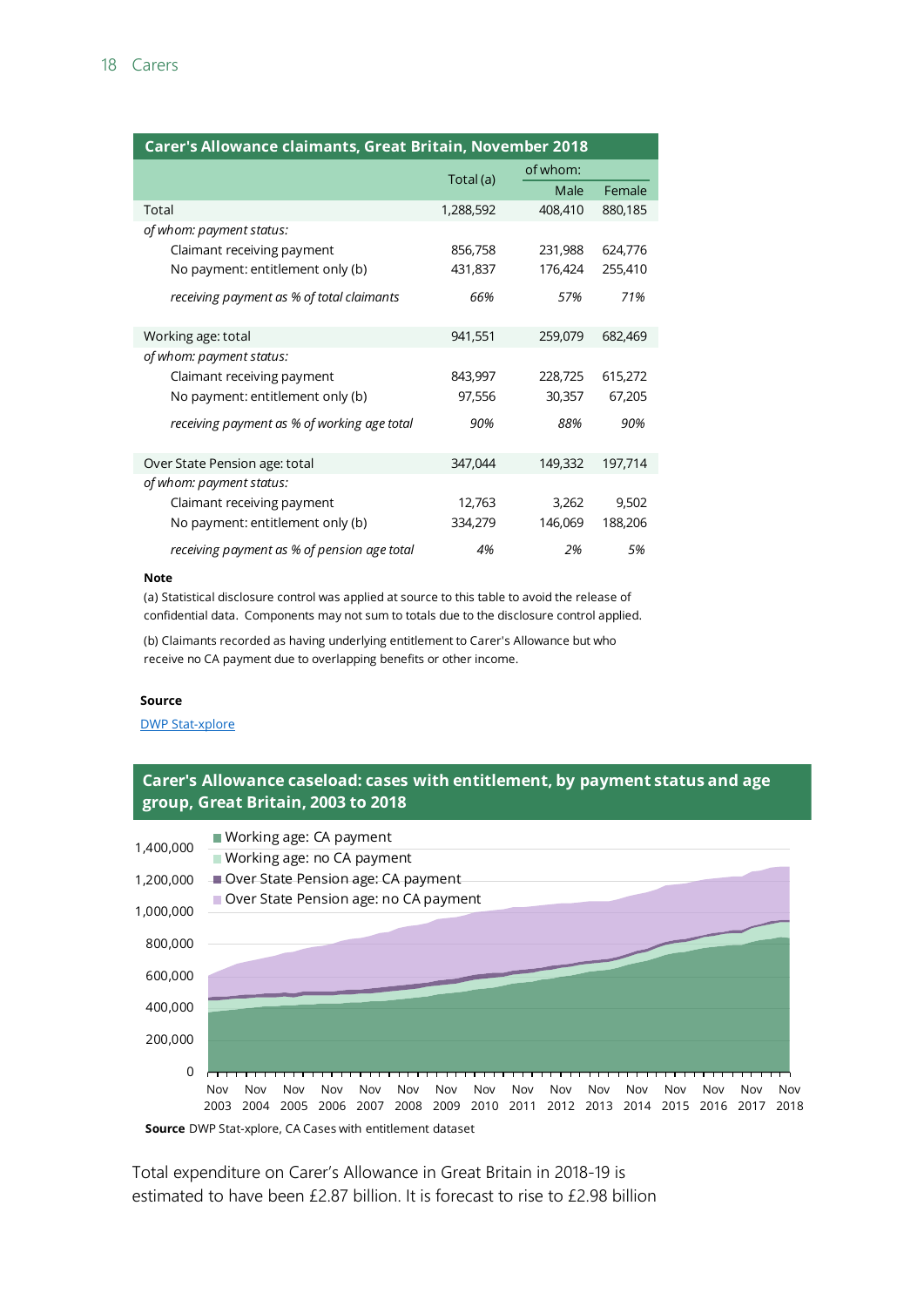in 2019-20, and then to £4.05 billion in cash terms (£3.75 billion in 2019-20 prices) by 2023-24. [42](#page-18-1)

There is no firm estimate of the proportion of carers eligible for Carer's Allowance who actually take up the benefit. Past research undertaken for the Department for Work and Pensions suggested that the take-up rate for Carer's Allowance might be around 65% or above<sup>[43](#page-18-2)</sup>, but DWP argues that given the complex entitlement conditions for Carer's Allowance there is "no basis on which we could accurately make …an assessment on take-up rates."[44](#page-18-3)

There is often confusion about the role of Carer's Allowance, and about the rules on who can and cannot get it. Formally, Carer's Allowance is an "income replacement" benefit – it is intended to provide *a measure* of income maintenance where someone cannot work full-time because of their caring responsibilities.<sup>45</sup> It is not a payment for the care they provide or a "carer's wage." The weekly rate of Carer's Allowance (£66.15 for 2019-20) is however lower than most other income replacement benefits; Jobseeker's Allowance for people aged 25 or over, for example, is currently £73.10 a week. The reasons for paying Carer's Allowance at a lower rate than other income replacement benefits are obscure, but it appears to be related to its origins in the mid-1970s as a new benefit not dependent on National Insurance contributions.[46](#page-18-5)

Carer's Allowance is only one of several income replacement benefits; others include contribution-based Jobseeker's Allowance, contributory Employment and Support Allowance, and the Retirement Pension. The long-standing "overlapping benefits rule" means that a person cannot get more than one income replacement benefit in full at the same time. The group mainly affected by this rule are carers over State Pension Age – section 4 of this briefing looks at this in more detail.

Since 7 November 2016, households receiving Carer's Allowance (or the carer element of Universal Credit – see below) have been exempt from the Benefit Cap, which limits the total amount in benefits a family can receive.<sup>[47](#page-18-6)</sup>

### <span id="page-18-0"></span>3.2 Working and claiming Carer's Allowance

Carer's Allowance supports those unable to work full-time, but the rules allow people in receipt of Carer's Allowance to undertake some paid work. There is no limit on the number of hours of paid work a person

<span id="page-18-1"></span> <sup>42</sup> DWP, [Benefit expenditure and caseload tables: Spring Statement 2019](https://www.gov.uk/government/publications/benefit-expenditure-and-caseload-tables-2019)

<span id="page-18-2"></span><sup>43</sup> Richard Berthoud, [The take-up of Carer's Allowance: A feasibility study,](https://www.gov.uk/government/uploads/system/uploads/attachment_data/file/207552/wp84.pdf) DWP Working Paper No 84, 2010

<span id="page-18-3"></span><sup>44</sup> PQ 37081 [on Carer's Allowance], 23 May 2016

<span id="page-18-4"></span><sup>45</sup> See for example HC Deb 27 March 2007 c1502

<span id="page-18-5"></span><sup>46</sup> See section 3.2 of Commons Library briefing CBP-846[, Carer's Allowance](http://researchbriefings.parliament.uk/ResearchBriefing/Summary/SN00846)

<span id="page-18-6"></span><sup>47</sup> See Commons Library briefing CBP-6294, [The Benefit Cap](http://researchbriefings.parliament.uk/ResearchBriefing/Summary/SN06294)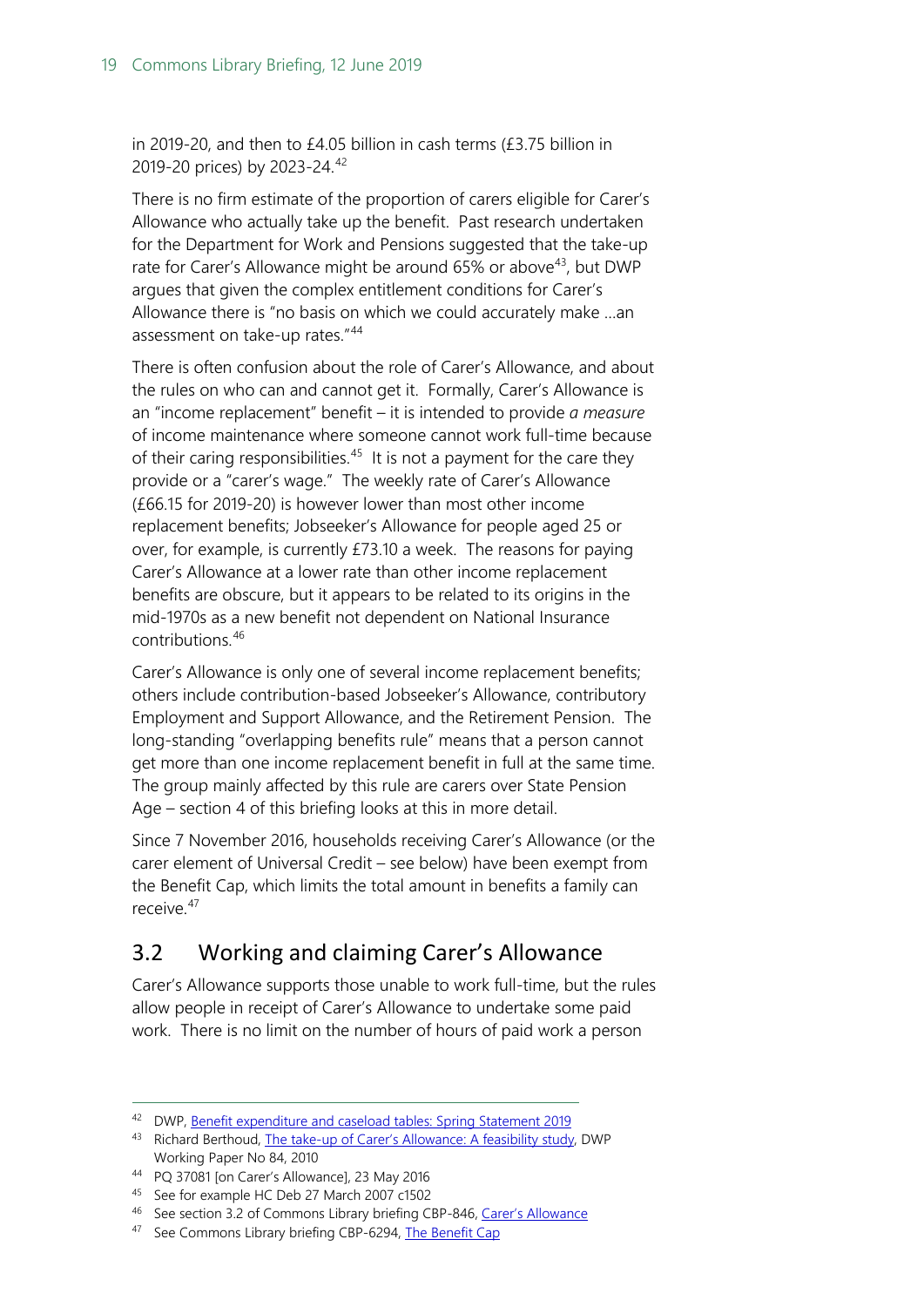can do, but Carer's Allowance is not payable if earnings (after certain deductions) exceed a certain amount in any week.

The earnings limit has been increased substantially in recent years, but carers' organisations still argue that the rules make it difficult for carers to combine paid work with their caring responsibilities. A person loses entitlement to Carer's Allowance completely as soon as their earnings exceed the threshold – the "cliff edge" problem.

More recently, attention has focused on the problem whereby increases in the National Minimum Wage (now the National Living Wage (NLW)) mean that carers working 16 hours a week (in order to qualify for Working Tax Credit) can find themselves earning above the Carer's Allowance earnings limit – and are forced to choose between giving up their Carer's Allowance, or reducing their working hours to stay within the earnings limit and losing their WTC. With the NLW expected to reach around  $£9$  an hour by 2020<sup>[48](#page-19-0)</sup>, there are fears that this could become an even more widespread problem for carers.

In response to a parliamentary question on what assessment had been made of the impact of the NLW on the Carer's Allowance earnings limit, and if the Government would bring forward proposals to increase the earnings limit, the then DWP Minister Penny Mordaunt said on 12 September 2016:

The primary purpose of Carer's Allowance is to provide a measure of financial support and recognition for people who give up the opportunity of full-time employment in order to provide regular and substantial care for a severely disabled person. It is not, and was never intended to be, a carer's wage or a payment for the services of caring, nor is it intended to replace lost or forgone earnings in their entirety.

The earnings limit for Carer's Allowance is a net figure which is the figure left once income tax, National Insurance contributions and half of any contributions to an occupational or personal pension are deducted from earnings. There are also a number of other deductions which can be made that mean that people can earn significantly more than £110 per week and still be eligible for Carer's Allowance.

Whilst the Government does not link the earnings limit to any other particular factor (including the National Living Wage), we do keep it under regular review and increase it when it is warranted and affordable, and this will continue to be our approach. Most recently in April 2015 the earnings limit was increased by 8% to £110, far outstripping the general increase in earnings.[49](#page-19-1)

<span id="page-19-0"></span><sup>48</sup> See Commons Library briefing CBP-7735[, National Minimum Wage Statistics](http://researchbriefings.parliament.uk/ResearchBriefing/Summary/CBP-7735)

<span id="page-19-1"></span><sup>&</sup>lt;sup>49</sup> PQ 45121 [on Carers' Benefits: Living Wage]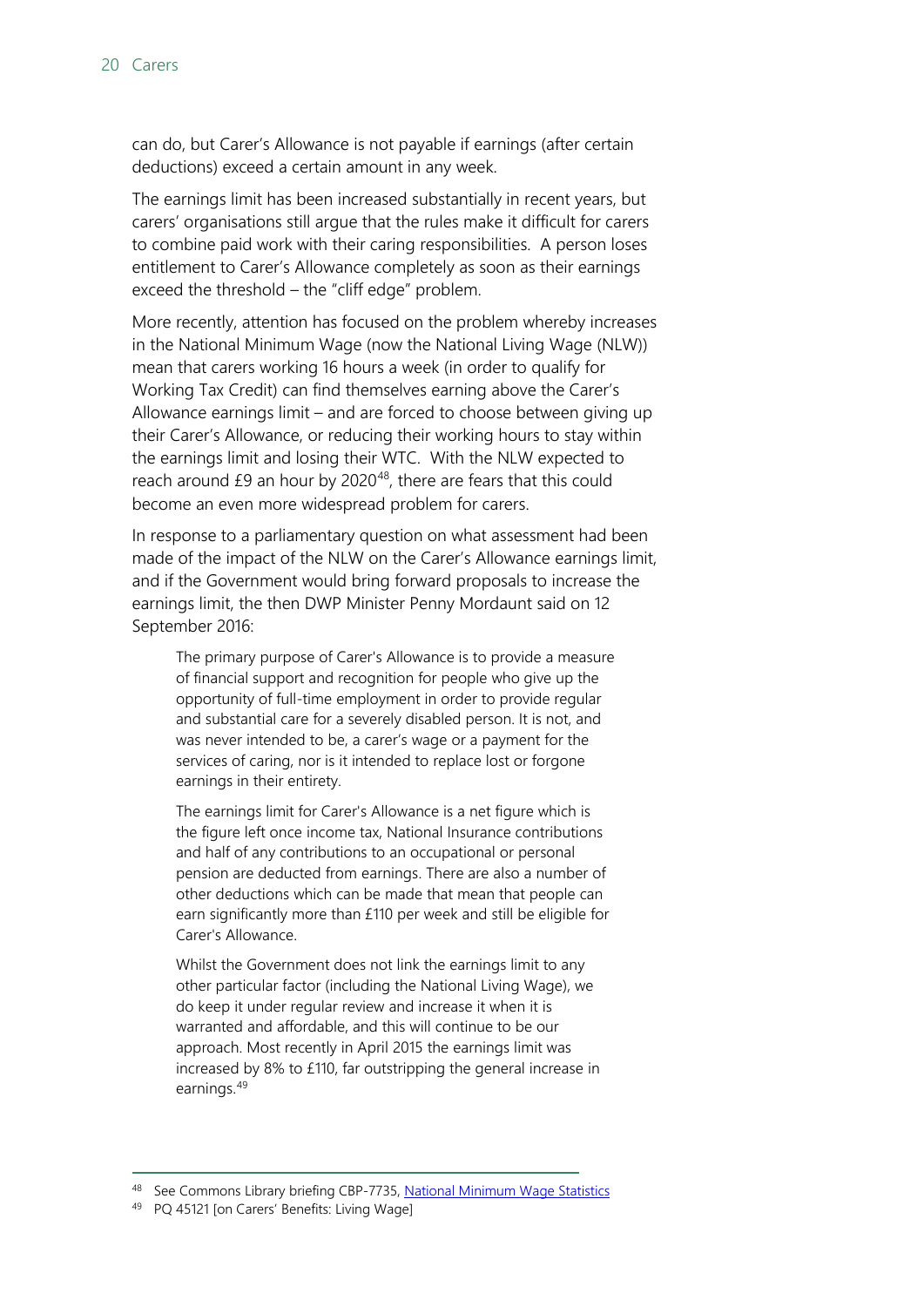Since then, the earnings limit has increased further and now stands at £123 a week.

In its May 2018 report on [Employment support for carers](https://www.parliament.uk/business/committees/committees-a-z/commons-select/work-and-pensions-committee/inquiries/parliament-2017/support-carers-inquiry-17-19/)<sup>[50](#page-20-1)</sup>, the Work and Pensions Committee recommended that, in addition to improvements to guidance for carers on the earnings rules and better support for carers who want to work, the DWP-

- address the "cliff edge" problem by introducing a "taper" at the same rate as used for Universal Credit, so that Carer's Allowance is withdrawn gradually as earnings increase; and
- formally link the National Living Wage to the Carer's Allowance earnings limit so that the threshold is equivalent to no less than 16 hours at the NLW.

The Department rejected both recommendations.<sup>[51](#page-20-2)</sup> It argued that the earnings limit serves a different purpose from that of a taper – the former is a test of whether the person is in "gainful employment", whereas tapers are designed to make sure that work pays. It also pointed out that for a taper to be "cost neutral", benefit would have to start to be withdrawn at a level lower than the current earnings limit – introducing a disincentive to work for carers with the lowest incomes, and adding complication.

On linking the earnings limit to the National Living Wage, the Department noted that as the earnings limit is net of certain expenses, many carers can work for 16 hours a week while retaining access to Carer's Allowance and benefits such as Working Tax Credit. It believes that the earnings limit "is generally working well for many claimants and allows them to keep a foothold in the labour market while undertaking their full-time caring responsibilities."[52](#page-20-3)

### <span id="page-20-0"></span>3.3 Carer's Allowance overpayments

In 2018 it emerged that the DWP had detected higher rates of overpayment of Carer's Allowance than in the past, following an exercise to match claims to earnings data. Most of the overpayments identified were caused by carers' earnings exceeding the earnings limit, though few cases involved proven fraud. The Department had however been slow to take compliance action, due to staff shortages. It is now aiming to recover around £150 million overpaid Carer's Allowance from just under 80,000 carers.

Further information can be found in a National Audit Office report, [Investigation into overpayments of Carer's Allowance.](https://www.nao.org.uk/report/investigation-into-overpayments-of-carers-allowance/)<sup>53</sup> The Work and [Pensions Committee](https://www.parliament.uk/business/committees/committees-a-z/commons-select/work-and-pensions-committee/inquiries/parliament-2017/inquiry14/) has also been investigating overpayments of Carer's Allowance and has held two evidence sessions, the first with

<span id="page-20-1"></span> <sup>50</sup> [HC 581 2017-19,](https://publications.parliament.uk/pa/cm201719/cmselect/cmworpen/581/58102.htm) 17 May 2018

<span id="page-20-2"></span><sup>51</sup> [HC 1463 2017-19,](https://publications.parliament.uk/pa/cm201719/cmselect/cmworpen/1463/146302.htm) 31 July 2018

<span id="page-20-3"></span><sup>52</sup> Ibid. para 23

<span id="page-20-4"></span><sup>53</sup> [HC 2103 2017-19,](https://www.nao.org.uk/report/investigation-into-overpayments-of-carers-allowance/) 26 April 2019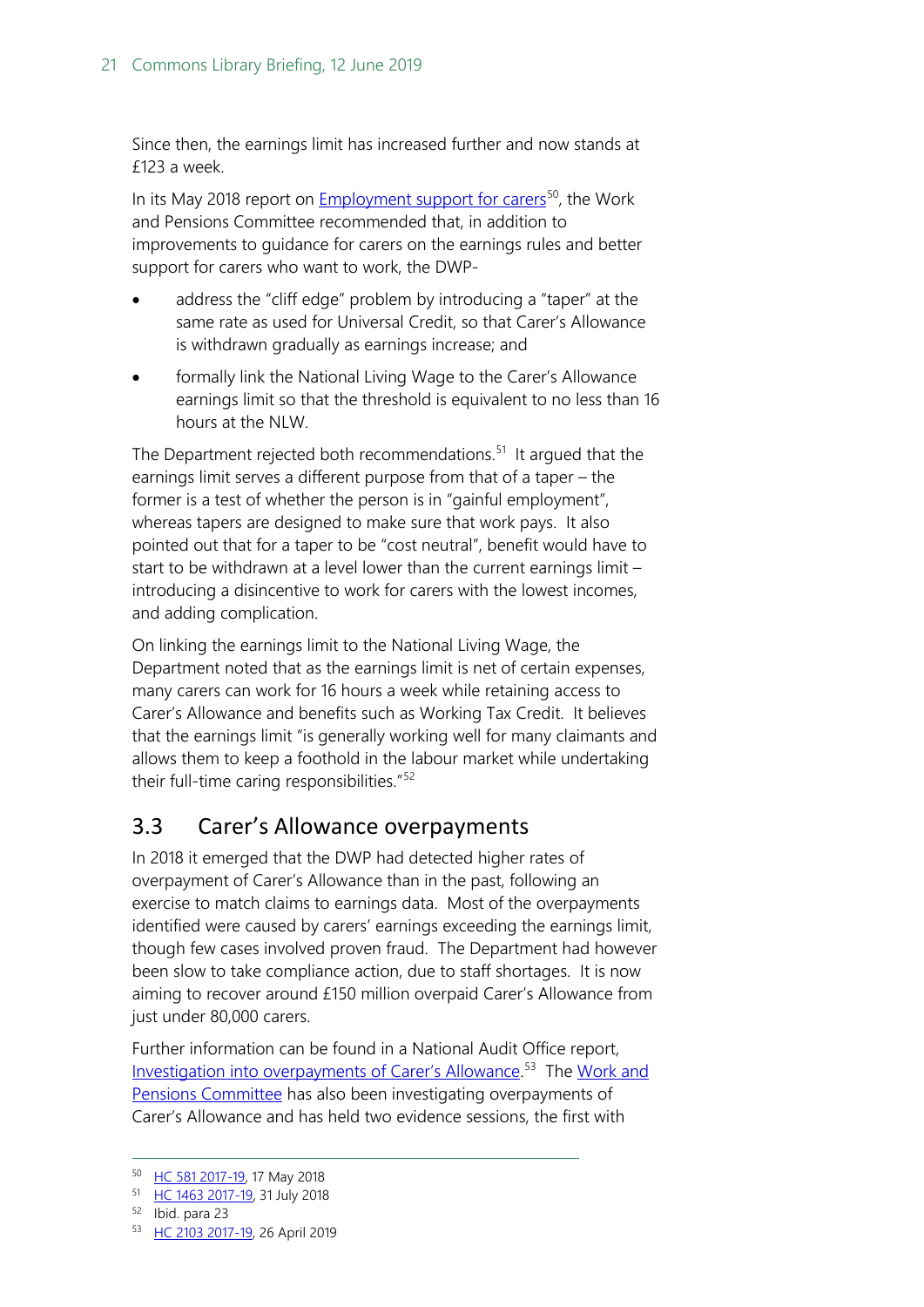[Emily Holzhausen of Carers UK](http://data.parliament.uk/writtenevidence/committeeevidence.svc/evidencedocument/work-and-pensions-committee/overpayments-of-carers-allowance/oral/93085.html) on 28 November, and the second with [NAO and DWP officials](http://data.parliament.uk/writtenevidence/committeeevidence.svc/evidencedocument/work-and-pensions-committee/overpayments-of-carers-allowance/oral/102246.html) on 15 May 2019.

### <span id="page-21-0"></span>3.4 Studying and claiming Carer's Allowance

A person cannot receive Carer's Allowance if they are in full-time education. A person is treated as being in full-time education if the school, college or university describes the course as such, or if the course involves at least 21 hours a week supervised study.<sup>[54](#page-21-2)</sup>

The reasoning behind this is that people in full-time education, including those with caring responsibilities, are already supported through the educational maintenance system, via its range of loans and grants.<sup>[55](#page-21-3)</sup> The rule has however been criticised as a barrier to carers wishing to expand their skills with a view to entering or returning to the labour market. In 2008 the House of Commons Work and Pensions Committee said that carers faced a "stark choice between engaging in education and training without any financial support or living on benefits", and recommended that the Government consider lifting the 21 hour rule and reducing education and training fees for Carer's Allowance recipients.<sup>56</sup> In its response, the Labour Government said that rather than make piecemeal changes to Carer's Allowance, it intended to look specifically at the support offered to carers through the benefits system as part of its wider plans to develop a single benefit for people of working age. $57$  No detailed plans were set out before the 2010 General Election; and subsequent administrations have not indicated any desire to revisit the 21 hour rule.

## <span id="page-21-1"></span>3.5 Carers and Universal Credit

Universal Credit (UC) is replacing means-tested social security benefits and tax credits for working-age families. UC is being introduced gradually and under the latest roll-out schedule the benefit will not have replaced the existing "legacy" benefits completely until December 2023. [58](#page-21-6)

Carer's Allowance will remain outside Universal Credit and the maximum amount of UC payable will be reduced pound for pound by any Carer's Allowance a person/family receives. Where a person satisfies the care conditions for Carer's Allowance, a "carer element" will be included in the calculation of their UC maximum amount. This mirrors the carer premium/addition currently payable with meanstested benefits, and is worth £160.20 a month (2019-20 rates). A person

<span id="page-21-2"></span><sup>&</sup>lt;sup>54</sup> For details see section 3.4 of Commons Library briefing CBP-846, [Carer's Allowance](http://researchbriefings.parliament.uk/ResearchBriefing/Summary/SN00846)

<span id="page-21-3"></span><sup>55</sup> See for example PQ 219974 [on Carer's Allowance], 14 January 2015; PQ 12005 [on Carers' Benefits], 20 October 2015

<span id="page-21-4"></span><sup>&</sup>lt;sup>56</sup> Work and Pensions Committee, [Valuing and supporting carers,](http://www.publications.parliament.uk/pa/cm200708/cmselect/cmworpen/485/48502.htm) HC 285 2007-08, 21 July 2008, para 163.

<span id="page-21-5"></span><sup>57</sup> HC 105 2008-09, 19 December 2008, para 39

<span id="page-21-6"></span><sup>58</sup> See section 2 of Commons Library briefing CBP-7446, Universal Credit changes from [April 2016](http://researchbriefings.parliament.uk/ResearchBriefing/Summary/CBP-7446)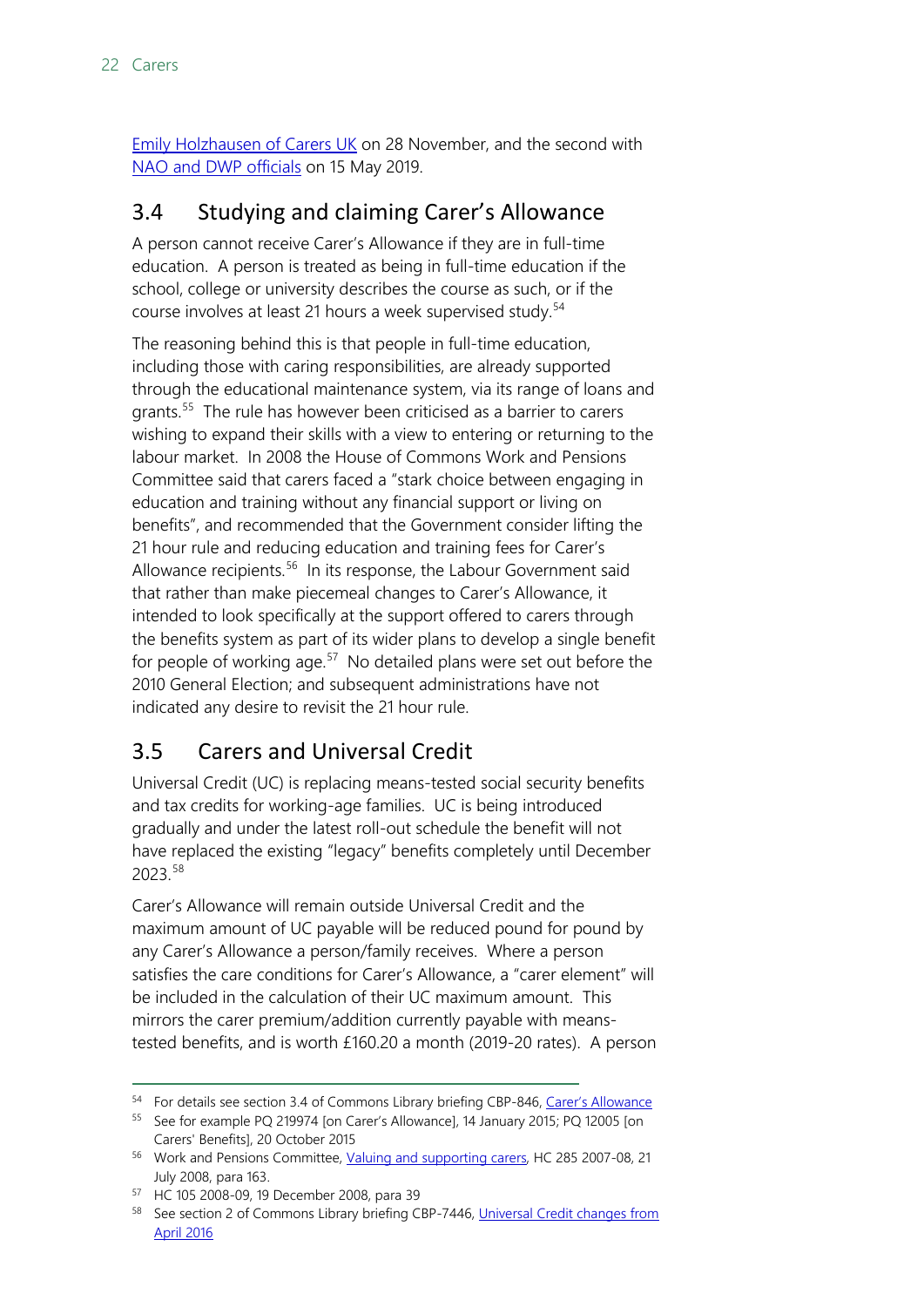does not have to be in receipt of Carer's Allowance or have made a claim for it to receive the claimant element – the calculation of the UC award will include the carer element for as long as the person satisfies the care conditions. An award of UC can include the carer element even if Carer's Allowance would not be payable because the person's earnings exceed the Carer's Allowance earnings limit.

The introduction of Universal Credit is being accompanied by a new "conditionality" regime setting out what people will be required to do in return for receiving it. People who satisfy the conditions for the carer element will be in the "no work-related requirements" group. This means that they will not be expected to look for work or undertake any work-related activities to receive UC.

### <span id="page-22-0"></span>3.6 Carer's Allowance in Scotland

The Scotland Act 2016 devolves responsibility for disability and carers' benefits to the Scottish Parliament. The Scottish Government has introduced a [Carer's Allowance Supplement,](https://www.mygov.scot/carers-allowance-supplement/) backdated to April 2018. It is paid twice yearly and is calculated using the formula Jobseeker's Allowance minus Carer's Allowance, multiplied by 26 weeks. The increase is not clawed back elsewhere, and does not affect other benefits which remain reserved, including Income Support, tax credits and Universal Credit. The Scottish Government also plans to provide additional financial support for carers or more than one disabled child, from spring 2021.

From winter 2021, new claims for "carer's assistance" (replacing Carer's Allowance and the Carer's Allowance Supplements) will begin, and under current plans existing Carer's Allowance claimants in Scotland will transfer to carer's assistance between spring 2022 and 2024.<sup>[59](#page-22-1)</sup> Carer's assistance will initially mirror Carer's Allowance (plus the supplements), but the Scottish Government intends to consult on longer term changes to the benefit in 2021.<sup>[60](#page-22-2)</sup>

<span id="page-22-1"></span> <sup>59</sup> For further details of the timetable see Commons Library Debate Pack CDP-2019- 0084, [Devolution of welfare,](https://researchbriefings.parliament.uk/ResearchBriefing/Summary/CDP-2019-0084) 8 April 2019

<span id="page-22-2"></span><sup>60</sup> [Scottish Government Position Paper: Support For Carers,](https://www.gov.scot/publications/support-carers-policy-position-paper/) 28 February 2019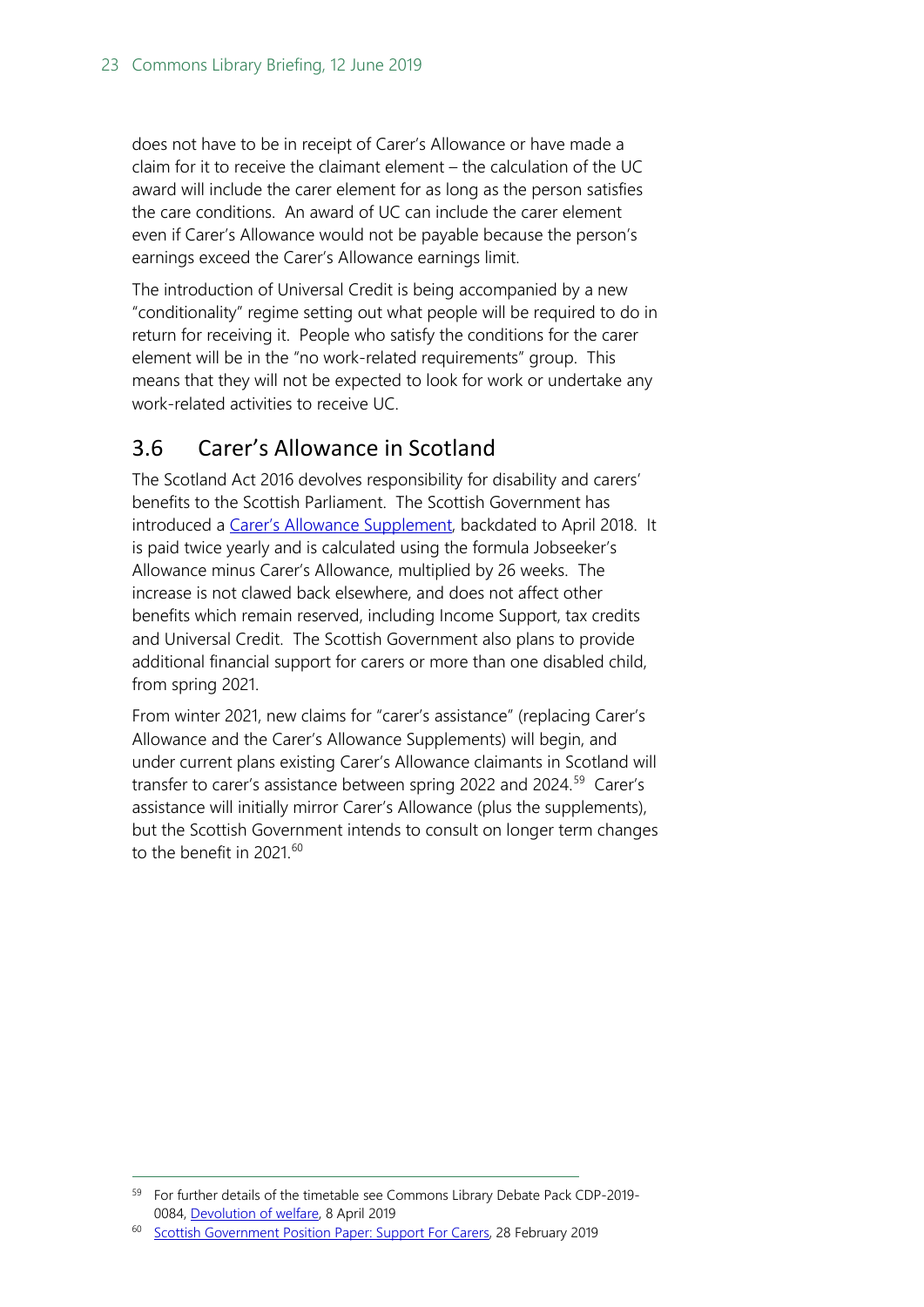## <span id="page-23-0"></span>4. Older carers

### <span id="page-23-1"></span>4.1 Government support for older carers

In a 2016 PQ Baroness Wheeler asked about the resources the thengovernment was providing to support carers over 80:

Carers over 80: Support

Asked by: Baroness Wheeler

To ask Her Majesty's Government what additional social care resources they will provide to support the numbers of carers aged over 80, in the light of estimates that half of those are providing over 35 hours caring per week.

Answered by: The Parliamentary Under-Secretary of State, Department of Health (Lord Prior of Brampton)

My Lords, we recognise the invaluable contribution carers make to society and that many provide long hours of wonderful care. We support wholeheartedly the implementation of the improved rights for carers established by the Care Act 2014, providing just over £186 million of funding to local authorities for these improved rights. We are committed to continuing to improve support for carers through the publication of a new national carers strategy by the end of 2016.<sup>[61](#page-23-3)</sup>

## <span id="page-23-2"></span>4.2 Carer's Allowance and the State Pension

Carers reaching State Pension age, and people who become carers after State Pension age, are often unhappy to discover that Carer's Allowance (see section 3 above) cannot be paid in addition to the State Retirement Pension. This is due to the "overlapping benefits rule".<sup>[62](#page-23-4)</sup> The rule applies not only to people eligible for Carer's Allowance and the Retirement Pension, but to people who would satisfy the conditions for more than one non-means-tested "income replacement" benefit. Income replacement benefits also include Incapacity Benefit, contributory Employment and Support Allowance, contribution-based Jobseeker's Allowance, Bereavement Allowance, and Widowed Parent's Allowance.

If a person eligible for Carer's Allowance is also in receipt of another overlapping income replacement benefit, they will not be paid any Carer's Allowance if the other benefit is paid at an equivalent or higher rate. If the other benefit is less than the amount of Carer's Allowance, then the difference is made up.

The rationale is that Carer's Allowance is paid to provide income for a person unable to work because of their caring responsibilities. It cannot therefore be paid in addition to any of the other income replacement

<span id="page-23-3"></span> <sup>61</sup> [HL Deb 13 June 2016 vol. 773 cc994-7](https://hansard.parliament.uk/lords/2016-06-13/debates/72962D7C-5B8B-499A-81B0-16618C0A32FE/CarersOver80Support)

<span id="page-23-4"></span><sup>&</sup>lt;sup>62</sup> For further information see CBP-6349, Carer's Allowance and the Retirement [Pension](http://researchbriefings.parliament.uk/ResearchBriefing/Summary/SN06349)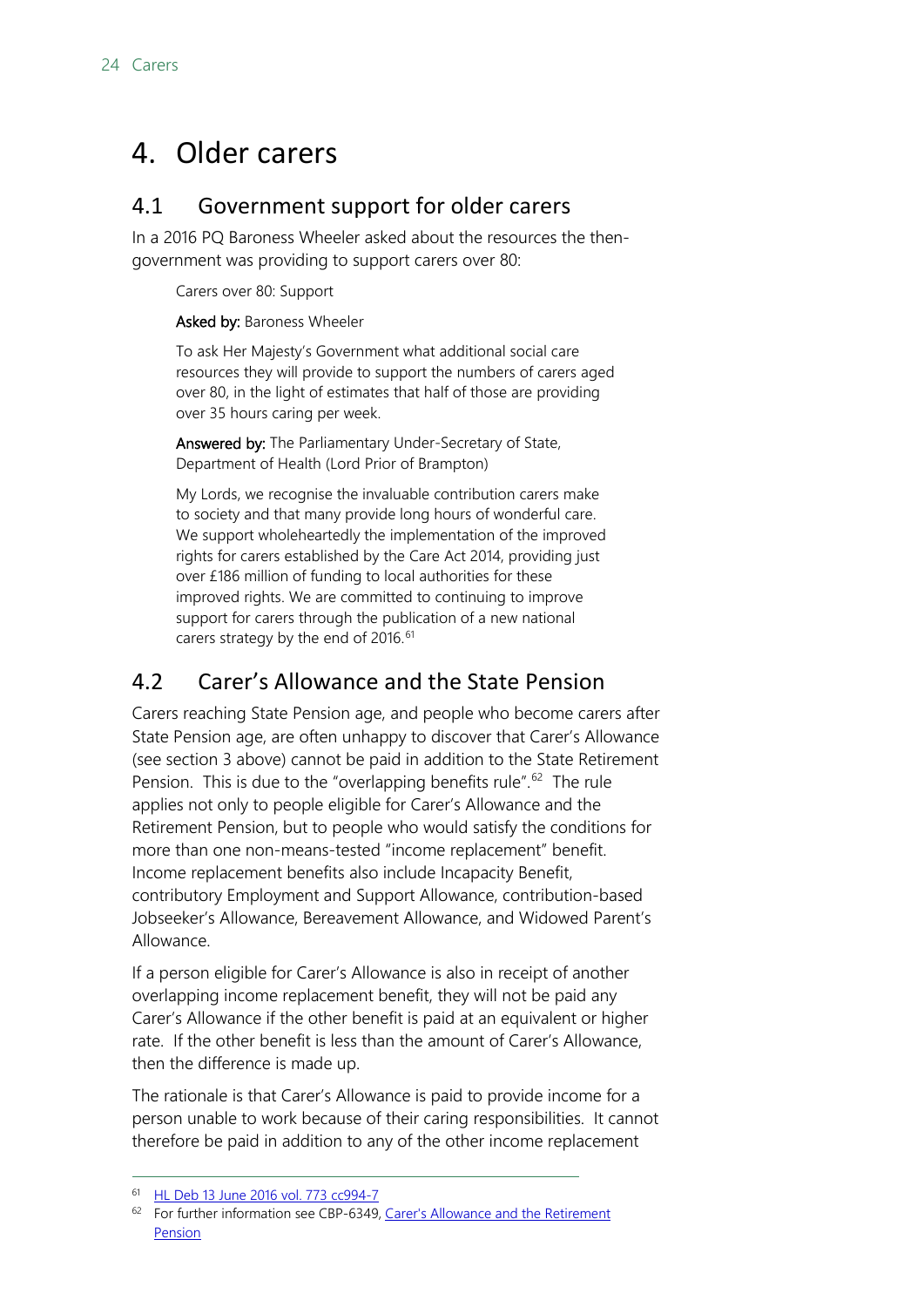benefits. To do so would be against the long-standing feature of the social security system that "double provision should not be made for the same contingency".<sup>[63](#page-24-0)</sup> In response to a PQ in April 2019, Work and Pensions Minister Justin Tomlinson said:

There is no upper age limit to claiming Carer's Allowance, but it cannot normally be paid with the State Pension. Carer's Allowance provides a measure of replacement income where the duties of caring for a severely disabled person limit the prospect of fulltime work and the earnings it would yield. State Pension provides a replacement income in retirement.

It is a long-standing and basic principle of the social security system that only one benefit at a time can be paid for the same purpose. Even though the circumstances which give rise to entitlement to Carer's Allowance and State Pension are different, they are both designed to provide a degree of replacement for lost or foregone income.

The overlapping benefits rules, which prevent both benefits being paid, were established to reflect the general principle that flat-rate benefits designed to help with income maintenance e.g. Carer's Allowance and State Pension, should not be added together and paid in full, even though a person may qualify for both. However, if a carer's State Pension is less than Carer's Allowance, State Pension is paid and topped up with Carer's Allowance to the basic weekly rate of Carer's Allowance which, from April 2019, increased to £66.15.[64](#page-24-1)

In 2019-20, around 296,000 people over State Pension in Great Britain are expected to satisfy the care conditions for Carer's Allowance, but only around 9,000 will actually receive the benefit.<sup>[65](#page-24-2)</sup>

People over State Pension age may however still benefit from claiming Carer's Allowance even though they may not actually receive it because of the overlapping benefits rule. This is because an "underlying entitlement" to Carer's Allowance means that they are eligible for the carer premium/addition in means-tested benefits such as Pension Credit and Housing Benefit. At November 2018, 184,300 people on Pension Credit in Great Britain (9.5%) had an underlying entitlement to Carer's Allowance and so qualified for the Pension Credit carer premium.<sup>[66](#page-24-3)</sup>

Nevertheless, the overlapping benefits rule as it affects older carers continues to cause confusion, anger and distress. Older carers interviewed as part of a study undertaken by Independent Age in 2015

<span id="page-24-0"></span> <sup>63</sup> National Insurance Advisory Committee, *Report on overlapping benefit regulations*, HC 36 1948/49

<span id="page-24-1"></span><sup>64</sup> [PQ 243551 15 April 2019](https://www.parliament.uk/written-questions-answers-statements/written-question/commons/2019-04-10/243551)

<span id="page-24-2"></span><sup>&</sup>lt;sup>65</sup> DWP, [Benefit expenditure and caseload tables: Spring Statement 2019,](https://www.gov.uk/government/publications/benefit-expenditure-and-caseload-tables-2019) accessed 31 May 2019

<span id="page-24-3"></span><sup>&</sup>lt;sup>66</sup> [DWP Stat-xplore](https://stat-xplore.dwp.gov.uk/webapi/jsf/dataCatalogueExplorer.xhtml) benefit combinations dataset, accessed May 2019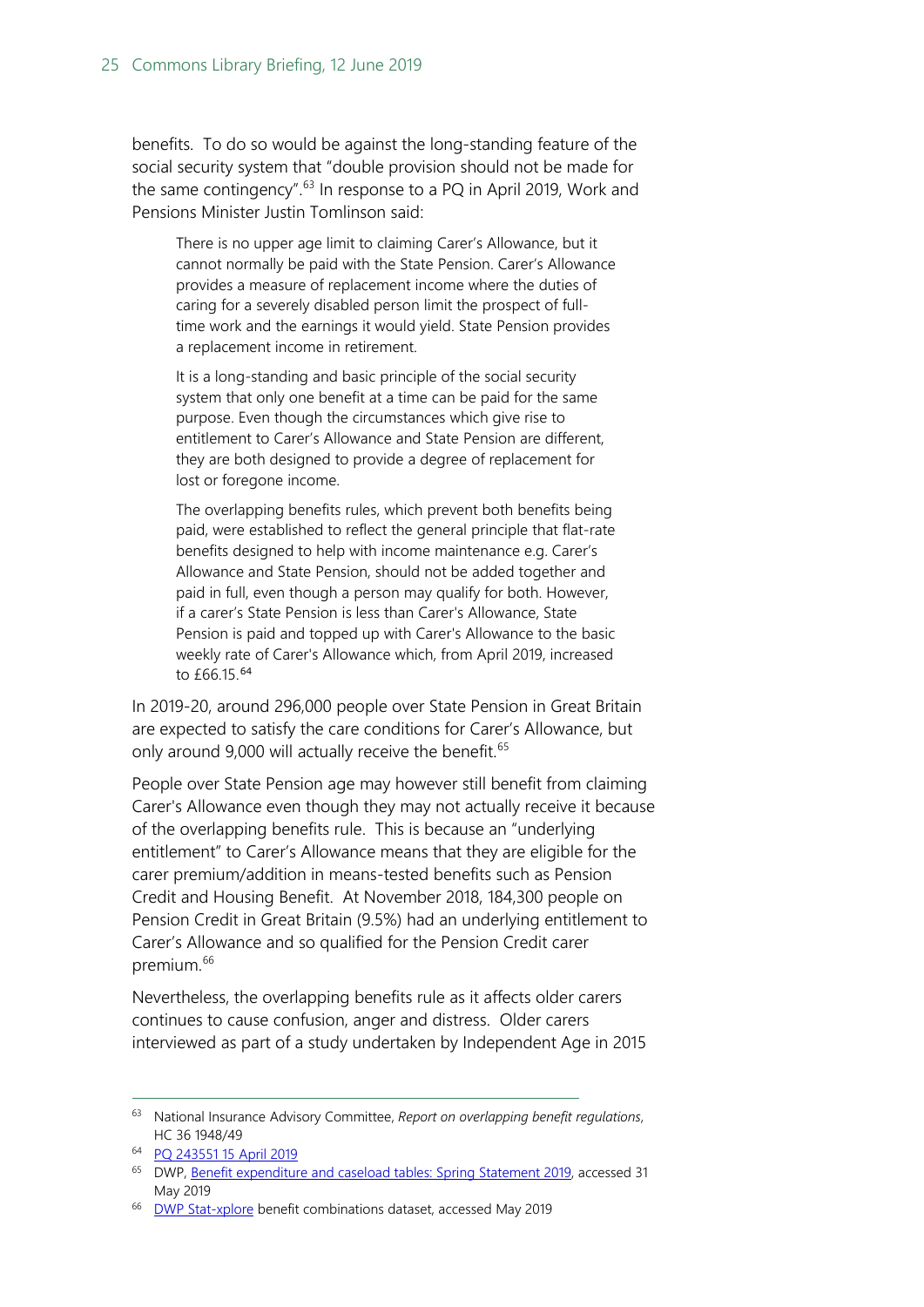generally perceived the rule to be "grossly unfair."[67](#page-25-0) Successive governments have however resisted calls to abolish the overlapping benefits rule.

<span id="page-25-0"></span><sup>&</sup>lt;sup>67</sup> Independent Age, "You don't stop the worrying": The difficulties of caring in later [life,](https://www.independentage.org/sites/default/files/2016-05/%27You%20don%27t%20stop%20the%20worrying%20%27%20report.pdf) June 2015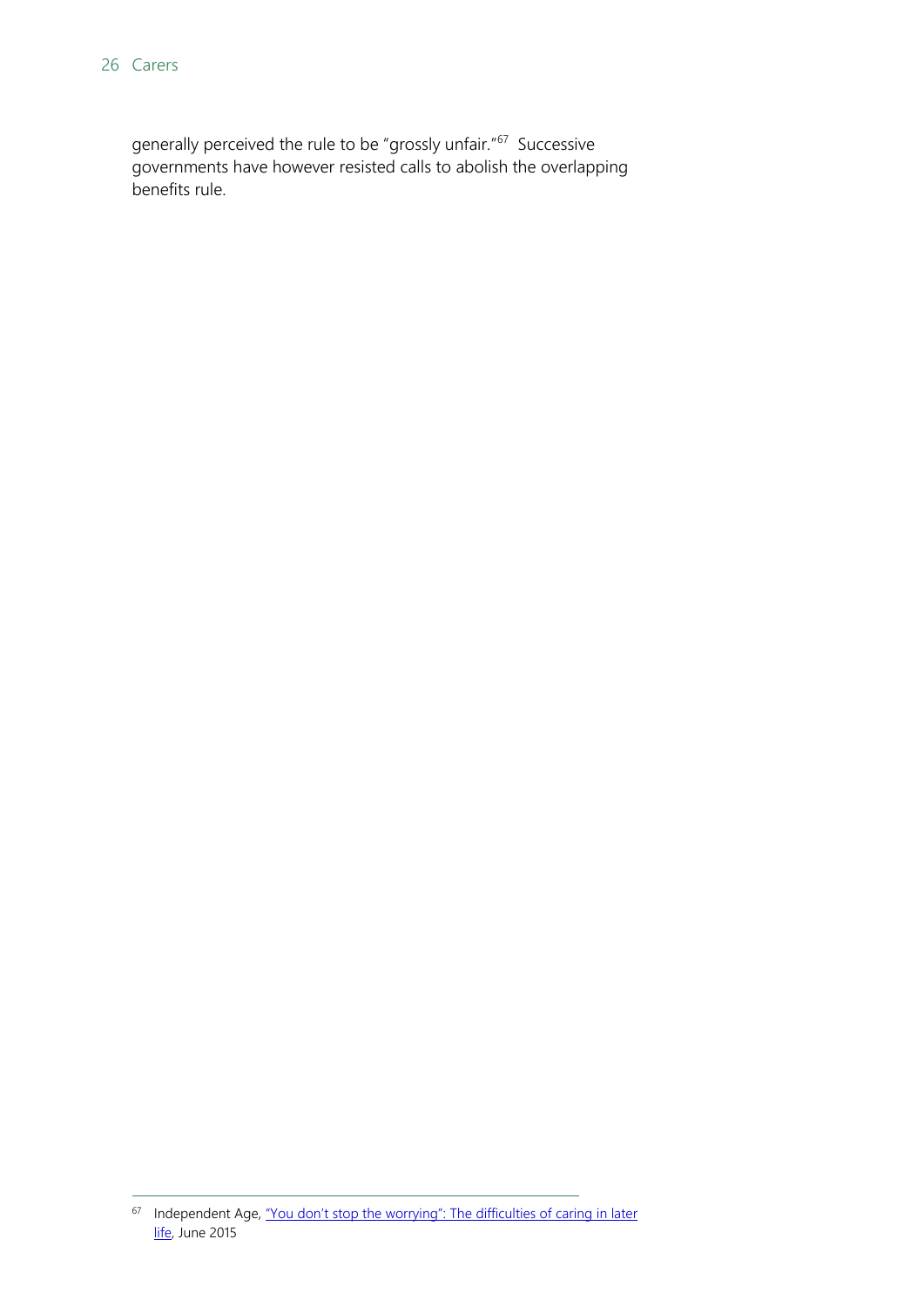## <span id="page-26-0"></span>5. Parent carers of disabled children

Under section 97 of the *Children and Families Act 2014*, as amended, any parent carer of a disabled child who may have support needs is now entitled to a local authority assessment. As with young carers, the local authority must only consider whether to provide any services the parent carer is assessed to need.

The *[Breaks for Carers of Disabled Children Regulations](http://www.legislation.gov.uk/uksi/2011/707/pdfs/uksi_20110707_en.pdf)* state that a local authority must, as far as is reasonably practical, provide a range of services to assist parent carers to provide care.  $68,69$  $68,69$  $68,69$ 

The local authority must also produce a short breaks services statement setting out these services and their eligibility criteria for accessing them. [Government guidance](https://www.gov.uk/government/publications/short-breaks-for-carers-of-disabled-children) states that services can be provided to families without an assessment, and that, based on legal precedent, eligibility criteria cannot be applied mechanistically without a consideration of a family's needs.<sup>[70](#page-26-3)</sup>

The National Network of Parent Carer Forums [\(NNPCF\)](http://www.nnpcf.org.uk/) was launched in 2011, and is funded by central government. They are a network of over 150 parent forums in England and each Parent Carer Forum has parent carer members with a wide range of experiences in Health, Education and Social Care as their children have a wide range of conditions. The parent forums work with local authorities and health authorities at all levels.

<span id="page-26-1"></span> $68$  Links to Statutory Instruments and Acts in this note may be to legislation as made and may not reflect subsequent amendments.

<span id="page-26-2"></span><sup>69</sup> SI 2011/707

<span id="page-26-3"></span><sup>&</sup>lt;sup>70</sup> Department for Education, Short break care. How local authorities should provide it, 24 March 2011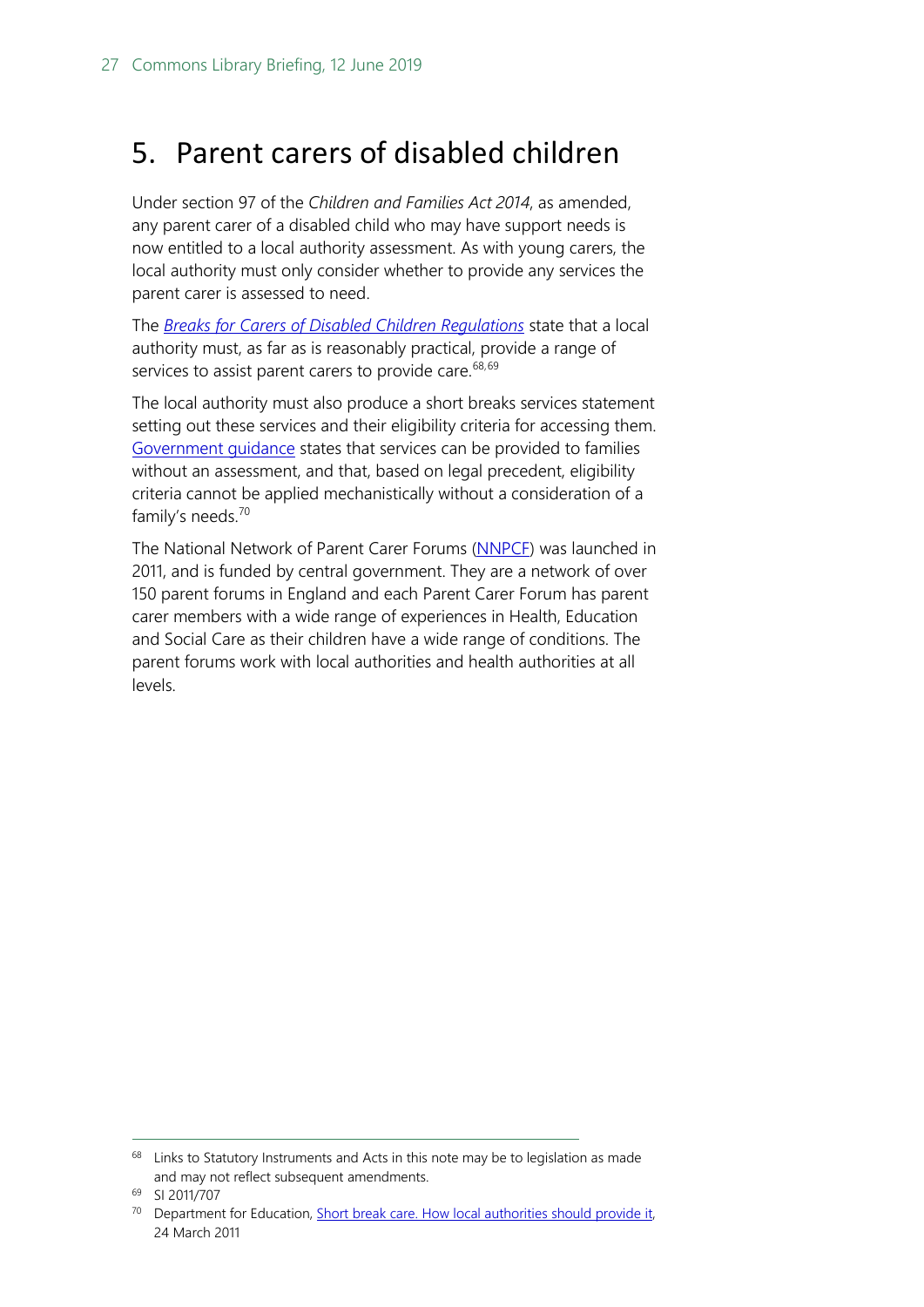## <span id="page-27-0"></span>6. Young carers

### <span id="page-27-1"></span>6.1 How many young carers are there?

The Family Resources Survey does not provide detailed information on young carers. However, Census data provides some information.

The 2011 Census found that there were 491,000 young carers aged 24 or younger in the UK, an increase of around 87,000 since 2001. Numbers increased in all constituent countries of the UK, with the exception of Scotland which had a slight decrease (around 400 fewer in 2011).<sup>[71](#page-27-2)</sup>

In 2011, Northern Ireland had the highest percentage of young carers among the 0-24 year olds population (3.6%,) and Scotland had the lowest rate (2.4%).

The majority of young carers were providing 1 to 19 hours of care per week, but over 10% were providing weekly care of 50 or more hours.

The rate per 1,000 population providing over 50 hours care per week increased in all countries between 2001 and 2011.

Census data also provides figures on the number children aged under 16 providing unpaid care. The latest data shows that in 2011 there were around 134,000 children aged 0-15 providing unpaid care in the UK, an increase of around 20,000 since 2001.

The rate of 0-15 year olds providing unpaid care per 1,000 population increased between 2001 and 2011 in all countries except Scotland. In 2011, Northern Ireland had the highest rate of 0-15 year olds providing unpaid care (14.4 per 1,000).

Most children provided 0-19 hours of care per week, but across the UK around 12,400 were providing 50 hours or more care per week in 2011.

**0-24 year olds providing unpaid care** Census 2001 and 2011



#### **0-24 year olds providing 50 hours or more unpaid care**

Census 2001 and 2011: Rate per 1,000 population



Census 2001 and 2011: Rate per 1,000 population **0-15 year olds providing unpaid care**



<span id="page-27-2"></span> 71 Office for National Statistics, *[2011 Census: Population Estimates for the United](https://www.ons.gov.uk/peoplepopulationandcommunity/populationandmigration/populationestimates/bulletins/2011censuspopulationestimatesfortheunitedkingdom/2012-12-17)  [Kingdom](https://www.ons.gov.uk/peoplepopulationandcommunity/populationandmigration/populationestimates/bulletins/2011censuspopulationestimatesfortheunitedkingdom/2012-12-17)*, March 2011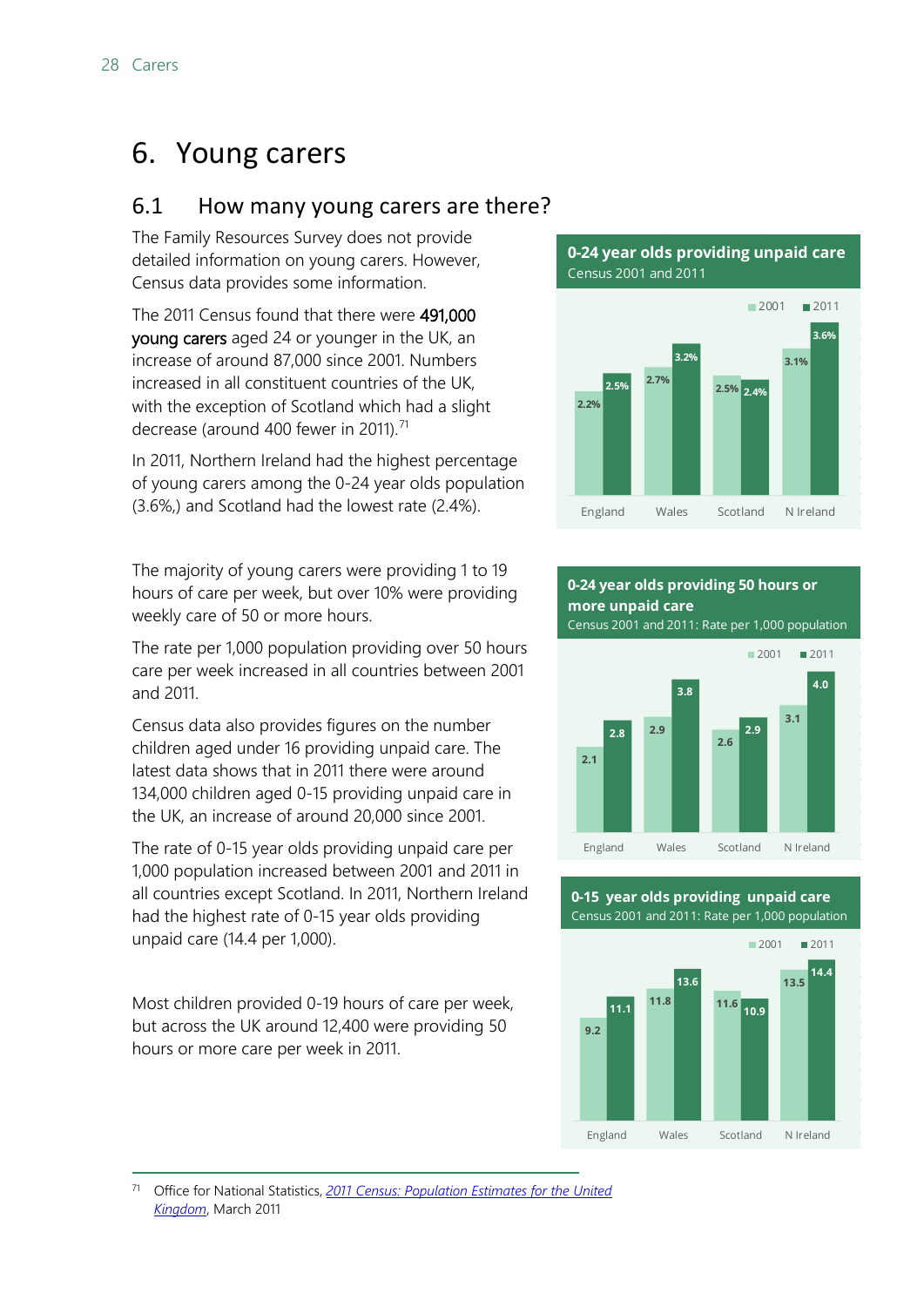### <span id="page-28-0"></span>6.2 The lives of young carers

The 2015 Conservative Government commissioned a research project into the lives of young carers in England. The resulting report was published in February 2016.<sup>[72](#page-28-1)</sup>

Key findings included that:

- Parents reported that most of the young carers aged 5 to 17 were caring for someone inside the home. Of these, over half (55%) were caring for their mother and one in four (25%) were caring for a sibling. Lone parent families were over-represented in the sample.
- Cared-for parents/siblings all had a single or dual diagnoses of physical or mental health illnesses/disabilities, however these were often also accompanied by other physical and/or mental health issues that had not been formally diagnosed.
- Nearly eight out of ten (78%) young carers were reported by their parents to be undertaking practical tasks as part of their caring responsibilities, such as cooking, cleaning, doing paperwork or helping with household chores. As might be expected, caring responsibility increased with age. Over one in four (26%) were providing nursing care and parents considered over half (57%) also provided emotional support.
- Although the majority of parents (53%) reported that their child was providing up to an hour or so of care a day during the school or college week, around one in seven (14%) reported four or more hours caring each day rising to over one in four (26%) at the weekends.
- School holiday periods were particularly challenging for most of the young carers due to an increase in their caring responsibilities at home and reduced opportunities to engage in other activities both inside and outside the home as compared to term-time.
- Caring was seen to be a very rewarding role by the majority of the young carers – regardless of age or length of time caring bringing with it a range of positive emotional and psychological benefits. However caring also had adverse effects: anxiety, stress, tiredness, strain within family relationships, restrictions in social activities and relationships and under-engagement in education.
- Formal or informal support helped reduce the extent of young carers' responsibilities. However not all parents were comfortable disclosing their condition to health and social care professionals due to a fear of the potential repercussions for their family.

<span id="page-28-1"></span><sup>&</sup>lt;sup>72</sup> Department for Education, [The lives of young carers in England,](https://www.gov.uk/government/publications/the-lives-of-young-carers-in-england) February 2016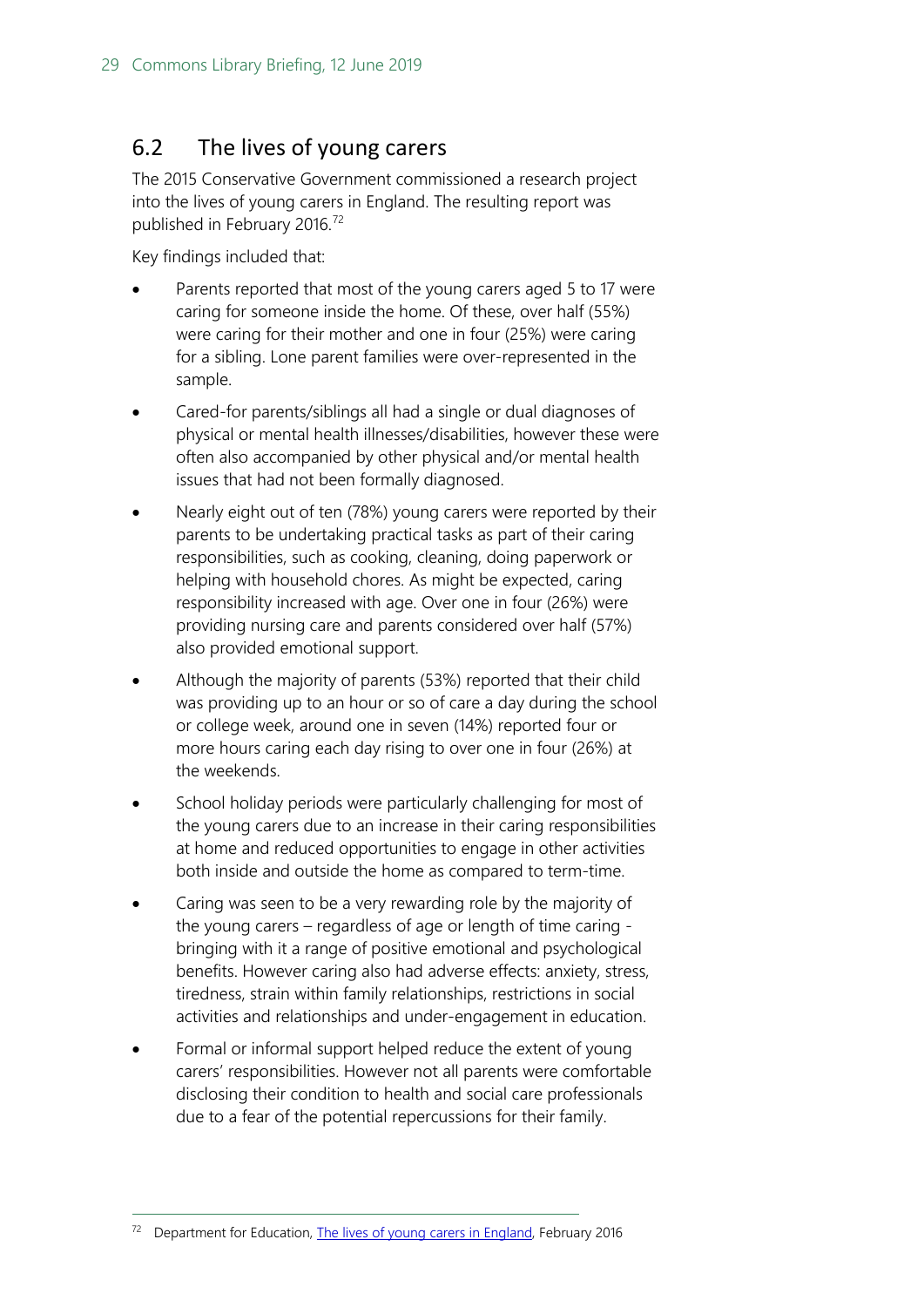### <span id="page-29-0"></span>6.3 Support for young carers in England

Under the *[Children Act 1989](http://www.legislation.gov.uk/ukpga/1989/41/contents)* as amended, local authorities have a duty "to safeguard and promote the welfare of children within their area who are in need".<sup>[73](#page-29-1)</sup> Prior to 1 April 2015, however (when the relevant sections of the *[Children and Families Act 2014](http://www.legislation.gov.uk/ukpga/2014/6/contents/enacted)* came into force), there had been no legal provisions in force specifically for young carers.<sup>[74](#page-29-2)</sup>

Section 96 of the *Children and Families Act 2014* amended the *Children Act 1989* to give young carers under the age of 18 in England the same right to a needs assessment as adult carers, including the appropriateness of the child providing care in light of their own needs. This was articulated in a written statement on the *Children and Families Bill*<sup>[75](#page-29-3)</sup> by the then Secretary of State for Education, Michael Gove:

It is clear therefore that we need to do more to support young carers. With the Care Bill also under consideration by Parliament, this is an ideal opportunity to ensure that young carers get equal consideration and protection. That is not to say that they should be treated the same as adult carers. We are committed to ensuring that young people are protected from excessive or inappropriate caring responsibilities. The best way to achieve that is to ensure that the person being cared for, whether that is an adult or a child, is assessed and has all their eligible needs met first. To do this effectively requires local services working together across the statutory and voluntary sectors to consider the whole family's needs.[76](#page-29-4)

Unlike carers assessments provided for adult carers, there are no national eligibility criteria for provision of services, and local authorities need only consider the assessment in deciding whether to provide support.

Regulations under the *[Care Act 2014](http://www.legislation.gov.uk/ukpga/2014/23/contents/enacted)* set out how assessments of adults in England must be carried out to ensure the needs of the whole family are considered. This could include assessing what support an adult needs in order to ensure that a young person does not undertake inappropriate caring responsibilities.<sup>[77](#page-29-5)</sup>

The Carers Trust has published several **briefings on the rights of young** [carers in England.](https://professionals.carers.org/new-rights-young-carers-england)

Department for Education research (January 2017) reported that fewer than one in five (19%) parents of young carers helping within the household reported that their child had received an assessment of the child's needs by the local authority, falling to 13% among those caring outside the household. Nearly two thirds (64%) were receiving no

<span id="page-29-1"></span> <sup>73</sup> *[Children Act 1989](http://www.legislation.gov.uk/ukpga/1989/41/part/III/crossheading/provision-of-services-for-children-and-their-families)* as amended, section 17

<span id="page-29-2"></span><sup>74</sup> The *[Carers and Disabled Children Act 2000](http://www.legislation.gov.uk/ukpga/2000/16/contents)* defined a carer as someone over 16.

<span id="page-29-3"></span><sup>75</sup> When Parliament is debating legislation, it is called a Bill. When Parliament has approved legislation, and it has received Royal Assent, the Bill becomes an Act.

<span id="page-29-4"></span><sup>&</sup>lt;sup>76</sup> [HC Deb 8 October 2013 cc11WS-12WS](http://www.publications.parliament.uk/pa/cm201314/cmhansrd/cm131008/wmstext/131008m0001.htm#13100836000021)

<span id="page-29-5"></span><sup>&</sup>lt;sup>77</sup> [The Care and Support \(Assessment\) Regulations 2014 S.I. 2827/2014](http://www.legislation.gov.uk/uksi/2014/2827/contents/made)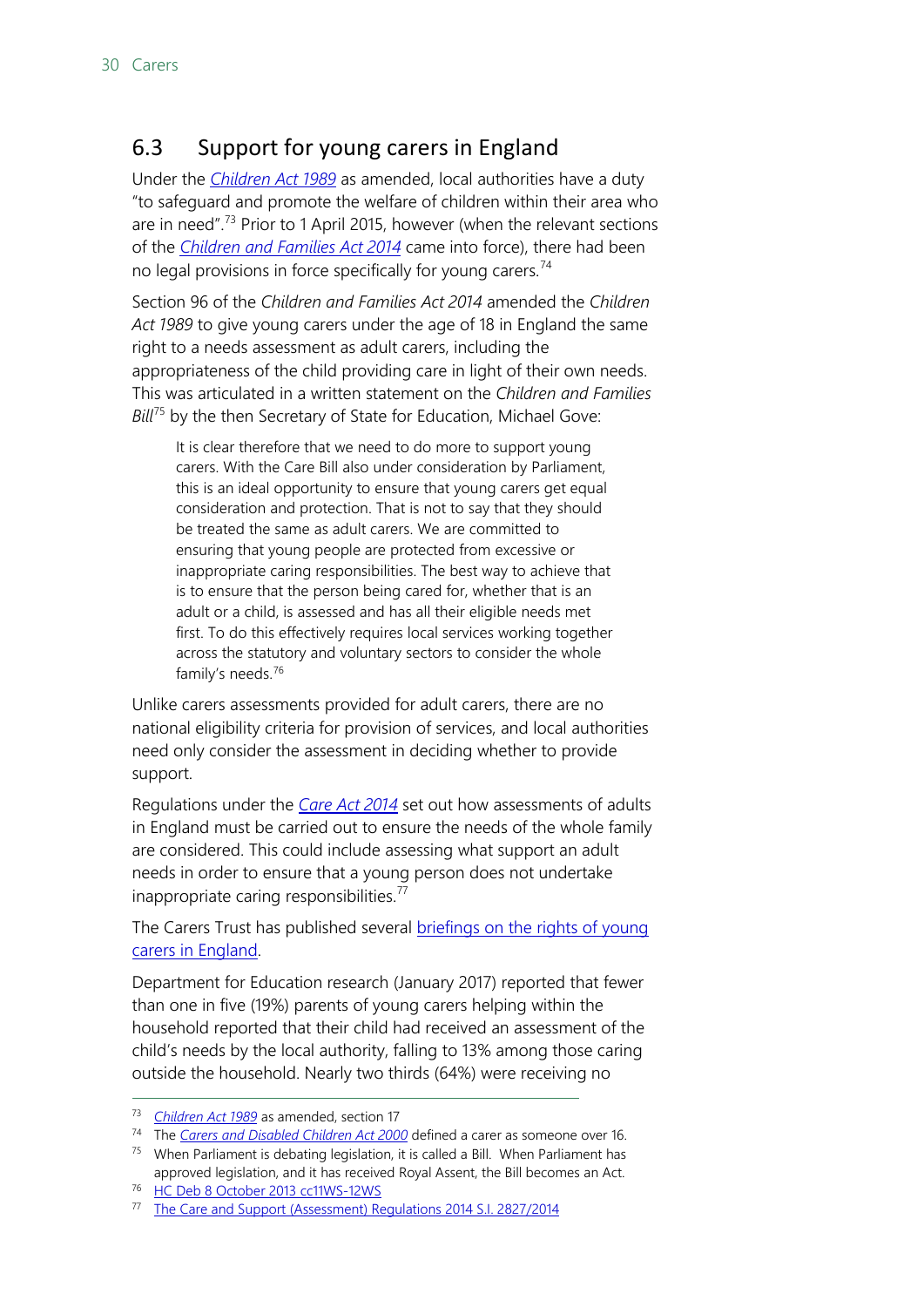support, whether formal or informal. Of those receiving help, the most common source was a young carers' project, followed by their school or college.[78](#page-30-1)

In an earlier study for the DfE (published February 2016) parents and young carers identified a number of factors that would promote access to support. These included:

- increasing the inclusivity and availability of young carers' services (e.g. greater support for younger carers and enabling access through central locations or transportation to and from services);
- ensuring that health and social care support services communicate the availability and nature of young carers' services quickly and effectively;
- standardising age-appropriate activity and information across young carers' services; and
- improving support for cared-for family members to help meet diverse needs.<sup>[79](#page-30-2)</sup>

### <span id="page-30-0"></span>6.4 Benefits for young carers

The main benefit for carers  $-$  [Carer's Allowance](https://www.gov.uk/carers-allowance) – may be claimed from the age of 16, although those in full-time education are excluded from claiming the benefit. At February 2017, only 2,280 young people under 18 were receiving Carer's Allowance in Great Britain.<sup>[80](#page-30-3)</sup>

At present, families with young carers may be able to get additional help through the [Severe Disability Premium](https://www.gov.uk/disability-premiums-income-support/what-youll-get) (SDP), worth £65.85 a week (2019-20 rate). SDP is not a benefit in its own right but is an additional amount payable with certain means-tested benefits including incomerelated Employment and Support Allowance. SDP is intended to give additional help to those severely disabled people who, because they live independently and do not have someone caring for them who receives Carer's Allowance, are most likely to rely on bought-in care. SDP is not payable if there are other "non-dependants" residing with the person, but for these purposes anyone under 18, or aged 18-19 and qualifying for child benefit, does not count.

As noted above, Universal Credit (UC) is replacing existing means-tested benefits and tax credits for working age families. Under UC there will be no equivalent of the Severe Disability Premium<sup>[81](#page-30-4)</sup>, and there are

<span id="page-30-2"></span><sup>79</sup> Department for Education, [The lives of young carers in England,](https://www.gov.uk/government/publications/the-lives-of-young-carers-in-england) February 2016, p10

<span id="page-30-1"></span><sup>&</sup>lt;sup>78</sup> Department for Education, [The lives of young carers in England omnibus,](https://www.gov.uk/government/publications/the-lives-of-young-carers-in-england) January 2017, p8

<span id="page-30-3"></span><sup>80</sup> Department for Work and Pensions, [Quarterly statistical summary: August 2017](https://www.gov.uk/government/statistics/dwp-statistical-summaries-2017) [accessed 26 September 2017]

<span id="page-30-4"></span><sup>81</sup> See section 6.2 of Commons Library briefing SN06548, Draft Universal Credit [Regulations 2013](http://researchbriefings.parliament.uk/ResearchBriefing/Summary/SN06548)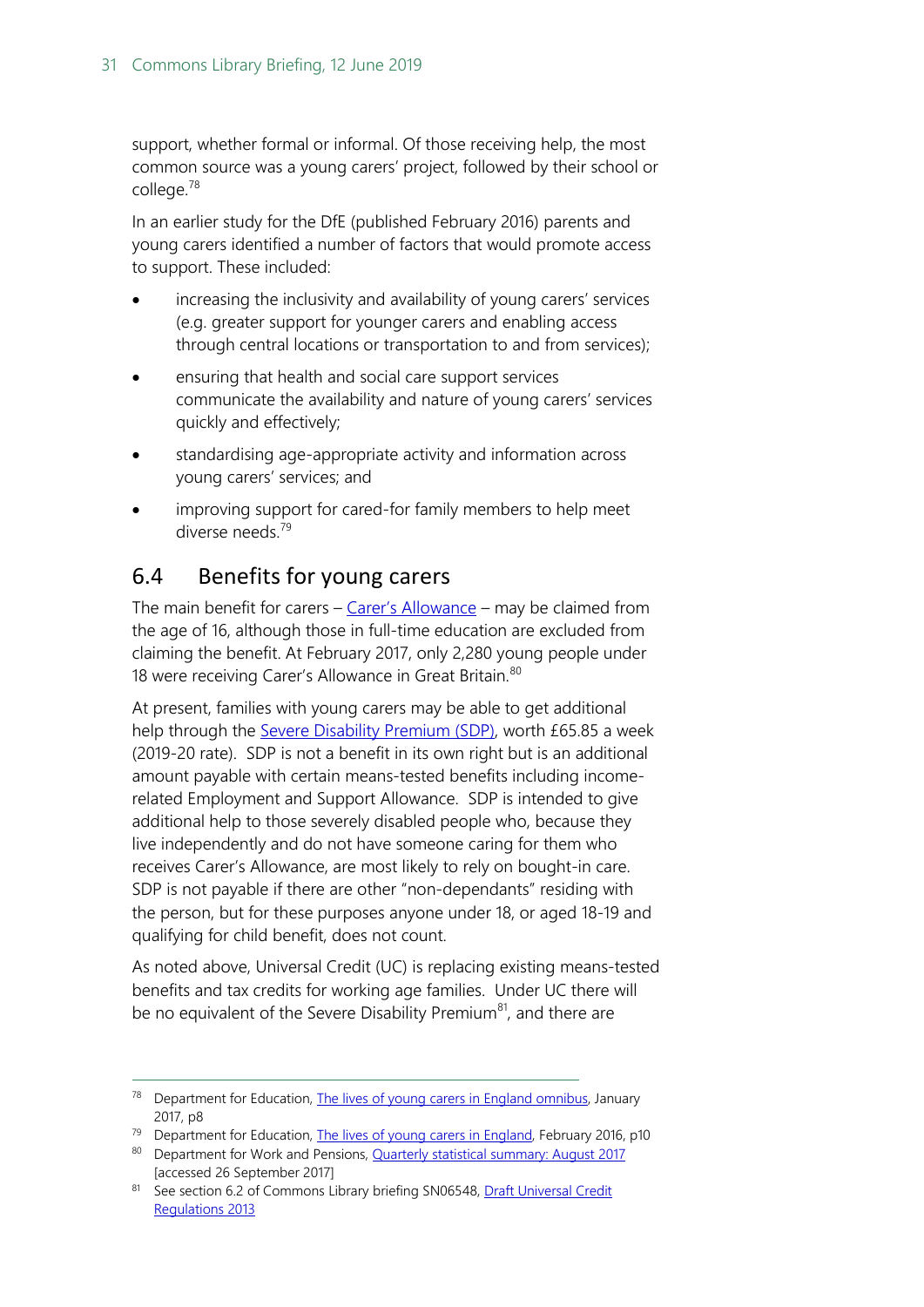concerns this could have a disproportionate impact on families with young carers.<sup>[82](#page-31-1)</sup>

Under the new welfare powers devolved by the *Scotland Act 2016*, the Scottish Government is to introduce a new ["Young Carer Grant"](https://young.scot/information/rights/young-carer-grant/) – worth £300 a year – from autumn 2019. This will be payable to young people aged 16-18 who provide at least 16 hours of care a week to a person receiving a qualifying disability benefit, but do not qualify for Carer's Allowance. This is part of a broader planned package of support which will also include free bus travel from 2020/2021, "subject to successful piloting." [83](#page-31-2) The Scottish Government states that the Young Carer Grant will "help around 1,700 young carers each year get respite and access life opportunities which are the norm for many other young people, as they make the transition into adulthood." [84](#page-31-3)

## <span id="page-31-0"></span>6.5 Participation and attainment in education

The Children's Society 2013 report (which analysed the findings of the Department for Education's Longitudinal Study of Young People in [England\)](https://www.gov.uk/government/collections/statistics-youth-cohort-study) found that:

- Around 1 in 20 young carers missed school because of caring responsibilities.
- Young carers had significantly lower educational attainment at GCSE level, the equivalent to nine grades lower overall than their peers e.g. the difference between nine B's and nine C's.
- Young carers were more likely than the national average to be not in education, employment or training (NEET) between the ages of 16 and 19.[85](#page-31-4)

Department for Education-commissioned research published in January 2017 compared the experience of young people with caring responsibilities to those with no such responsibilities. On schooling, this found:

Most parents across both the face to face and comparison surveys reported that their children were happy at school and considered they were attending well and performing better than average. […]

However, parents of young carers were significantly more likely than those in the comparison survey to report that their child was being bullied. The greatest difference was among 16 to 17 year olds of whom over one in five parents (16%) considered their child was being bullied, compared to only 4% of parents of children the same age in the comparison survey. […]

<span id="page-31-1"></span><sup>82</sup> Disability Benefits Consortium submission to the House of Lords Secondary [Legislation Scrutiny Committee,](http://www.parliament.uk/documents/lords-committees/Secondary-Legislation-Scrutiny-Committee/Disability-Benefits-Consortium-submission-Universal-Credit.pdf) 2013

<span id="page-31-2"></span><sup>83</sup> [Scottish Government Position Paper: Support For Carers,](https://www.gov.scot/publications/support-carers-policy-position-paper/) 28 February 2019

<span id="page-31-4"></span><span id="page-31-3"></span><sup>84</sup> *Ibid*.

<sup>85</sup> The Children's Society, Hidden from view. The experience of young carers in [England,](http://www.childrenssociety.org.uk/sites/default/files/tcs/hidden_from_view_-_final.pdf) May 2013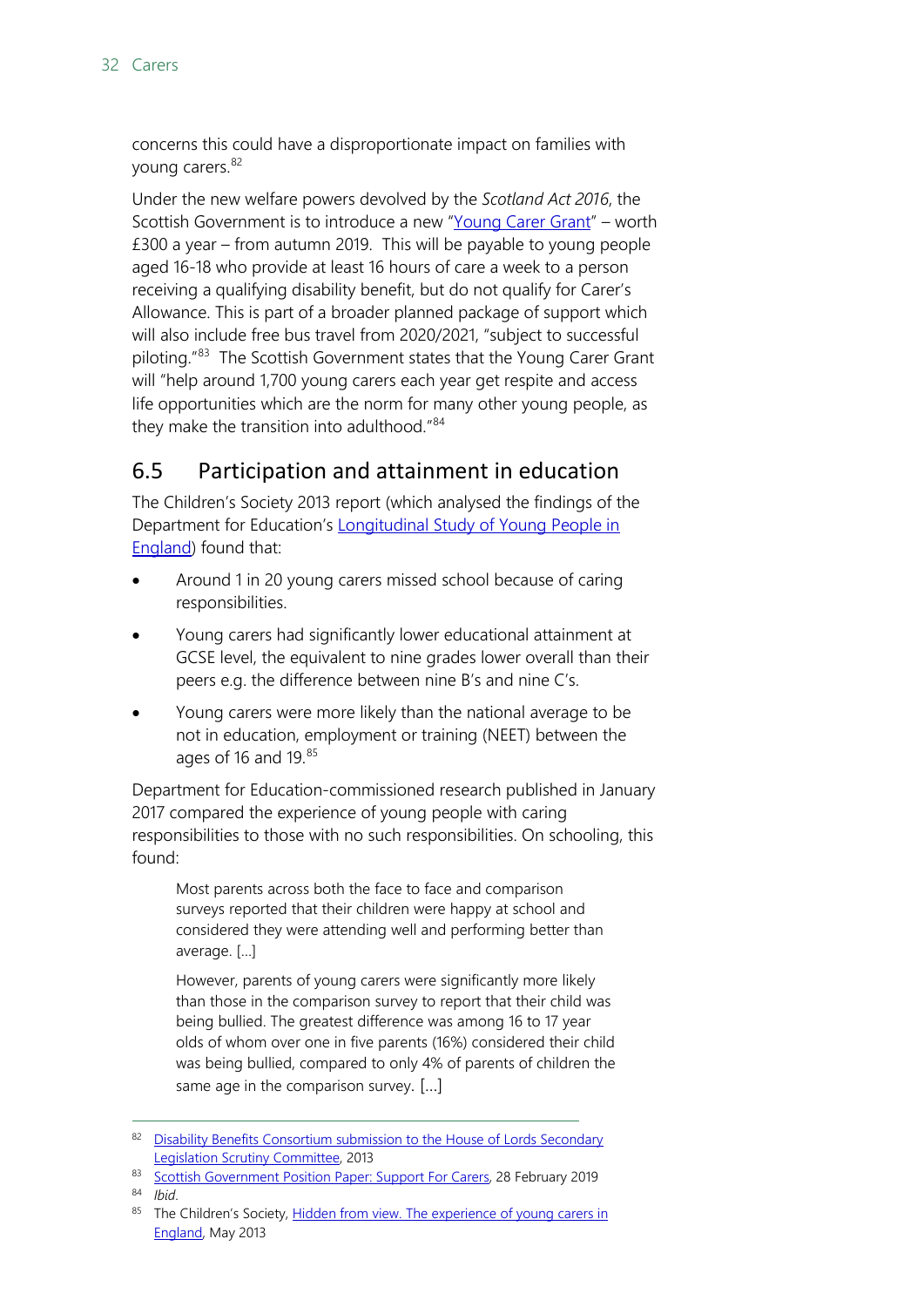Just over half (55%) of parents of young carers reported their child had been absent from school at least a few times in the last year compared to around one third of parents in the comparison survey. Further, 12% of parents of 12 to 15-year-old carers were aware that their child had fallen asleep at school at least a few times in the last 12 months compared to only 3% of parents of children the same age in the comparison group. […]

When asked about being late for school, absenteeism and falling asleep, young people in both surveys were more likely than the parents to report all of these occurrences […]. [86](#page-32-1)

### Pupil Premium

The Government has cited research suggesting that around 60 per cent of young carers aged 14-16 were eligible for free school meals (FSM).<sup>[87](#page-32-2)</sup> Children in England who are eligible for FSM, or who have been eligible at any point in the last 6 years, ('Ever 6') attract the Pupil Premium. This is extra funding for schools to support the education of disadvantaged children. The annual value of the deprivation pupil premium in the 2019-20 financial year is £1,320 per primary-aged pupil and £935 per secondary-aged pupil.<sup>[88](#page-32-3)</sup>

Information about support for young carers in schools in Scotland, Northern Ireland and Wales can be found online:

- [MyGov.Scot website article,](https://www.mygov.scot/young-carer-support/) 'Young carers: support', 20 March 2019.
- [NI Direct website article, 'Young carers –](https://www.nidirect.gov.uk/articles/young-carers) support at school', undated.
- Welsh Government guidance, ['Young carers toolkit'](https://gweddill.gov.wales/topics/health/socialcare/young-carers-toolkit/?lang=en), 1 September 2017.

The [young carers in schools programme,](https://youngcarersinschools.com/) run jointly by Carers Trust and The Children's Society, works with schools across England to share good practice, and provide training and support to local authorities and young carers services to increase the identification of young carers in their area- and to increase school engagement.

## <span id="page-32-0"></span>6.6 Further and higher education

In England, eligible young carers aged 16-19 in further education may be entitled to a discretionary 16-19 bursary. This is extra money intended to remove barriers to learning. Government guidance to schools and FE providers on administering the bursaries makes clear that they should encourage young carers to apply:

<span id="page-32-1"></span><sup>86</sup> Department for Education, The lives of young carers in England. Omnibus survey [report Research report,](https://www.gov.uk/government/uploads/system/uploads/attachment_data/file/582575/Lives_of_young_carers_in_England_Omnibus_research_report.pdf) January 2017, pp 9-10.

<span id="page-32-2"></span><sup>87</sup> [PQ 243309, 23 April 2019](https://www.parliament.uk/written-questions-answers-statements/written-question/commons/2019-04-10/243309)

<span id="page-32-3"></span><sup>88</sup> See: Gov.uk guidance, ['Pupil premium: conditions of grant 2019 to 2020',](https://www.gov.uk/government/publications/pupil-premium-allocations-and-conditions-of-grant-2019-to-2020/pupil-premium-conditions-of-grant-2019-to-2020) 17 December 2018.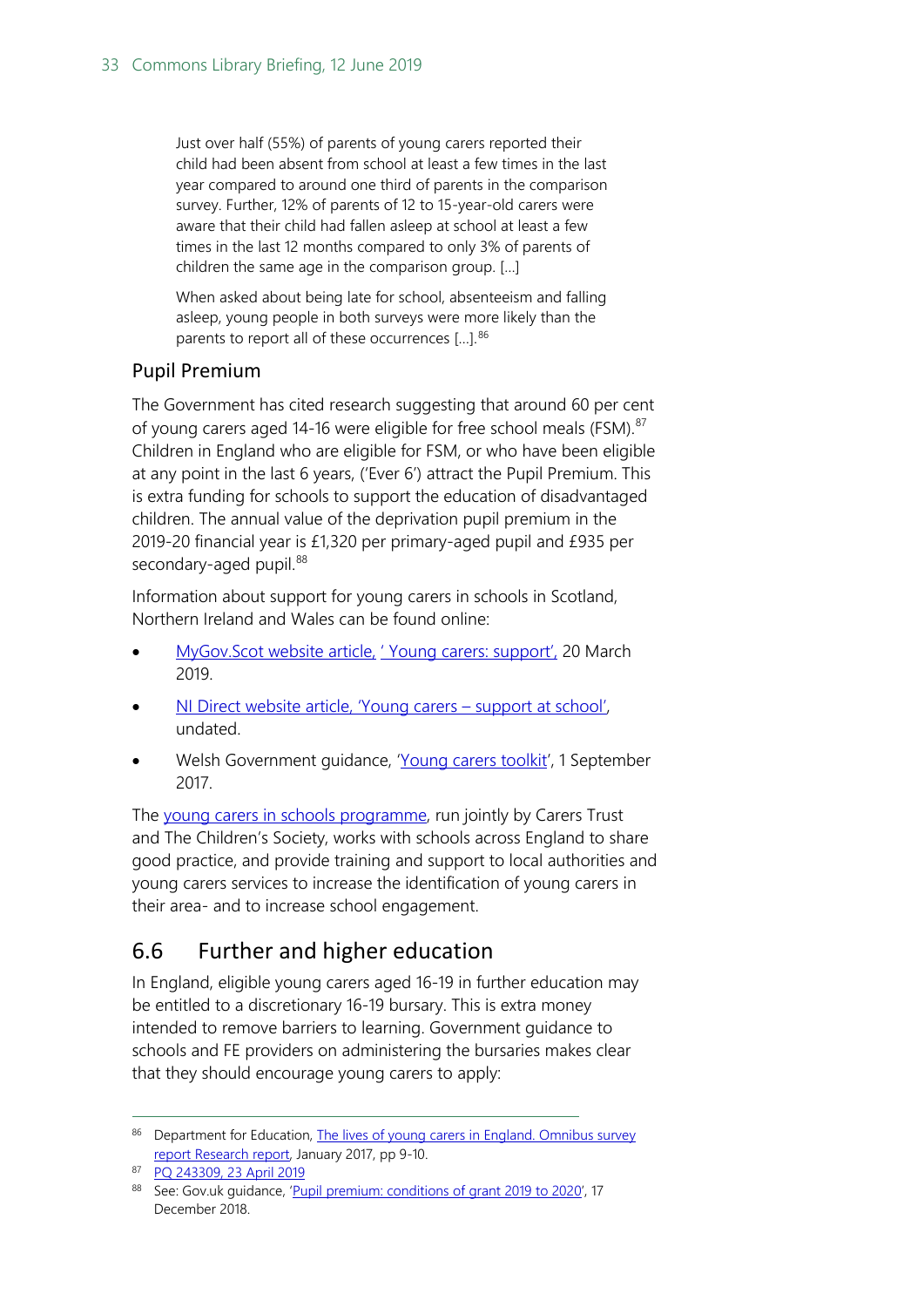Young people with caring responsibilities, for example, caring for a parent or other relative, may be reluctant to say so because of fear of being stigmatised. Institutions should ensure confidentiality to reduce these concerns, publicise the availability of help from the bursary fund and encourage young carers to apply.[89](#page-33-0)

Information on financial and other support for further education in the rest of the UK can be found at:

- [Care Information Scotland, 'Help for carers who work or study',](https://careinfoscotland.scot/topics/support-for-carers/help-for-carers-who-work-or-study/) January 2019.
- [NI Direct website article, 'Carers and learning',](https://www.nidirect.gov.uk/articles/carers-and-learning) undated.
- [Student Finance Wales website](http://www.studentfinancewales.co.uk/fe.aspx) (general information, not specific to carers)

The 2015 Government acknowledged that young carers "face challenges participating in higher education and they may require additional support to do so effectively".<sup>[90](#page-33-1)</sup> English-domiciled higher education students who have caring responsibilities for children can apply for funding to help with childcare, in addition to mainstream student loans. Some students with adult dependants who meet eligibility criteria may qualify for an [Adult Dependants' Grant.](https://www.gov.uk/adult-dependants-grant/eligibility) This is non-repayable and in 2019/20 the maximum amount will be £3,007.

Many higher education institutions have adopted Carers Policies to support students who are carers as part of their equality agenda. Carers Policies aim to allow flexibility for student carers and attempt to make sure that students are not disadvantaged by their caring responsibilities, whilst ensuring that any accommodations made for students do not compromise academic standards. In 2015 the Carers Trust published a guidance document to help universities formulate their carers policies, [Supporting Students with Caring](https://professionals.carers.org/sites/default/files/university_toolkit_master_webversion_final.pdf)  [Responsibilities: Ideas and Practice for Universities to Help Student](https://professionals.carers.org/sites/default/files/university_toolkit_master_webversion_final.pdf)  [Carers Access and Succeed in Higher Education England version](https://professionals.carers.org/sites/default/files/university_toolkit_master_webversion_final.pdf) – this document contains examples of universities' carers policies.<sup>[91](#page-33-2)</sup>

Further information about support for HE students with caring responsibilities in other parts of the UK can be found online:

- [Student Awards Agency for Scotland \(SAAS\), Support for student](http://www.saas.gov.uk/_forms/student_carers.pdf)  [carers, undated.](http://www.saas.gov.uk/_forms/student_carers.pdf)
- [Student Finance Wales, Dependants' Grants](https://www.officeforstudents.org.uk/about/measures-of-our-success/participation-performance-measures/) (2019/20)
- **Student Finance Northern Ireland collection on undergraduate** [support.](https://www.studentfinanceni.co.uk/types-of-finance/undergraduate/)

<span id="page-33-0"></span><sup>89</sup> DfE, [16 to 19 Bursary fund guide:](https://www.gov.uk/guidance/16-to-19-bursary-fund-guide-2017-to-2018-academic-year) 2018-19, June 2018.

<span id="page-33-1"></span><sup>90</sup> See: PO 20664 (on Carers: voung people), 17 December 2015

<span id="page-33-2"></span><sup>91</sup> The Carers Trust, Supporting Students with Caring Responsibilities: Ideas and [Practice for Universities to Help Student Carers Access and Succeed in Higher](https://professionals.carers.org/sites/default/files/university_toolkit_master_webversion_final.pdf)  [Education England version,](https://professionals.carers.org/sites/default/files/university_toolkit_master_webversion_final.pdf) 2015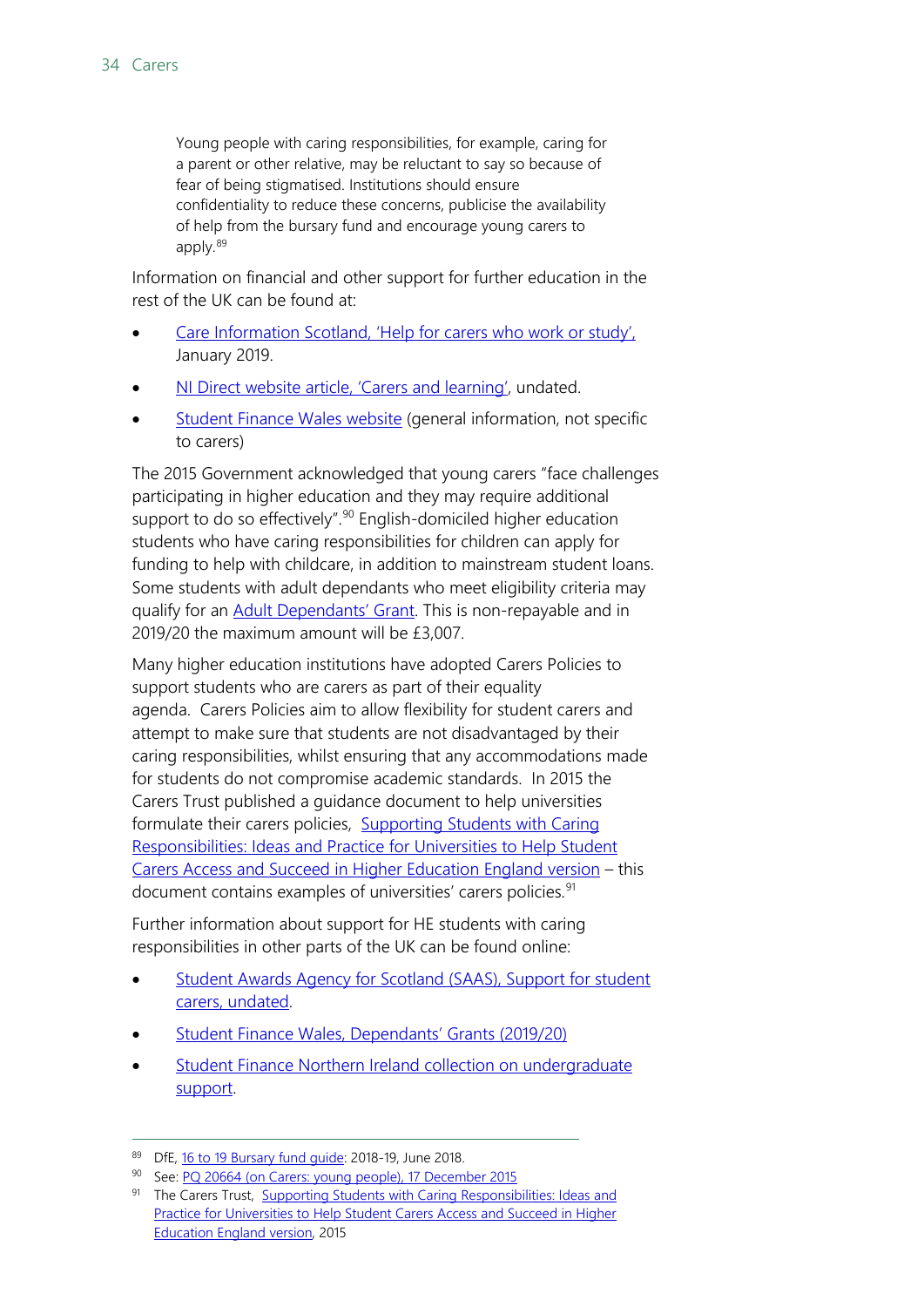## <span id="page-34-0"></span>7. Carers' health and wellbeing

Analysis of the 2011 Census, widely cited by the Government and carers' organisations, found that the general health of carers deteriorates incrementally with the increasing hours of care provided: 5.2% of carers reported their own health as 'not good' and this rose to almost 16% among those caring for more than 50 hours a week. $92$ 

Carers UK's *[State of Caring 2018](https://www.carersuk.org/for-professionals/policy/policy-library/state-of-caring-2018-2)* survey similarly found that caring responsibilities impacted upon an individual's health, including that:

- Across the UK, 72% of carers said they had experienced mental ill health as a result of their caring responsibilities.
- 61% said they'd experienced physical ill health.
- 81% of people caring for disabled children reported mental ill health, as did 80% of 'sandwich carers' (i.e., those caring for a non-disabled child under 18, plus someone else) and carers struggling to make ends meet financially.
- Those most likely to experience physical ill health as a result of their caring responsibilities were carers providing end-of-life palliative care (72% of this group), those struggling to make ends meet financially, and those providing round-the-clock care – 69% and 66% of these groups, respectively.

The previous year's survey (2017) found that caring affected carers' ability to find time to exercise, maintain a balanced diet and get sufficient sleep. It also found that in over two thirds of those surveyed said their GP knew they were a carer, but did not do anything different as a result. As a result, Carers UK called for:

…a new duty on the NHS to put in place policies to identify carers and to promote their wellbeing.<sup>[93](#page-34-2)</sup>

The Government's mandate to NHS England for 2017-18 included an expectation that:

Carers should routinely be identified and given access to information and advice about the support available.<sup>[94](#page-34-3)</sup>

This expectation was reiterated in the NHS mandate for 2018-19.

Successive Governments have also acknowledged that carers, and young carers in particular, are more likely to develop mental health problems.[95](#page-34-4)

As part of its *Commitment to carers* programme (launched in 2014), NHS England published *[An integrated approach to identifying and](https://www.england.nhs.uk/wp-content/uploads/2016/05/identifying-assessing-carer-hlth-wellbeing.pdf)  [assessing Carer health and wellbeing](https://www.england.nhs.uk/wp-content/uploads/2016/05/identifying-assessing-carer-hlth-wellbeing.pdf)* in May 2016, setting out

<span id="page-34-1"></span> $92$  DH et al. [Supporting the health and wellbeing of adult carers](https://www.gov.uk/government/uploads/system/uploads/attachment_data/file/329867/Carers_Pathway.pdf) (2014)

<span id="page-34-2"></span><sup>93</sup> Carers UK, *[State of Caring 2017](https://www.carersuk.org/for-professionals/policy/policy-library/state-of-caring-report-2017)*, July 2017

<span id="page-34-3"></span><sup>94</sup> DH, *[The Government's mandate to NHS England for 2017-18](https://www.gov.uk/government/uploads/system/uploads/attachment_data/file/601188/NHS_Mandate_2017-18_A.pdf)*, March 2017, para 2.4

<span id="page-34-4"></span><sup>95</sup> PQ 19558 [\[Carers: Mental Health\]](http://www.parliament.uk/written-questions-answers-statements/written-question/commons/2015-12-10/19558), 15 December 2015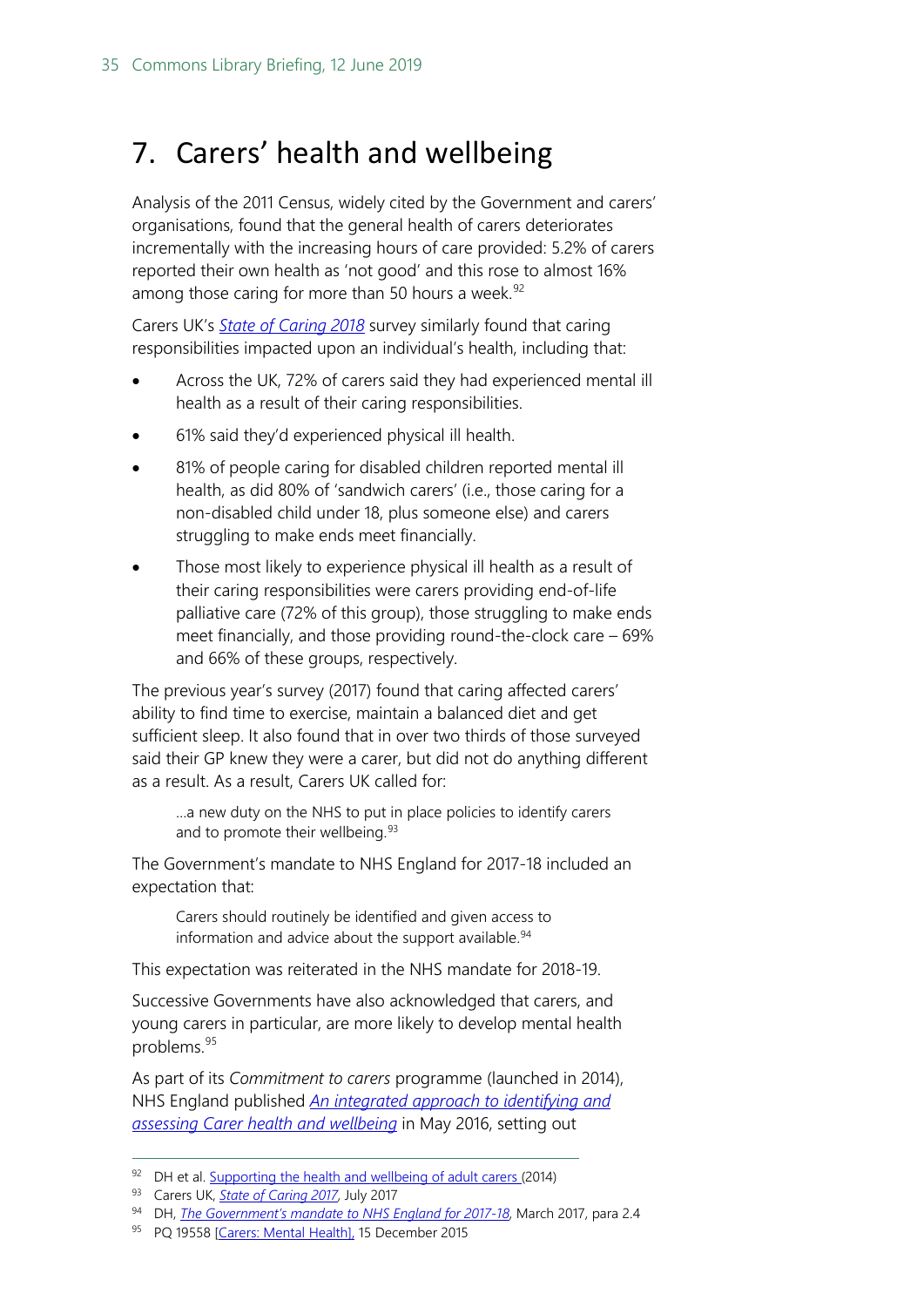approaches to joint working between organisations. This also set out principles for improved support for carers, including:

- Improving the identification and assessment of carers in primary care
- Providing an integrated support package in order to help carers' with physical and mental health needs
- Giving carers choices about how support is delivered $96$

The Government has emphasised the importance of integrated care as a way to better meet carers' health and wellbeing needs:

The National Health Service contribution to the Better Care Fund, which helps to join up health and care, includes funding to support the implementation of the Care Act 2014, including £130 million earmarked for the provision of carers' breaks.<sup>97</sup>

More information on the Better Care Fund can be found in the Commons Library briefing paper, *[Health and social care integration](http://researchbriefings.parliament.uk/ResearchBriefing/Summary/CBP-7902)*.

In July 2016, NHS England established a Young Carers Health Champion Programme to support health literacy and promote health and wellbeing among this group.<sup>[98](#page-35-4)</sup>

On 11 June 2019, NHS England announced a voluntary scheme for GP practices, aimed at young carers. This will encourage practices to identify and support children and young people providing informal care for family members.<sup>[99](#page-35-5)</sup>

## <span id="page-35-0"></span>7.1 Access to health services

### <span id="page-35-1"></span>Problems faced by carers in accessing health services

Carers' organisations have raised concerns about the problems faced by carers accessing health and social services for themselves, and for the people they care for. NHS England has also cited research showing that health professionals only identify around one in ten carers, and 66% of carers feel that healthcare staff don't help to signpost them to relevant information or support.<sup>[100](#page-35-6)</sup>

In September 2016 Carers UK published Pressure Points: carers and the [NHS,](https://www.carersuk.org/for-professionals/policy/policy-library/pressure-points-carers-and-the-nhs) which found widespread problems faced by carers in accessing primary and community support services for the people they care for.<sup>[101](#page-35-7)</sup> Carers UK state that it is important that the huge contribution of carers is recognised across the NHS and taken into account, especially when

<span id="page-35-2"></span> <sup>96</sup> NHS England, *[An integrated approach to identifying and assessing Carer health and](https://www.england.nhs.uk/wp-content/uploads/2016/05/identifying-assessing-carer-hlth-wellbeing.pdf)  [wellbeing](https://www.england.nhs.uk/wp-content/uploads/2016/05/identifying-assessing-carer-hlth-wellbeing.pdf)*, May 2016, para 3.3

<span id="page-35-3"></span><sup>97</sup> PQ 1550 [\[Carers\]](http://www.parliament.uk/written-questions-answers-statements/written-question/commons/2017-06-28/1550), 4 July 2017

<span id="page-35-4"></span><sup>98</sup> PQ 3741 [\[on Carers: Children and Young People\]](http://www.parliament.uk/written-questions-answers-statements/written-question/commons/2017-07-10/3741), 18 July 2017

<span id="page-35-5"></span><sup>99</sup> NHS England press release, 'NHS sets out 'care for young carers' offer in GP [surgeries',](https://www.england.nhs.uk/2019/06/nhs-sets-out-care-for-young-carers-offer-in-gp-surgeries/) 11 June 2019

<span id="page-35-6"></span><sup>&</sup>lt;sup>100</sup> NHS England, **Commitment to Carers**, April 2014

<span id="page-35-7"></span><sup>&</sup>lt;sup>101</sup> Carers UK[, Pressure Points: carers and the NHS,](https://www.carersuk.org/for-professionals/policy/policy-library/pressure-points-carers-and-the-nhs) September 2016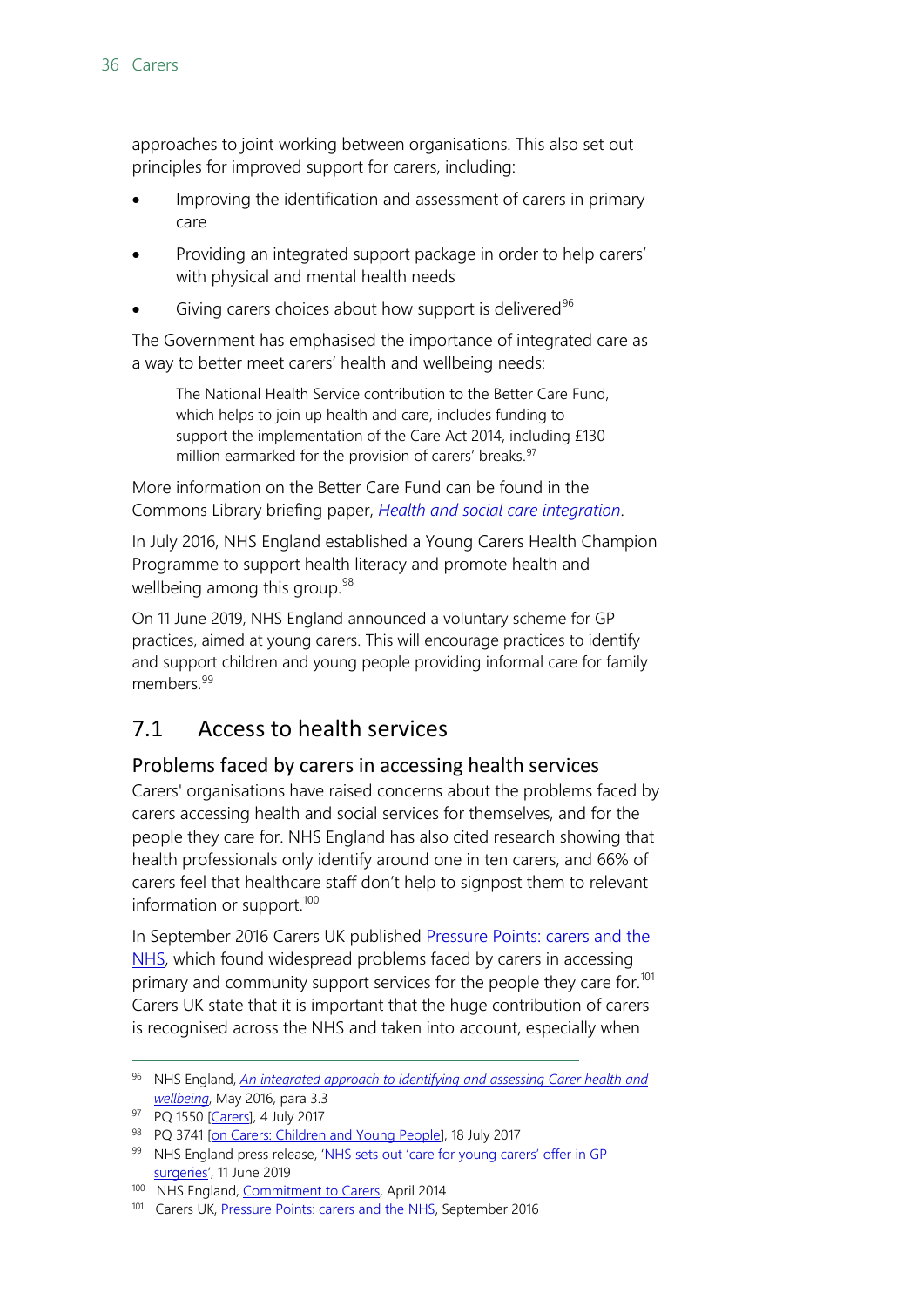developing services to support out of hospital care. It notes that "Carer Passports" are one way in which the NHS can make sure that carers are identified and signposted to available support. Carers UK has written a research summary on [Carer Passports,](https://www.carersuk.org/for-professionals/policy/policy-library/carer-passport-identifying-carers-and-improving-support) drawing on existing best practice that looks at how hospitals can introduce passports in order to identify carers as well as promote additional support in hospitals for carers, such as discounted or free parking.<sup>[102](#page-36-1)</sup>

#### <span id="page-36-0"></span>NHS England's commitment to carers

The [NHS Five Year Forward View](https://www.england.nhs.uk/wp-content/uploads/2014/10/5yfv-web.pdf) (FYFV), published in 2014, committed the NHS to find new ways to support carers, to build on the new rights created by the Care Act and to help the most vulnerable carers – the approximately 225,000 young carers and the 110,000 carers who are themselves aged over 85. The FYFV also recognised the contribution carers make to the NHS:

The five and a half million carers in England make a critical and underappreciated contribution not only to loved ones, neighbours and friends, but to the very sustainability of the NHS itself.[103](#page-36-2)

In May 2014 NHS England also published its [Commitment to Carers,](https://www.england.nhs.uk/wp-content/uploads/2014/05/commitment-to-carers-may14.pdf)  setting out the recognition and support they need.<sup>[104](#page-36-3)</sup> It included  $\frac{37}{3}$ [commitments](https://www.england.nhs.uk/wp-content/uploads/2014/05/commitment-to-carers-may14.pdf) spread across eight key priorities which included raising the profile of carers, education and training, and person-centred coordinated care and primary care, that were developed in partnership with carers, patients, partner organisations and care professionals.

As part of its commitment to carers, NHS England published [Commissioning for Carers: Principles and resources to support effective](https://www.england.nhs.uk/commissioning/wp-content/uploads/sites/12/2014/12/comm-carers-princ-091214.pdf)  [commissioning for adult and young carers,](https://www.england.nhs.uk/commissioning/wp-content/uploads/sites/12/2014/12/comm-carers-princ-091214.pdf) to help Clinical Commissioning Groups (CCGs) better identify and help carers to stay well. The 10 principles aim to help CCGs deliver the best outcomes for carers, with a self-assessment questionnaire for commissioners to identify where they can provide further support at a population level. The [Principles have been published](https://www.england.nhs.uk/commissioning/comm-carers/) alongside other materials for commissioners and providers from the [Royal College of General](https://www.rcgp.org.uk/clinical-and-research/resources/a-to-z-clinical-resources/carers-support.aspx)  [Practitioners,](https://www.rcgp.org.uk/clinical-and-research/resources/a-to-z-clinical-resources/carers-support.aspx) to provide improved support for unpaid carers.

The [Carers Action Plan 2018-2020: Supporting carers today,](https://www.gov.uk/government/publications/carers-action-plan-2018-to-2020) published in June 2018 included a commitment that the NHS England and the Care Quality Commission would work together to develop quality standards for general practitioner surgeries to demonstrate how effective they are in identifying and supporting carers.<sup>[105](#page-36-4)</sup> The NHS Long [Term Plan,](https://www.longtermplan.nhs.uk/publication/nhs-long-term-plan/) published in January 2019, repeated the commitment to

<span id="page-36-1"></span><sup>102</sup> Carers UK, Carer Passports, March 2016

<span id="page-36-2"></span><sup>103</sup> NHS England and partner organisations, *NHS Five Year Forward View*, October 2014

<span id="page-36-3"></span><sup>104</sup> [NHS England's Commitment to Carers,](https://www.england.nhs.uk/wp-content/uploads/2014/05/commitment-to-carers-may14.pdf) April 2014

<span id="page-36-4"></span><sup>105</sup> DHSC[, Carers Action Plan 2018-2020: Supporting carers today.](https://www.gov.uk/government/publications/carers-action-plan-2018-to-2020) June 2018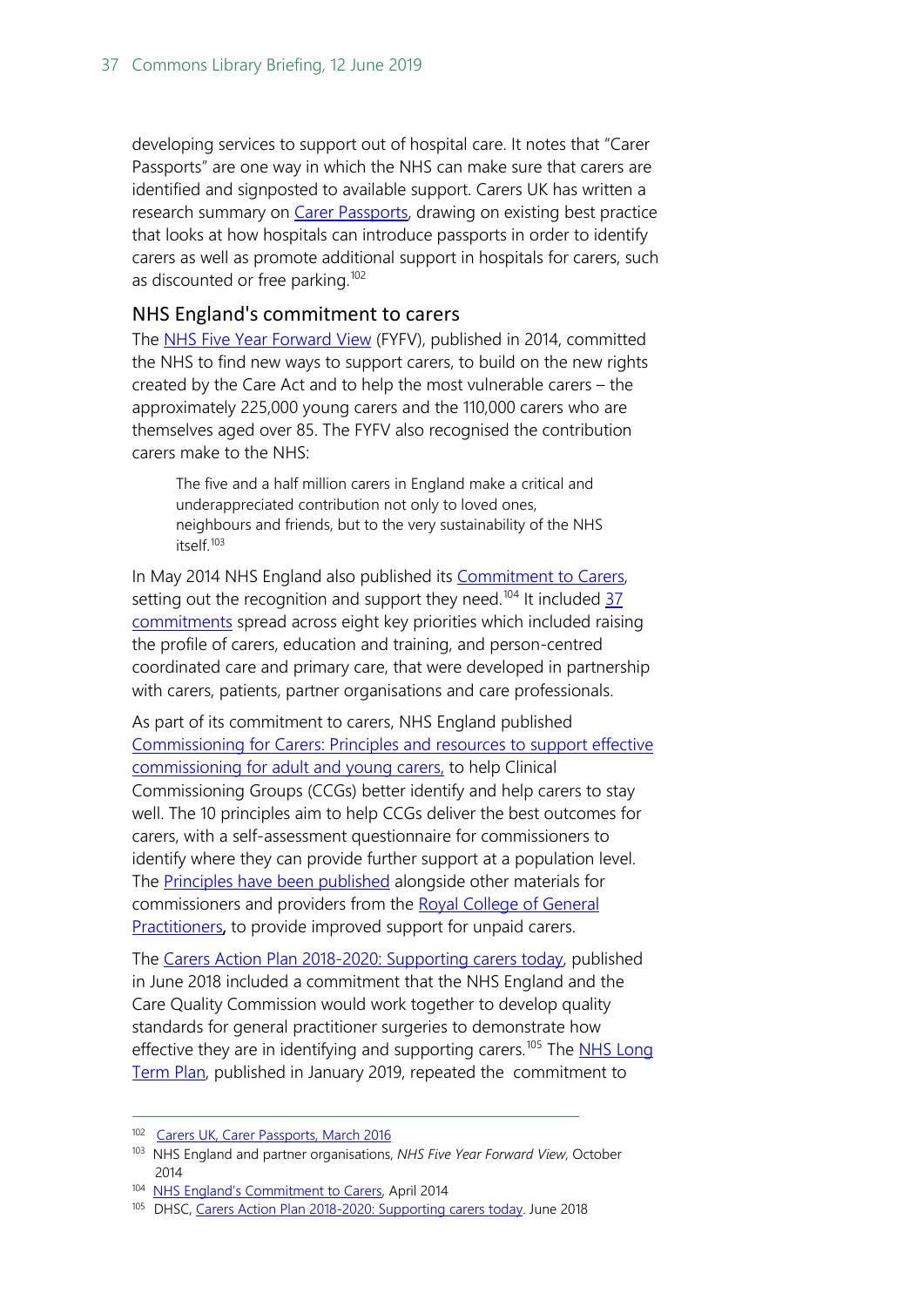improve how the NHS identifies unpaid carers, and strengthen support for them to address their individual health needs.<sup>[106](#page-37-1)</sup>

### <span id="page-37-0"></span>7.2 Sharing patient information with carers and involvement in care

Difficulties can arise when health and social care staff have to balance the need to inform families and carers with professional and legal requirements to protect patient confidentiality. In most cases such issues are avoided by a patient giving consent for their private information to be shared. However, staff may need to make a decision on what is in the patient's best interest before sharing information if the patient lacks capacity to consent. When considering whether to share confidential information with a carer or family member, the confidentiality guidance for health and care staff should be followed:

- Professionals should establish with the service user or patient what information they want to be shared, with whom, and in what circumstances.
- Confidential information should be shared with the carer when the service user or patient has given explicit, informed consent and when the carer consents to be told.
- Where the service user or patient does not have capacity to give valid consent, confidential information should be shared with the carer where it is in the person's best interests.<sup>[107](#page-37-2)</sup>

Chapter 5 of the [Code of Practice](https://www.gov.uk/government/uploads/system/uploads/attachment_data/file/497253/Mental-capacity-act-code-of-practice.pdf) to the *[Mental Capacity Act 2005](http://www.legislation.gov.uk/ukpga/2005/9/contents/enacted)* (MCA) provides detailed guidance for health and social care staff on taking "Best Interests" decisions, where someone lacks capacity. In particular, health and social care staff have a duty under section 4(7) of the MCA to take into account the views of anyone involved in caring for the person and anyone interested in their welfare (for example family carers and other close relatives) as part of a best interests decision.

The National Institute for Health and Care Excellence recommends that carers are involved in decisions about patient's hospital discharge plans, if the patient and their carers agree.<sup>[108](#page-37-3)</sup>

<span id="page-37-1"></span><sup>106</sup> NHS England, [NHS Long Term Plan,](https://www.longtermplan.nhs.uk/publication/nhs-long-term-plan/) January 2019

<span id="page-37-2"></span><sup>&</sup>lt;sup>107</sup> HSCIC (now known as NHS Digital), A guide to confidentiality in health and social [care](http://content.digital.nhs.uk/media/12822/Guide-to-confidentiality-in-health-and-social-care/pdf/HSCIC-guide-to-confidentiality.pdf) (2013). Information can also be found in [NHS England's quick guide to sharing](https://www.nhs.uk/NHSEngland/keogh-review/Documents/quick-guides/Quick-Guide-sharing-patient-information.pdf)  **[information](https://www.nhs.uk/NHSEngland/keogh-review/Documents/quick-guides/Quick-Guide-sharing-patient-information.pdf)** 

<span id="page-37-3"></span><sup>108</sup> NICE, Transition between inpatient hospital settings and community or care home [settings for adults with social care needs Quality standard](https://www.nice.org.uk/guidance/qs136/chapter/Quality-statement-5-Involving-carers-in-discharge-planning) [QS136], December 2016, Quality Standard 5. Each hospital has its own discharge policy which should be available from the ward manager or the hospital's Patient Advice and Liaison Service (PALS).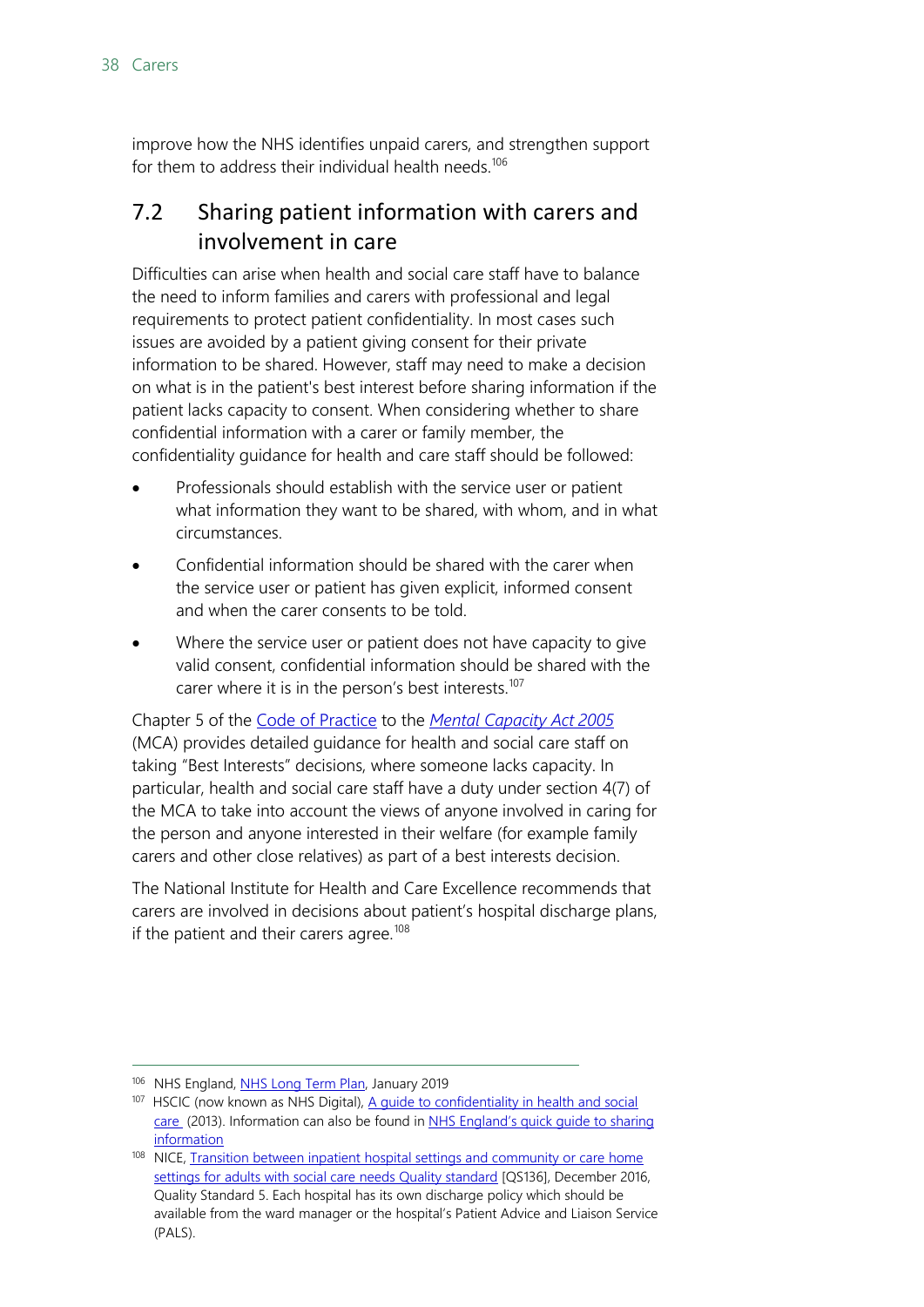# <span id="page-38-0"></span>8. Local authority assessments and health and social care support for carers

## <span id="page-38-1"></span>8.1 Local authority assessments and support for adults

Any carer who may have needs for support, whether currently or in the future, is entitled to a carer's assessment by their local authority. Carers assessments were introduced by the *[Carers \(Recognition and Services\)](http://www.legislation.gov.uk/ukpga/1995/12/contents/enacted)  [Act 1995](http://www.legislation.gov.uk/ukpga/1995/12/contents/enacted)* and have been since been strengthened by subsequent legislation, most recently the *[Care Act 2014](http://www.legislation.gov.uk/ukpga/2014/23/contents/enacted)*.

The assessment must look at any assistance that the carer requires to continue to provide care, and a carer remains entitled to an assessment even if the care recipient refuses an assessment for themselves. It must also look at the carer's needs independent of the needs of the care recipient, including care breaks, and a carer's outside interests.<sup>[109](#page-38-3)</sup>

There was previously no duty on local authorities to meet a carer's assessed needs, only for them to be taken into consideration. Since the *Care Act 2014* came into force, however, any carer who meets national eligibility criteria must have services provided to meet their needs. Local authorities also retain the power to provide support to those who have been assessed, even if they are do not have a statutory duty to under the eligibility criteria.

Where a local authority provides services following a carer's assessment, the carer is entitled to request a direct payment to give them control over how these services are provided.

Legislation on carer's assessments states that someone providing care as an employee under any form of contract or as a volunteer for a voluntary organisation is not entitled to an assessment.

### <span id="page-38-2"></span>Scotland

In Scotland, during the summer of 2017 the Government undertook two consultations on carers.

The first concerned the "Carers Charter", intended to provide a summary of carers' rights in a "readily accessible and understandable format for both young and adult carers alike".[110](#page-38-4)

Additionally, the Scottish Government consulted on regulations under the *Carers (Scotland) Act 2016*, and sought views on "the specific circumstances in which an adult carer support plan and young carer statement must be reviewed", and "what type and level of information is

<span id="page-38-3"></span> <sup>109</sup> *Carers (Recognition and Services) Act 1995*, Section 1

<span id="page-38-4"></span><sup>110</sup> Scottish Government, *[Carers \(Scotland\) Act 2016: Consultation on a Carers' Charter](http://www.gov.scot/Publications/2017/08/1032)*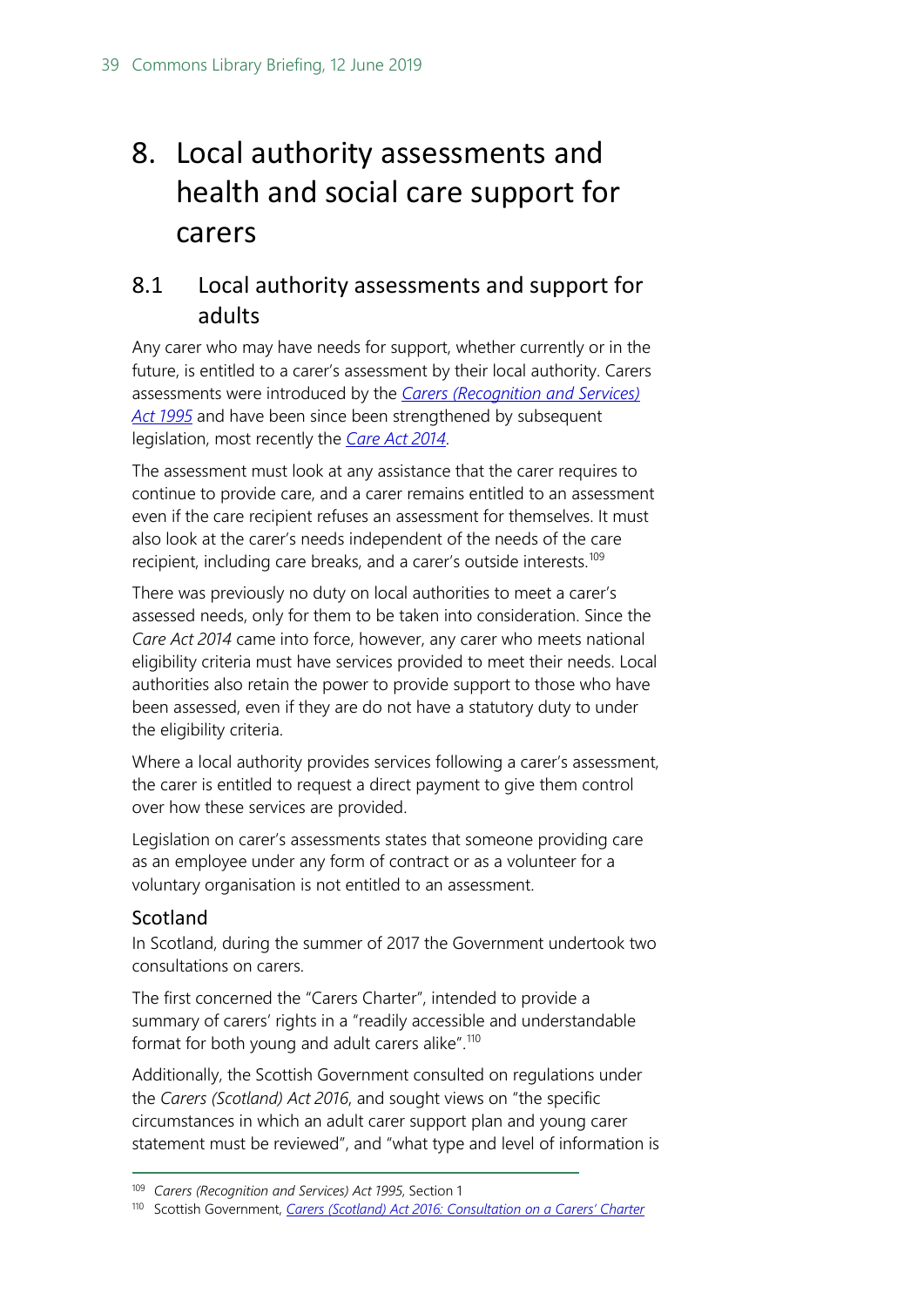to be included in short breaks services statements, and to set out when and how these are to be published and reviewed by the appropriate authorities" [111](#page-39-1)

Both consultations are now closed, and the responses are being analysed.

## <span id="page-39-0"></span>8.2 Changes in force from 1 April 2015 under the Care Act 2014

Section 10 of the Act gives the right to an assessment to any carer who may have needs for support now or in future. This changes the previous right to assessment, which was limited only to those who provided a "substantial amount of care on a regular basis"[112](#page-39-2)

Prior to the Act coming into force, carers also needed to request an assessment from the local authority in order to have their needs considered. The *Care Act 2014* instead puts the responsibility on the local authority to identify those in need of an assessment and carry this out, although the carer remains able to refuse an assessment.

In a significant change to previous carers' legislation, section 20 of the *Care Act 2014* introduces a legal duty to meet carers' needs should these fall within national eligibility criteria. These are set out in regulation 3 of the *[Care and Support \(Eligibility Criteria\) Regulations](http://www.legislation.gov.uk/uksi/2015/313/pdfs/uksi_20150313_en.pdf)  [2015](http://www.legislation.gov.uk/uksi/2015/313/pdfs/uksi_20150313_en.pdf)*. [113](#page-39-3)

The then Care and Support Minister, Norman Lamb, described this change as an "historic step forward":

[W]e're giving carers new rights to support that put them on the same footing as the people they care for. In the current system, local authorities weren't required to provide support to carers. We are changing that. All carers will be entitled to an assessment. If a carer is eligible for support for particular needs, they will have a legal right to receive support for those needs, just like the people they care for.<sup>[114](#page-39-4)</sup>

Mr Lamb also set out the estimated cost of this change:

We have legislated to give carers new rights, which mean that for the first time, they will have a legal right to receive support of their eligible needs. To meet the cost of these new rights, we are providing over £100 million in 2015-16 to local authorities, with consequent increases rising to around £300 million in 2019-20 and subsequent years.<sup>[115](#page-39-5)</sup>

<span id="page-39-1"></span> <sup>111</sup> Scottish Government, *[Carers \(Scotland\) Act 2016: Consultation on Draft Regulations](http://www.gov.scot/Publications/2017/08/3081)*, 1 August 2017

<span id="page-39-2"></span><sup>112</sup> *[Carers \(Recognition and Services\) Act 1995](http://www.legislation.gov.uk/ukpga/1995/12)* as amended

<span id="page-39-3"></span><sup>113</sup> SI 2015/313

<span id="page-39-4"></span><sup>&</sup>lt;sup>114</sup> Department of Health press release, ['Care Bill becomes Care Act 2014',](https://www.gov.uk/government/speeches/care-bill-becomes-care-act-2014) 15 May 2014

<span id="page-39-5"></span><sup>115</sup> [WPQ 217261 \[Carers\], 9 December 2014](http://www.parliament.uk/written-questions-answers-statements/written-question/commons/2014-12-04/217261)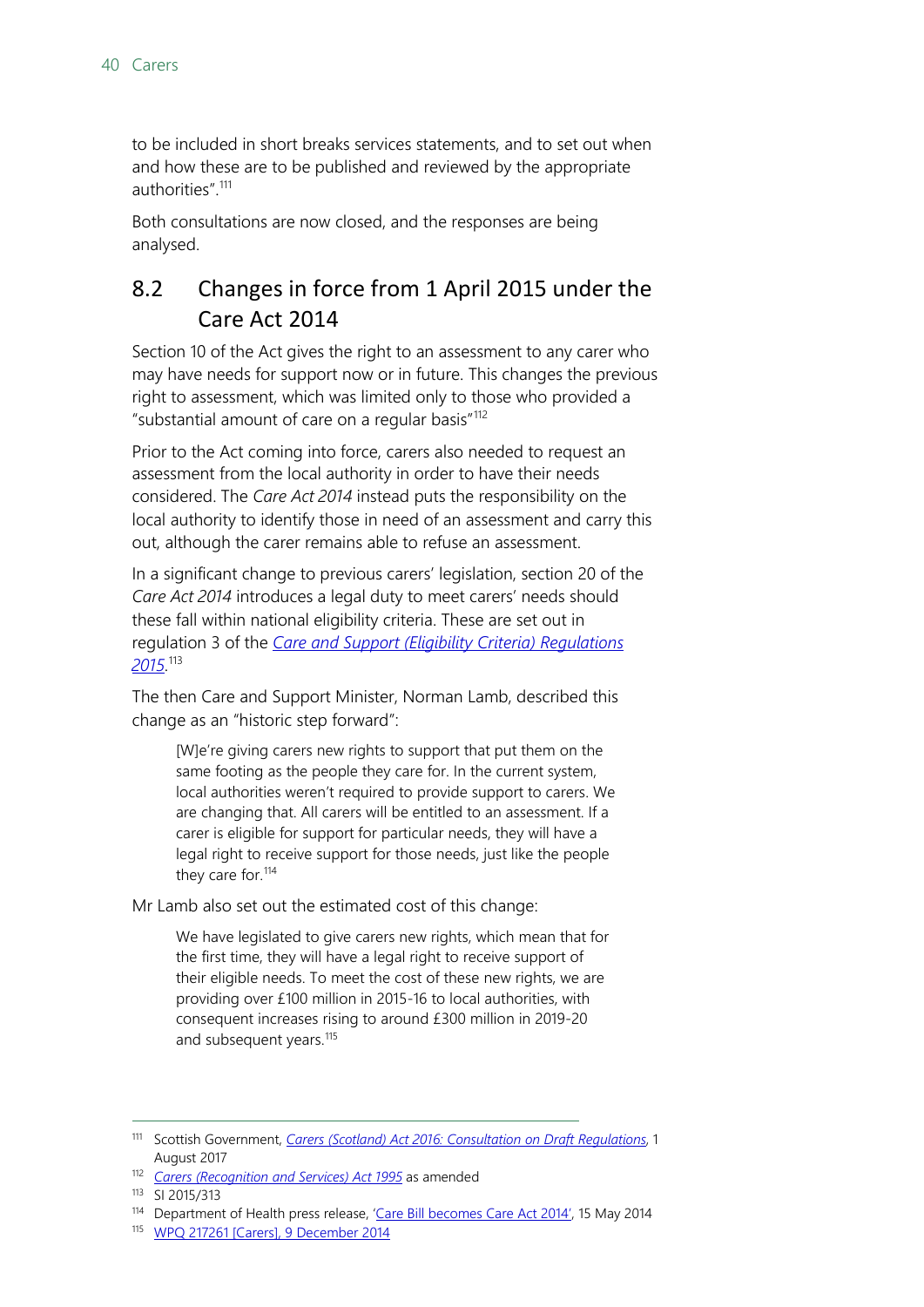### <span id="page-40-0"></span>8.3 Respite breaks

The stress and physical demands of care have been argued to have a detrimental effect on carer's health. Iain McKenzie raised this issue in a House of Commons debate on 20 June 2013, and highlighted the importance of respite breaks:

Carers' health can also suffer. People providing high levels of care are twice as likely to fall sick. The fact that 625,000 people suffered mental and physical ill health last year as a direct consequence of the stress and physical demands of caring illustrates the true impact on carers' health. Research by Carers Scotland found that almost half of carers with health problems reported that their conditions began after they started caring. Of those whose condition pre-dated their caring role, a quarter said that their condition had worsened since becoming a carer.

Caring clearly takes a huge toll on carers' physical and mental health, and those not receiving respite are far more likely to suffer from mental health problems. The impact is often exacerbated by carers being unable to find time for medical check-ups or treatment for themselves, with two in five carers saying that they are forced to put off treatment because of their caring responsibilities. Research by Carers UK includes cases of carers discharging themselves from hospital because of an absence of alternative care.<sup>[116](#page-40-1)</sup>

Lord Rix, the then chairman of the learning disability charity MENCAP, attempted in 1996 to introduce a legal right to respite care, and highlighted the absence of this provision from the 1995 Act.<sup>[117](#page-40-2)</sup> His *Disabled Persons and Carers (Short-term Breaks) Bill* did not make it on to the statute book.

The power for local authorities to offer respite breaks through assessments was introduced in the *[Carers and Disabled Children Act](http://www.legislation.gov.uk/ukpga/2000/16/contents)  [2000](http://www.legislation.gov.uk/ukpga/2000/16/contents)*. This allowed the provision of vouchers for temporary care through community care services, so giving the carer a short term break from their caring responsibilities.

The right to care breaks have been strengthened with the introduction of the *Care Act 2014*, as set out above, as the eligibility criteria for carer's support include an inability to achieve the following:

- developing and maintaining family or other personal relationships;
- engaging in work, training, education or volunteering;
- making use of necessary facilities or services in the local community, including recreational facilities or services;
- engaging in recreational activities.<sup>[118](#page-40-3)</sup>

<span id="page-40-1"></span><sup>116</sup> [HC Deb 20 June 2013 cc1097-8](http://www.publications.parliament.uk/pa/cm201314/cmhansrd/cm130620/debtext/130620-0002.htm#13062055000468)

<span id="page-40-2"></span><sup>117</sup> [HL Deb 17 April 1996 c751-782](http://www.publications.parliament.uk/pa/ld199596/ldhansrd/vo960417/text/60417-11.htm#60417-11_head1)

<span id="page-40-3"></span><sup>118</sup> *[Care and Support \(Eligibility Criteria\) Regulations 2015, SI 313/2015](http://www.legislation.gov.uk/uksi/2015/313/pdfs/uksi_20150313_en.pdf)*, para 3(2)(b)(v-viii)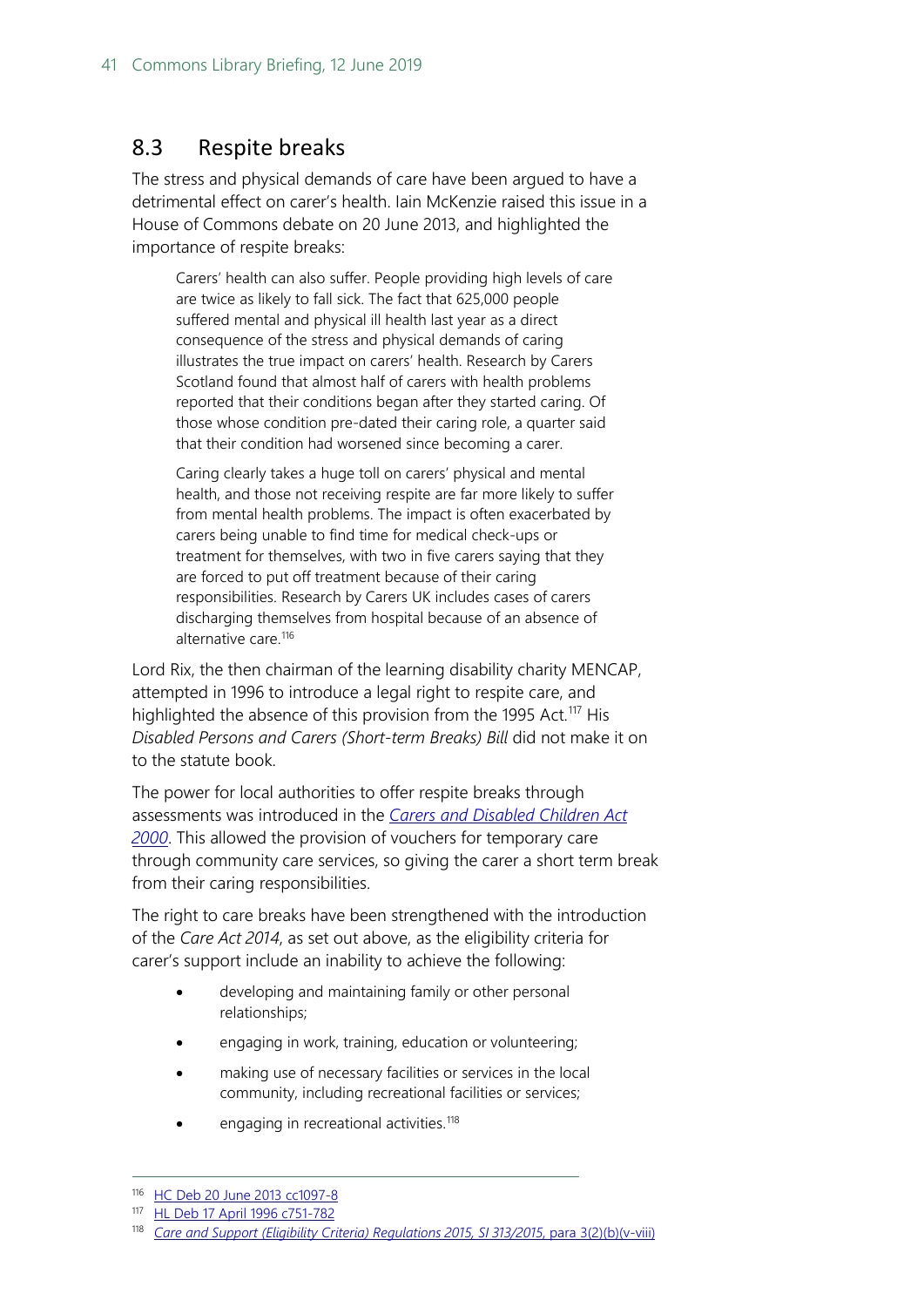On top of the money made available to local authorities to meet their statutory duties with regards to care, additional funds for carers' breaks are made available through a joint fund between NHS England and local authorities. In 2015-16 this became part of the Better Care Fund and this joint fund set aside £130m for carers' breaks in 2015-16.[119](#page-41-1)

Carers UK has raised concerns that as this allocation in the Better Care Fund is not ring-fenced, the money could end up being used elsewhere in local authority budgets.<sup>[120](#page-41-2)</sup> The Carers Trust has criticised previous joint funds earmarked for carers' breaks where the money was not ringfenced, as this led to the money allegedly being spent elsewhere in the health service<sup>[121](#page-41-3)</sup>

### <span id="page-41-0"></span>8.4 Carers Innovation Fund

On 12 June 2019, the Government provided [further details](https://www.gov.uk/government/news/5-million-fund-to-develop-support-for-unpaid-carers) on its new Carers Innovation Fund, originally announced in 2018's Carers Action Plan.<sup>[122](#page-41-4)</sup> The fund will provide  $£5$  million in funding over the next two years, for innovative projects that can demonstrate impacts in terms of:

- carers' health and wellbeing
- carers' ability to manage work alongside caring responsibilities
- carers' ability to take a break from their caring role
- reducing loneliness and social isolation

Details on how to apply for funding are available on the [Gov.uk website.](https://www.gov.uk/government/publications/carers-innovation-fund-how-to-apply)

<span id="page-41-1"></span>119 [WPQ 217261 \[Carers\], 9 December 2014](http://www.parliament.uk/written-questions-answers-statements/written-question/commons/2014-12-04/217261)

<span id="page-41-2"></span><sup>&</sup>lt;sup>120</sup> Carers UK, ["Carers UK responds to the publication of Guidance on Care Funding"](http://www.carersuk.org/news-and-campaigns/press-releases/carers-uk-responds-to-the-publication-of-guidance-on-care-funding), 20 December 2013

<span id="page-41-3"></span><sup>121</sup> Carers Trust press release, "The Princess Royal Trust for Carers' response to the Government announcement of their vision for adult social care, including £400m in new funding for carers breaks", 16 November 2010

<span id="page-41-4"></span><sup>122</sup> DHSC news story, '*£5* million fund to develop support for unpaid carers', 12 June 2019.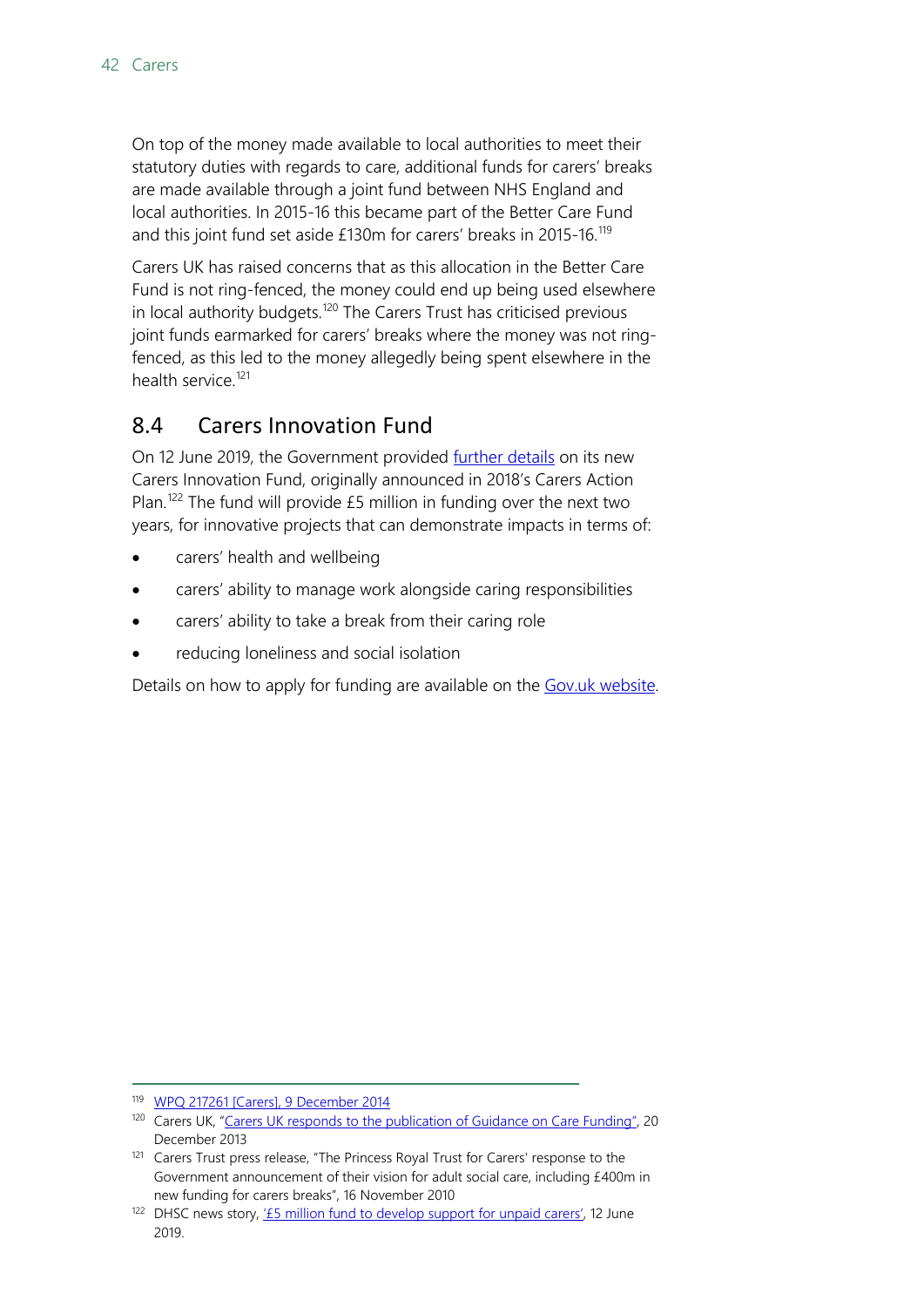## <span id="page-42-0"></span>9. Past and future Government policy

### <span id="page-42-1"></span>9.1 The proposed Carers Strategy and the forthcoming social care Green Paper

#### <span id="page-42-2"></span>Government's March 2016 consultation and response

In March 2016, the Government launched a call for evidence on what should be included in its planned Carers Strategy for England.<sup>[123](#page-42-3)</sup> Setting out the reasoning behind the call for evidence, the Department of Health said:

Caring for others should not be to the detriment of the carer's own health and wellbeing and carers can receive support in a number of ways – including from social services, the NHS, or the benefit system.

We think that we need a new strategy for carers setting out how we can do more. One which reflects their lives now, the health and financial concerns they have, and gives them the support they need to live well whilst caring for a family member or friend.

The call for evidence closed on 31 July 2016.

The Government response was not published until June 2018 – perhaps because of uncertainty about how to proceed with the Carers Strategy (see below).

In the Government's response, the DHSC noted that it had received "an overwhelming response; 6,802 people and organisations took the time to give us their views, experiences and suggestions".<sup>124</sup> In addition, five focus group events were held around the country during 2016.

Six topics were consulted upon:

- Impact of caring respondents "reported that caring had a significant effect on their physical and mental health, on their ability to pursue educational opportunities and to maintain fulltime employment";
- Identifying carers "half of carers who responded to this question said they had not received any help to identify themselves", while "most people agreed that there were things that health, care and educational organisations and workers could do to help identify people as unpaid carers";
- Valuing carers while roughly half of carers felt valued and involved in the cared for person's care, "most respondents felt strongly that it was important that services valued and involved carers more in future"

<span id="page-42-3"></span><sup>&</sup>lt;sup>123</sup> Department of Health, [How can we improve support for carers?,](https://consultations.dh.gov.uk/carers/how-can-we-improve-support-for-carers/) 18 March 2016

<span id="page-42-4"></span><sup>124</sup> Department of Health and Social Care, How can we improve support for carers? [Government response to the 2016 carers call for evidence,](https://assets.publishing.service.gov.uk/government/uploads/system/uploads/attachment_data/file/713695/response-to-carers-call-for-evidence.pdf) June 2018, p4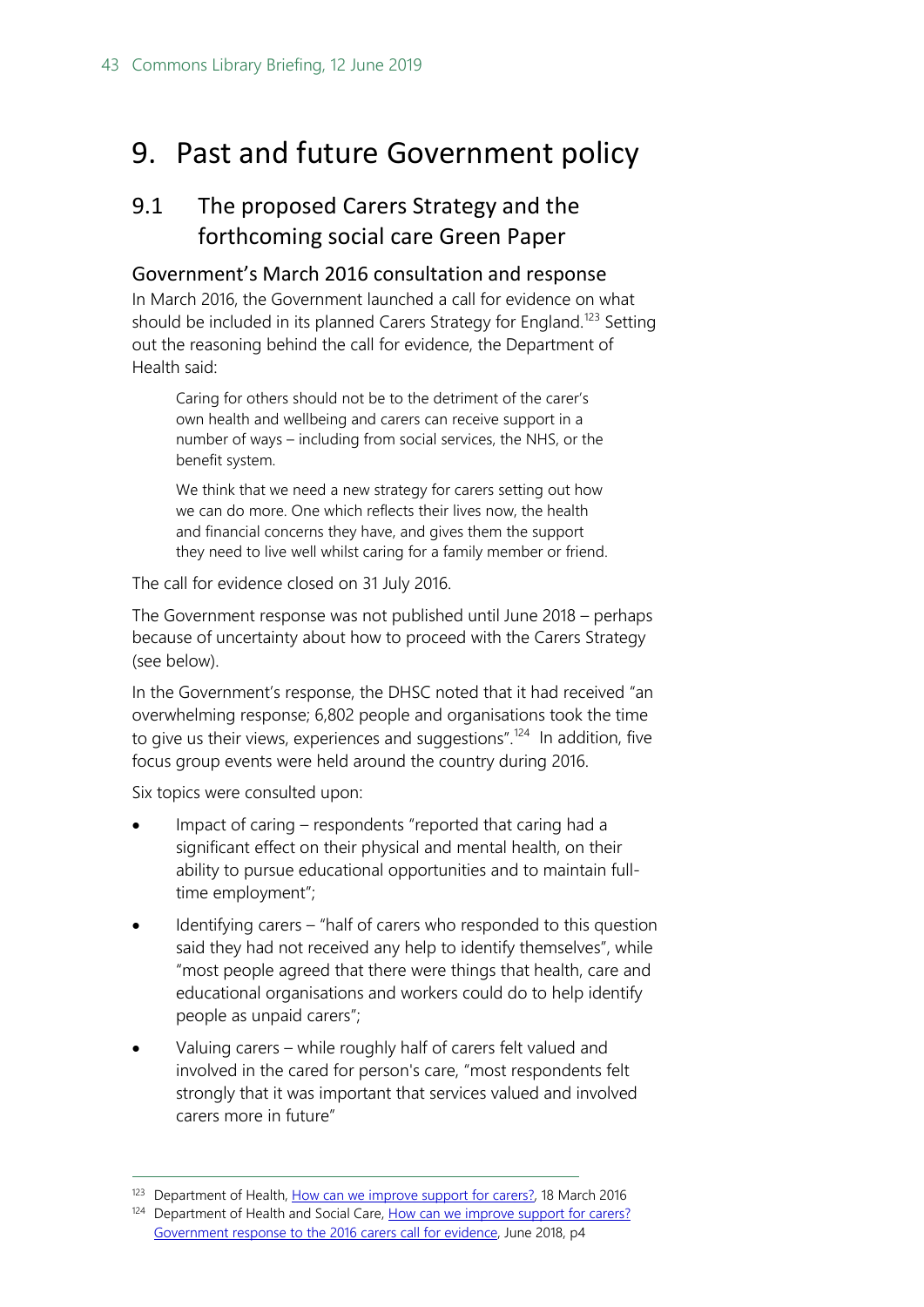- Information and advice only half of carers said they had "received information about caring and the support available to them" and "most people commented about things that they would like to see happen in future, rather than things that had worked well for them in the past";
- Supporting adult carers "individuals and organisations felt it was a priority to improve support", and, looking ahead, "responses said that accessible and affordable respite care or sitting services would significantly improve their lives";
- Supporting young carers "most respondents on this theme said they had not received any services or other formal support for young carers and had not had help to maintain their education or balance life outside caring".[125](#page-43-2)

#### <span id="page-43-0"></span>Dropping of the proposed Carers Strategy

Although the consultation closed in July 2016, no Carers Strategy was forthcoming and a parliamentary question tabled in July 2017 asked the Government whether it still intended to publish it. The response did not mention the Carers Strategy, saying only that "we have said that more widely we will consult on proposals to improve social care. Next steps will be set out in due course". [126](#page-43-3)

In June 2018, the Government confirmed that it would not now publish a Carers Strategy. Instead, the Government said that carers would be included in the proposed Green Paper on social care, as this presented "an opportunity for a more fundamental approach to tackling the challenges carers face, by considering them alongside our strategy for social care".

Although at that point the Green Paper was due to be published before the end of July 2018 (since postponed further, see below), it would only have been a consultation paper – even if it had been published then, it would have been expected that several months would pass following publication to allow responses to be submitted, and then for the Government to consider them and devise its own response. Therefore, to bridge this gap, the Government also published in June 2018 the Carers Action Plan 2018–20 which "set out a cross-government programme of work to improve support for carers over the next two years".[127](#page-43-4)

#### <span id="page-43-1"></span>Carers Action Plan 2018–2020

The cross-departmental Carers Action Plan for the period 2018 to 2020 was also published in June 2018.

The introduction to the Action Plan stated:

<span id="page-43-2"></span><sup>125</sup> Department of Health and Social Care, How can we improve support for carers? [Government response to the 2016 carers call for evidence,](https://assets.publishing.service.gov.uk/government/uploads/system/uploads/attachment_data/file/713695/response-to-carers-call-for-evidence.pdf) June 2018, pp7–12

<span id="page-43-3"></span><sup>126</sup> [PQ 3320 13 July 2017](http://www.parliament.uk/business/publications/written-questions-answers-statements/written-question/Commons/2017-07-06/3320/)

<span id="page-43-4"></span><sup>127</sup> Department of Health and Social Care, How can we improve support for carers? [Government response to the](https://assets.publishing.service.gov.uk/government/uploads/system/uploads/attachment_data/file/713695/response-to-carers-call-for-evidence.pdf) 2016 carers call for evidence, June 2018, pp5–6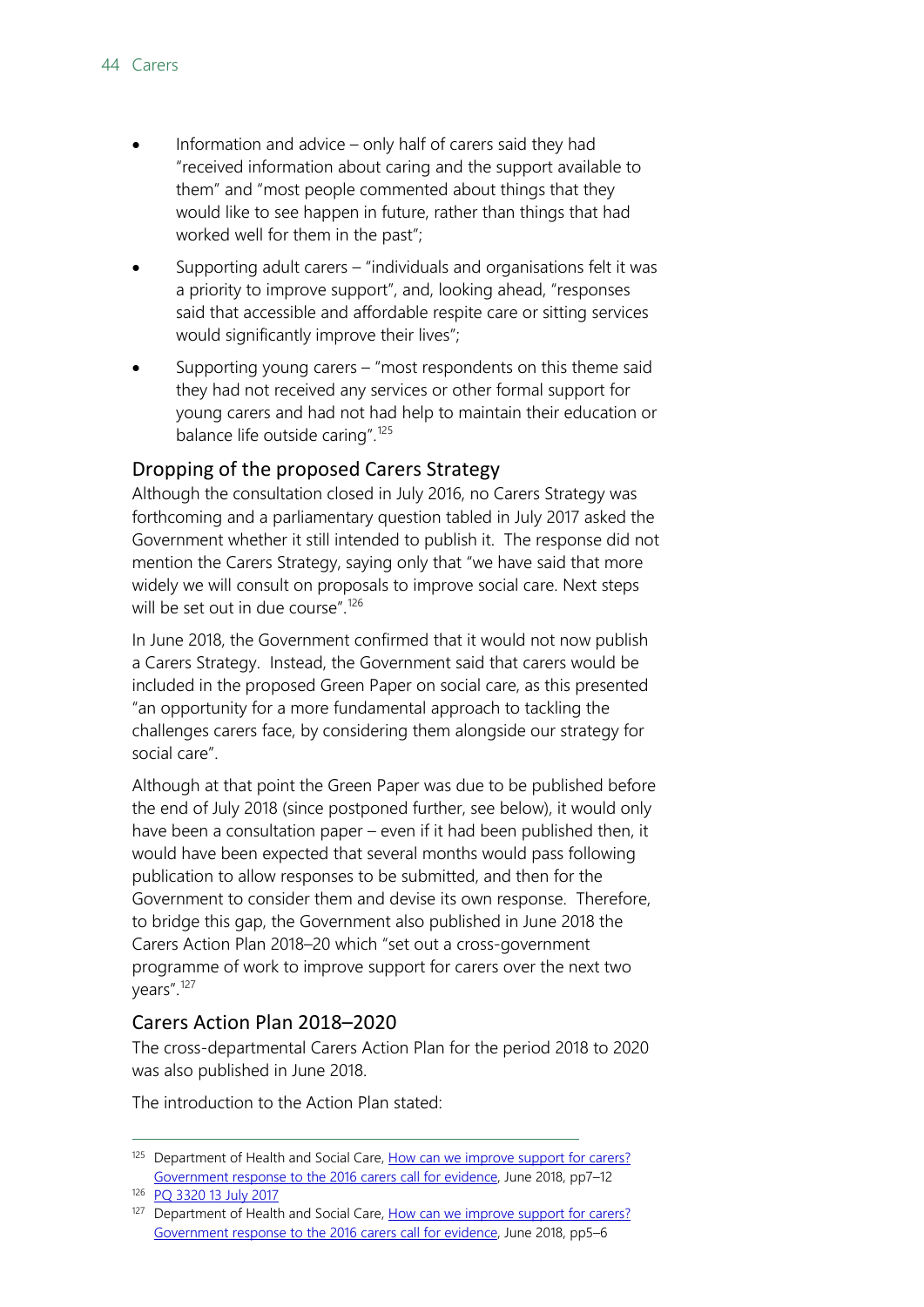This action plan outlines the cross-government programme of work to support carers in England over the next two years and builds on the National Carers Strategy. It retains the strategic vision for recognising, valuing and supporting carers from 2008, which has been the vision of successive governments. It sets out this Government's commitment to supporting carers through 64 actions across five priorities emerging from the carers' Call for Evidence. The actions focus on delivery and tangible progress that can be made in the near future, and give visibility to the wide range of work that is planned or already underway across government to support carers, their families and those they care for.[128](#page-44-0)

A helpful summary was provided by the Minister for Care, Caroline Dinenage:

The cross-government Carers Action Plan is an essential step towards realising the Government's commitment to value, recognise and support carers to provide care in a way that supports their own health and wellbeing, employment and other life chances.

The plan sets out a two-year programme of targeted work to support unpaid carers. It puts a focus on practical actions to support carers and gives visibility to the work already underway or planned within government.

[The consultation responses] have informed its development and content, helping us to focus actions around the following five themes:

- Services and systems that work for carers
- Employment and financial wellbeing
- Supporting young carers
- Recognising and supporting carers in the wider community and society
- Building evidence and research to improve outcomes for carers

In this way, we will seek to build accessible carer friendly communities and public services, promote innovative local projects and support carers to stay in work.

[…]

The Government wants to ensure that caring is a choice or responsibility that is always recognised and valued. The publication of this Carers Action Plan today is an important part of that commitment<sup>[129](#page-44-1)</sup>

<span id="page-44-0"></span><sup>&</sup>lt;sup>128</sup> Department of Health and Social Care, Carers Action Plan 2018 – 2020: Supporting [carers today,](https://assets.publishing.service.gov.uk/government/uploads/system/uploads/attachment_data/file/713781/carers-action-plan-2018-2020.pdf) June 2018, p7

<span id="page-44-1"></span><sup>129</sup> [HCWS732 5 June 2018](https://www.parliament.uk/written-questions-answers-statements/written-statement/Commons/2018-06-05/HCWS732)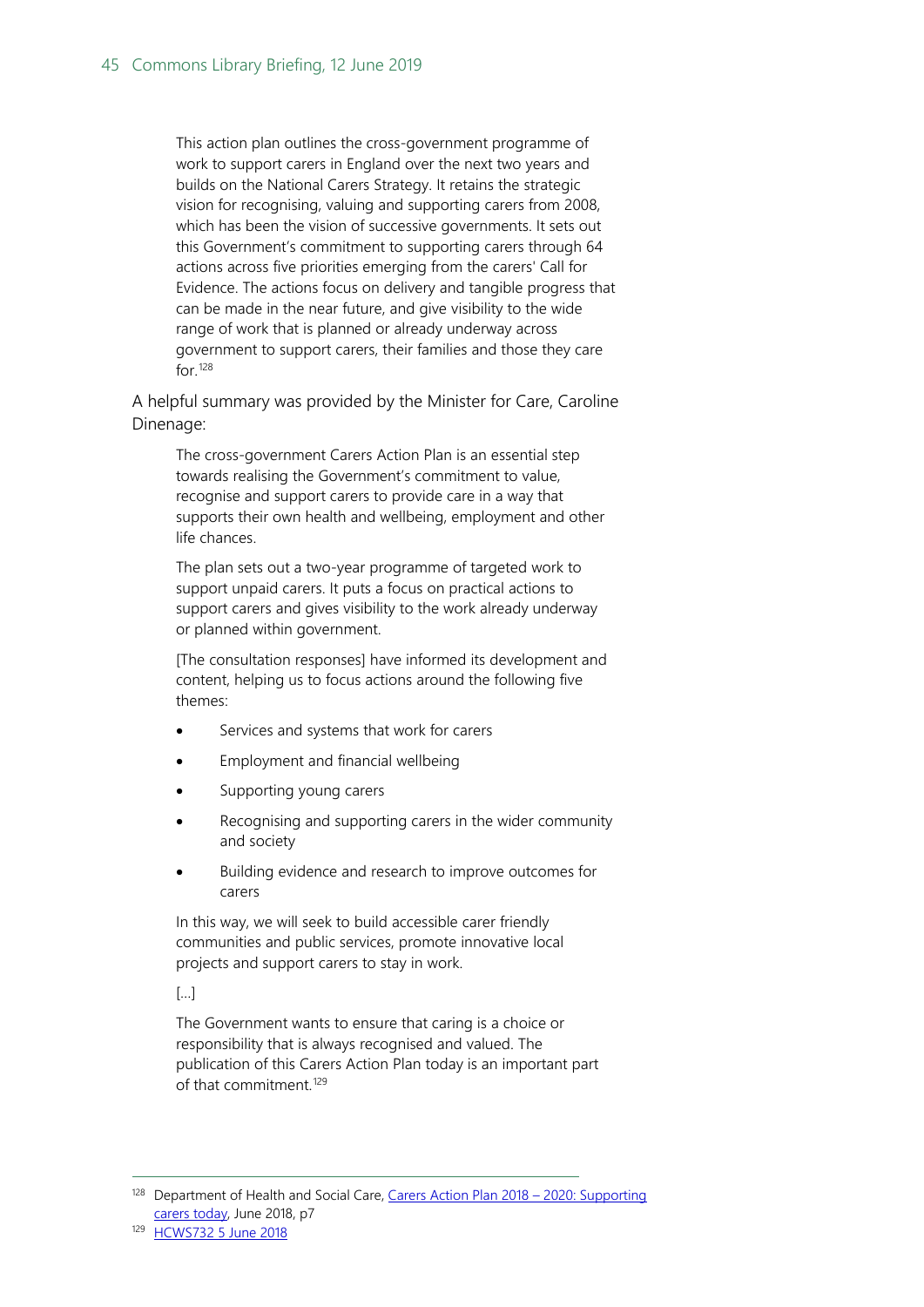#### <span id="page-45-0"></span>The forthcoming social care Green Paper

As noted above, a planned, standalone, Carers Strategy was dropped in preference to including the topic of carers in the forthcoming social care Green Paper.

Although it had published the two-year Carers Action Plan, the Government subsequently said in December 2018:

We recognise that there is still more to do and that is why the forthcoming Adult Social Care Green Paper will include a focus on how society supports carers as a vital part of a sustainable health and social care system so that they are properly valued, recognised and supported to provide care in a way that supports their own health and wellbeing.<sup>[130](#page-45-2)</sup>

The date of publication of the Green Paper is unknown – five stated publication dates have already been missed (the first of which was summer 2017). The current position is that it will be published "at the earliest opportunity".<sup>[131](#page-45-3)</sup>

For more information on the Green Paper, see the Library briefing paper [Social care: forthcoming Green Paper \(England\).](https://researchbriefings.parliament.uk/ResearchBriefing/Summary/CBP-8002)

### <span id="page-45-1"></span>9.2 Carers' benefits

Major changes to the benefits system are currently underway as a result of the Coalition Government's welfare reform programme, and further measures initiated by the 2015 Government. Some changes have already been introduced while others are either being phased in. As it stands, the full impact of the overall welfare reform package will not be felt until the mid-2020s.

Carers will be affected by some of these changes – Universal Credit in particular – but perhaps less so than other claimant groups. Carer's Allowance will remain outside Universal Credit, and the rules around working or studying and claiming Carer's Allowance, its level and how it interacts with other benefits, are basically unchanged. Carers' organisations continue to press the case for these and other issues to be addressed.<sup>[132](#page-45-4)</sup>

Welfare provision for carers was last examined in detail in Parliament in 2008, when the Work and Pensions Committee published its report *Valuing and Supporting Carers*. [133](#page-45-5) The report argued that the current system of benefits for carers was outdated and recommended the introduction of two distinctive "tiers" of support for carers, offering: (i) income replacement support for carers unable to work, or working only

<span id="page-45-2"></span> <sup>130</sup> [PQ 196242 5 December 2018](https://www.parliament.uk/written-questions-answers-statements/written-question/commons/2018-11-27/196242)

<span id="page-45-3"></span><sup>131</sup> [PQ 259016 6 June 2019](https://www.parliament.uk/written-questions-answers-statements/written-question/commons/2019-06-03/259016)

<span id="page-45-4"></span><sup>132</sup> See for example Carers UK and Age UK, Walking the tightrope: The challenges of [combining work and care in later life,](http://www.ageuk.org.uk/Documents/EN-GB/For-professionals/Policy/work-and-learning/Walking_the_tightrope_report_2016.pdf?dtrk=true) 15 July 2016

<span id="page-45-5"></span><sup>133</sup> Work and Pensions Committee, [Valuing and supporting carers,](http://www.publications.parliament.uk/pa/cm200708/cmselect/cmworpen/cmworpen.htm) HC 485 2007-08, 29 August 2008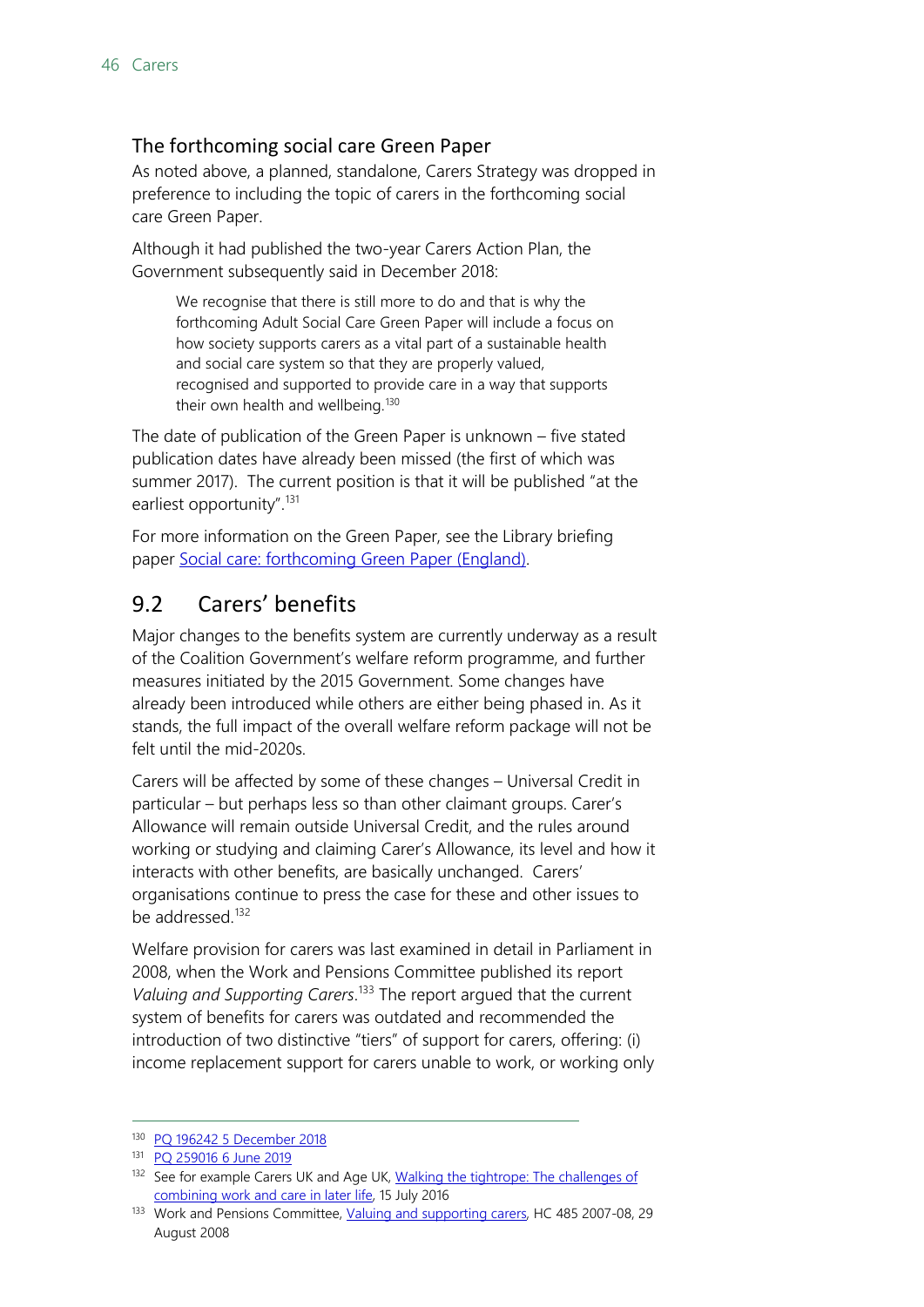part-time; and (ii) compensation for the additional costs of caring for all carers in intensive caring roles.

In its response in December 2008 the Labour Government accepted the general principle put forward by the Committee that a future system of support for carers should distinguish between income replacement and the extra costs faced by carers. However, it gave no specific timetable, saying that any changes would be looked at as part of its wider welfare reform programme. No further announcements were made before the 2010 General Election.<sup>[134](#page-46-0)</sup>

<span id="page-46-0"></span><sup>134</sup> Valuing and Supporting Carers: Government Response to the Committee's Fourth [Report of Session 2007–08,](http://www.publications.parliament.uk/pa/cm200809/cmselect/cmworpen/cmworpen.htm) HC 105 2008-09, 19 December 2008